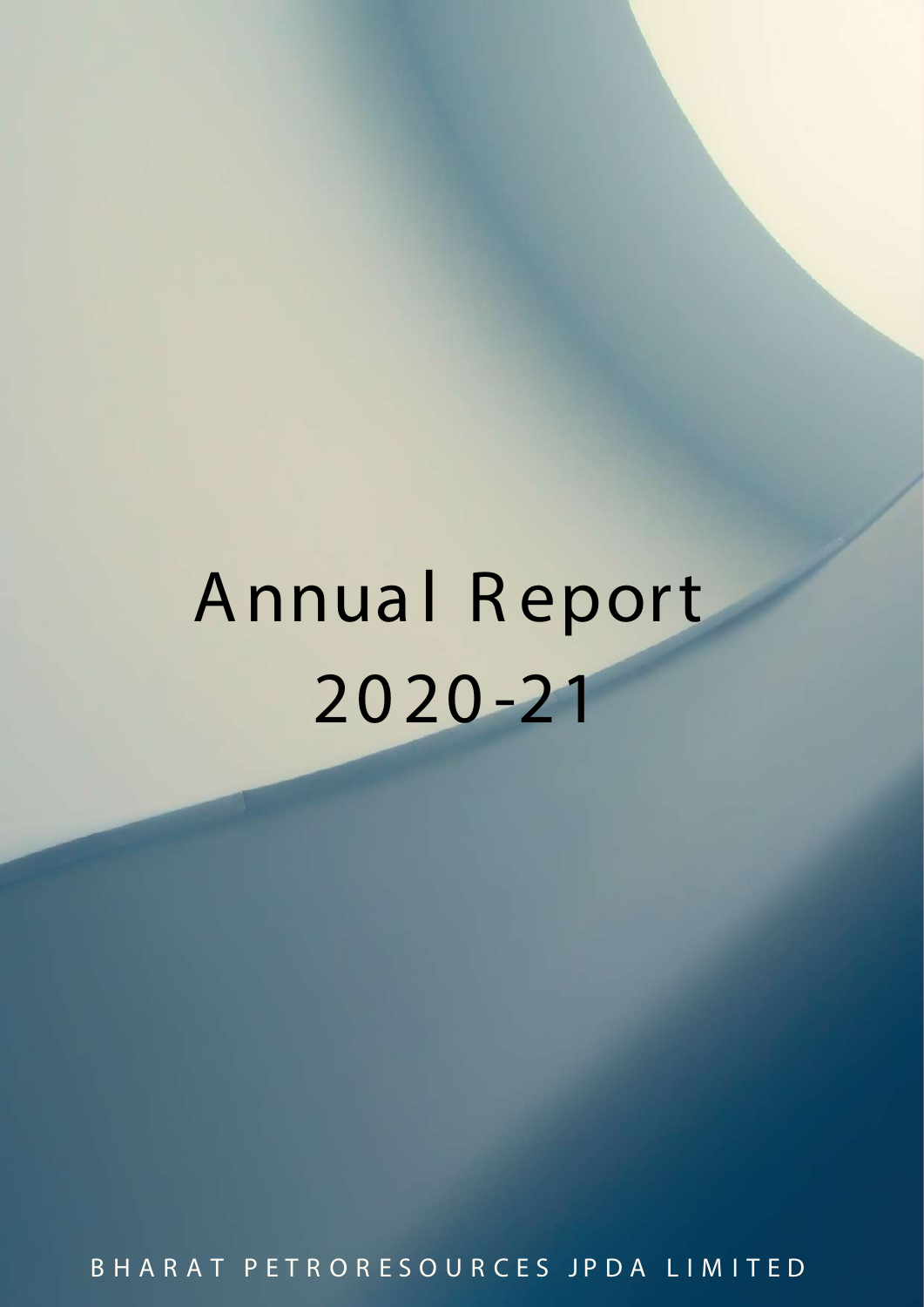# **CONTENTS**

| Particulars | Page |
|-------------|------|
|             |      |
|             |      |
|             |      |
|             |      |
|             |      |
|             |      |
|             |      |
|             |      |
|             |      |
|             |      |

## **Statutory Auditor**

BDG & Associates Chartered Accountants

**Bankers** State Bank of India BNP Paribas

**Registered Office** Bharat Bhavan, 4 & 6 Currimbhoy Road, Ballard Estate,

Mumbai 400001 Tel : 022-22714000 Fax : 022-22713874 CIN:U23209MH2006GOI16512 **Statutory Auditor** Ragini Chokshi & Co. Company Secretaries

## **Corporate Office**

'E' Wing, 9th Floor, Maker Towers, Cuffe Parade, Mumbai 400005

Tel : 022-22175600 Fax: 022-22154364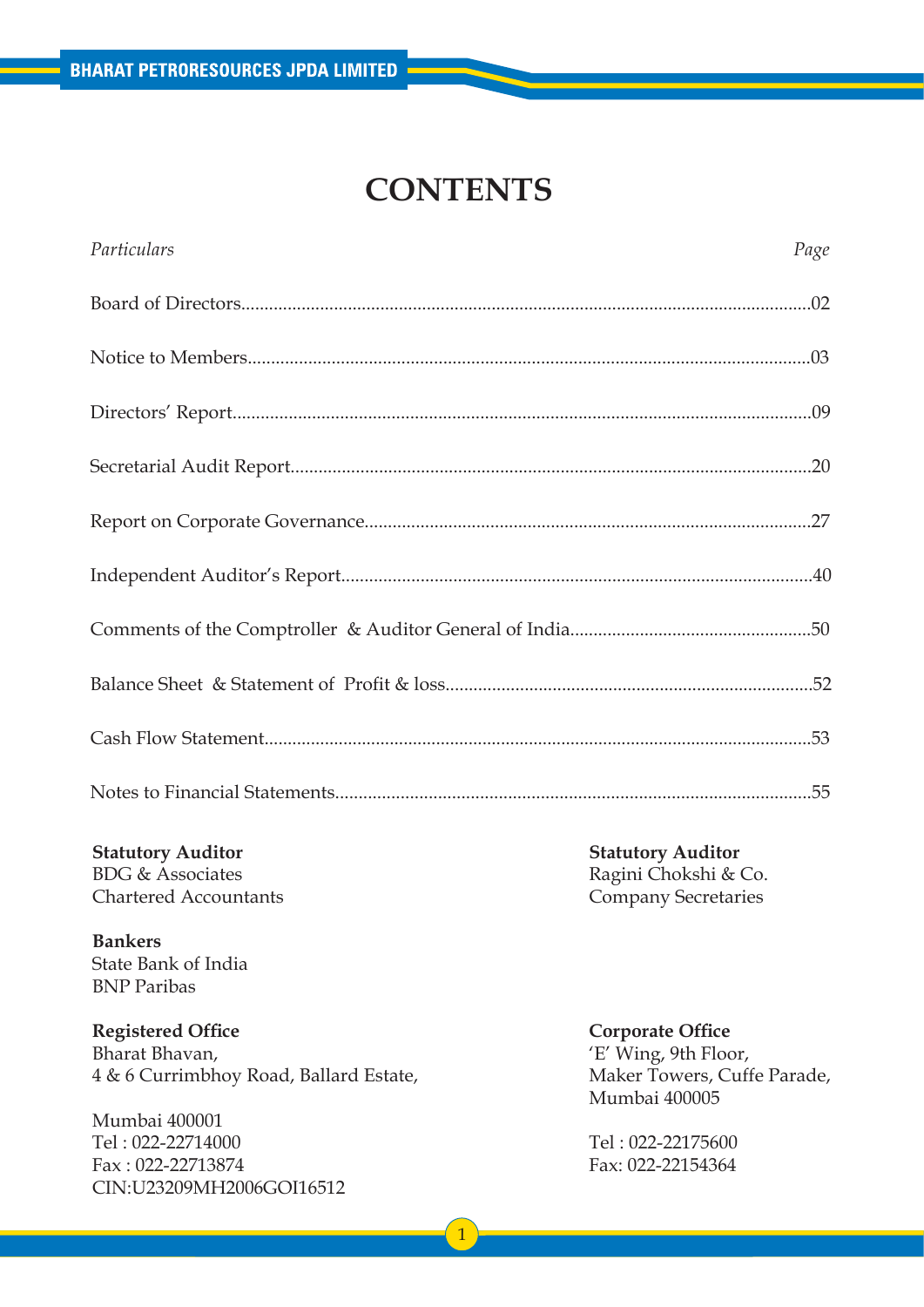**Board of Directors**



Jitender Pershad Waghray



Barnali Barua Tokhi





Atit P Shah Ramanuj Chari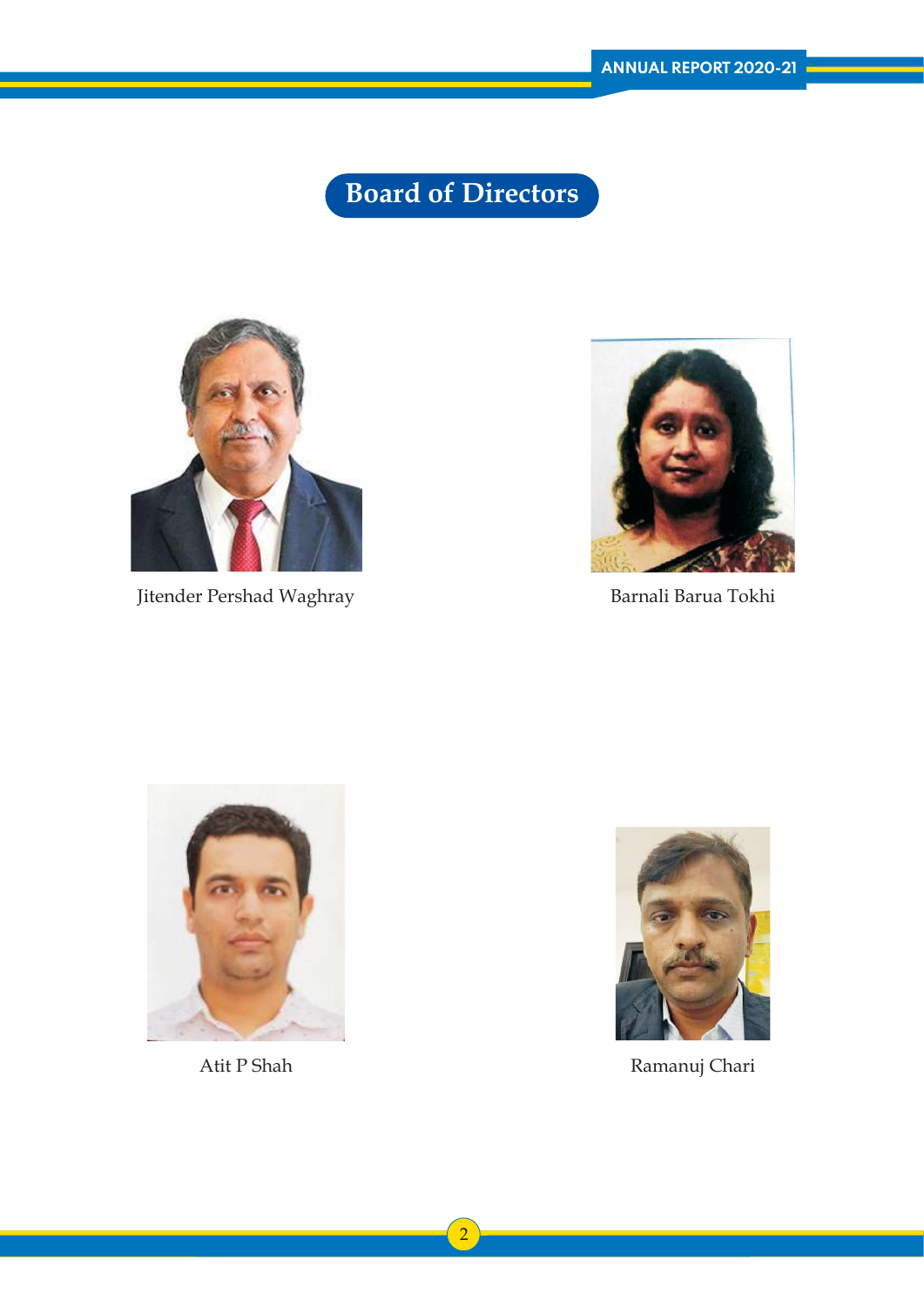## **NOTICE TO THE MEMBERS**

Notice is hereby given that the 14th Annual General Meeting of the members of Bharat PetroResources JPDA Limited will be held on Monday, 20<sup>th</sup> September, 2021 at 10:00 hrs through Video Conferencing ("VC") / Other Audio Visual Means ("OAVM") to transact the following Businesses:-

#### **ORDINARY BUSINESS**

- 1. To receive, consider and adopt the Audited Financial Statements (including the Audited Consolidated Financial Statements) of the Company for the Financial Year ended 31 March 2021, the reports of the Board of Directors and Statutory Auditors.
- 2. To appoint a Director in place of Smt Barnali Barua Tokhi (DIN No. 08202910) who retires by rotation. Smt Barnali Barua Tokhi., being eligible, offers herself for re-appointment.
- 3. To authorize the Board of Directors of the Company to fix the remuneration of the Statutory Auditors of the Company for the Financial Year 2021-22 in terms of the provisions of Section 139(5) read with Section 142 of the Companies Act, 2013 and to consider and, if thought fit, to pass the following Resolution, with or without modification(s), as an Ordinary Resolution:

 "RESOLVED THAT the Board of Directors of the Company be and is hereby authorised to decide and fix the remuneration of the Statutory Auditors of the Company appointed by the Comptroller & Auditor General of India for the Financial Year 2021-22, as may be deemed fit by the Board."

#### **SPECIAL BUSINESS**

#### **4. Appointment of Shri Ramanuj Chari DIN (09066274) as Director**

 To consider and, if thought fit, to pass the following Resolution, with or without modifications, as an Ordinary Resolution:

 "RESOLVED that pursuant to the provisions of Section 152 and other applicable provisions of the Companies Act, 2013 and the Rules framed there under, Shri Ramanuj Chari DIN (09066274) who was appointed as Director w.e.f. 24.03.2021 and in respect of whom the company has received a notice in writing under Section 160 of the Companies Act, 2013 from a member, proposing his candidature for the office of Director, be and is hereby appointed as Director of the Company, liable to retire by rotation."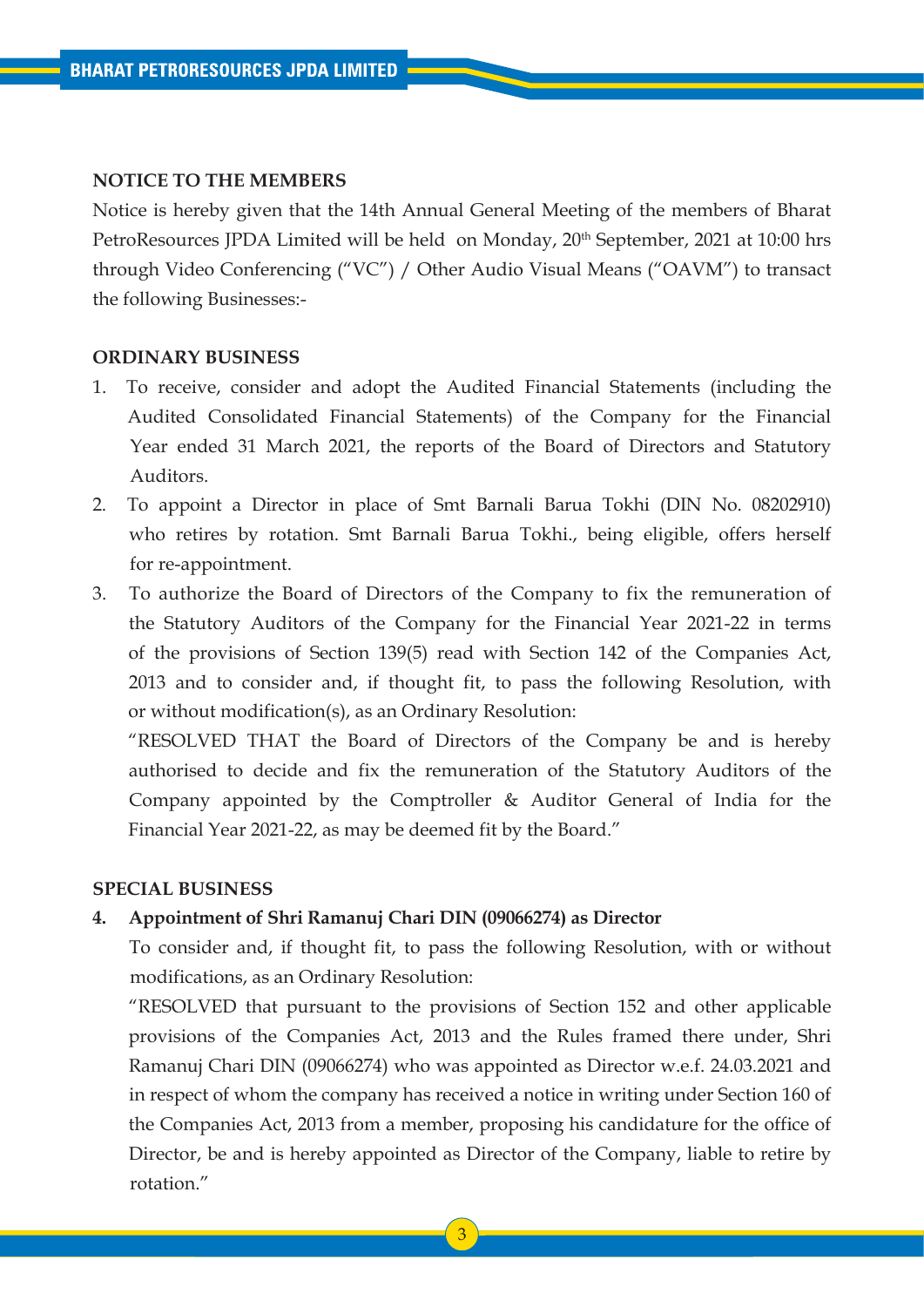## **5. Appointment of Shri Atit P Shah DIN (09066285) as Director**

 To consider and, if thought fit, to pass the following Resolution, with or without modifications, as an Ordinary Resolution:

 "RESOLVED that pursuant to the provisions of Section 152 and other applicable provisions of the Companies Act, 2013 and the Rules framed there under, Shri Atit P Shah DIN (09066285) who was appointed as Director w.e.f. 24.03.2021 and in respect of whom the company has received a notice in writing under Section 160 of the Companies Act, 2013 from a member, proposing his candidature for the office of Director, be and is hereby appointed as Director of the Company, liable to retire by rotation."

Registered Office:

Bharat Bhavan, 4 & 6 Currimbhoy Road, Ballard Estate, Mumbai - 400 001 Place: Mumbai Date<sup>.</sup> Tel: 022-22713000 Fax: 022-22713874 CIN No U23209MH2006GOI165279

By Order of the Board For Bharat PetroResources JPDA Limited

> $Sd$  /-(Shivram Mattaparthi) Company Secretary (I/c)

## **Notes:-**

- 1. In view of the continuing Covid-19 pandemic, the Ministry of Corporate Affairs ("MCA") has vide its circular dated January 13, 2021 read with circulars dated May 5, 2020, April 8, 2020 and April 13, 2020 (collectively referred to as "MCA Circulars") permitted the holding of the Annual General Meeting ("AGM") through VC / OAVM, without the physical presence of the Members at a common venue. In compliance with the provisions of the Companies Act, 2013 ("Act"), DPE Circulars and MCA Circulars, the AGM of the Company is being held through VC /OAVM.
- 2. The relevant details, pursuant to Secretarial Standard on General Meetings issued by the Institute of Company Secretaries of India, in respect of Director seeking re appointment at this AGM is annexed.
- 3. Pursuant to the provisions of the Act, a Member entitled to attend and vote at the AGM is entitled to appoint a proxy to attend and vote on his/her behalf and the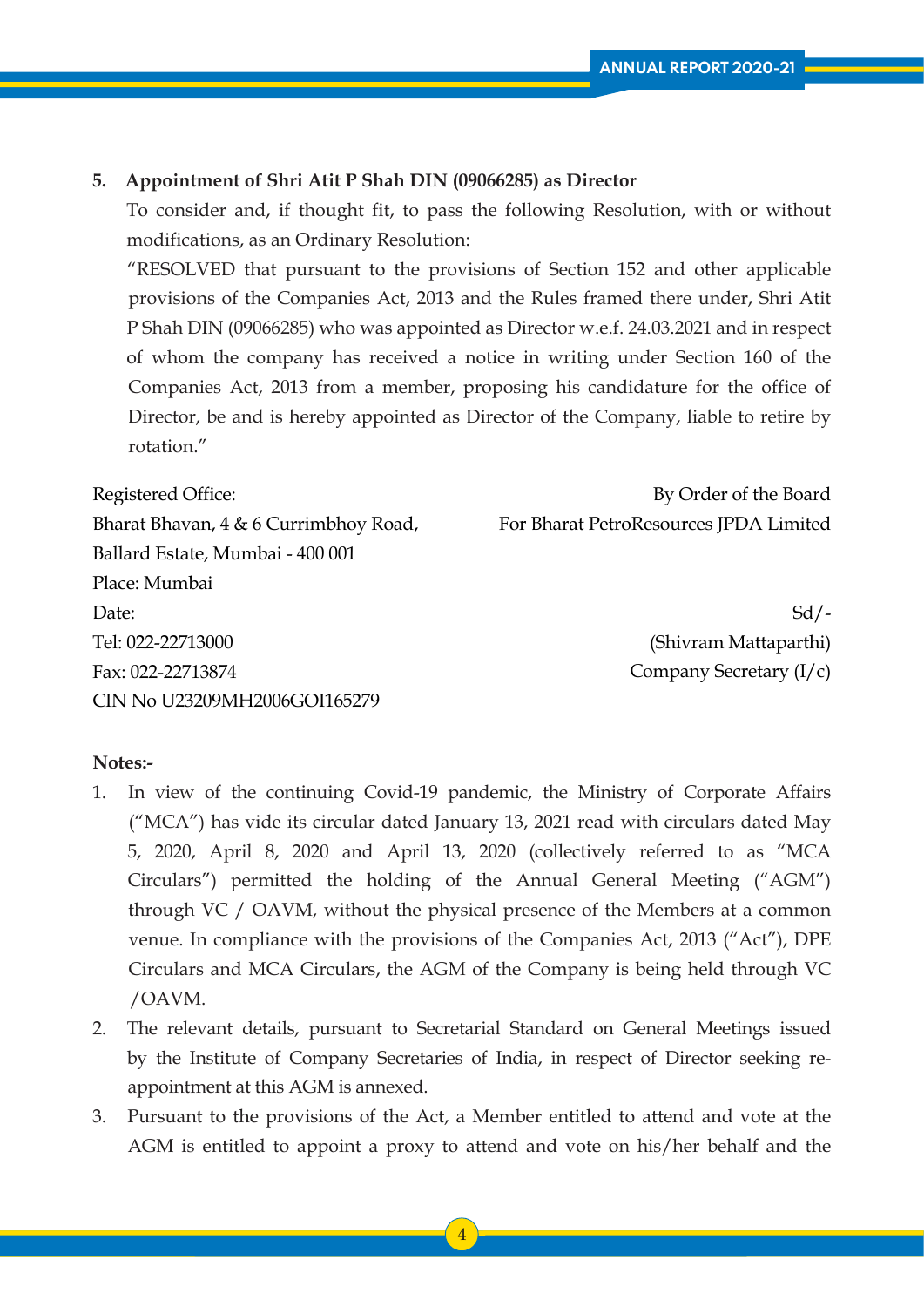proxy need not be a Member of the Company. Since this AGM is being held pursuant to the MCA Circulars through VC / OAVM, physical attendance of Members has been dispensed with. Accordingly, the facility for appointment of proxies by the Members will not be available for the AGM and hence the Proxy Form and Attendance Slip are not annexed to this Notice.

- 4. In compliance with the aforesaid MCA and DPE Circulars, Notice of the AGM along with the Annual Report 2020-21 is being sent only through electronic mode to those Members whose email addresses are registered with the Company. Members may note that the Notice and Annual Report 2020-21 will also be available on the Company's website www.bharatpetroresources.in.
- 5. Members attending the AGM through VC / OAVM shall be counted for the purpose of reckoning the quorum under Section 103 of the Act.
- 6. Since the AGM will be held through VC / OAVM, the Route Map is not annexed in this Notice.

# **INSTRUCTIONS FOR MEMBERS FOR ATTENDING THE AGM THROUGH VC / OAVM ARE AS UNDER:**

Members will be able to attend the AGM through VC / OAVM or view the live webcast of AGM by using the link of VC Dialing Options. VC Dialing options is as follows:

## **VC Meeting Dialing Options**

Meeting ID : 898 4308 6246

Passcode : 467990

SIP : 89843086246@zoomcrc.com

Web URL : https://bharatpetroleum.zoom.us/j/89843086246?pwd=dEpncE4rZTlwU0VU TW1UQ1l1SCtRQT09

Facility of joining the AGM through VC / OAVM shall open 30 minutes before the time scheduled for the AGM and will be available for Members on first come first served basis. Members who need assistance before or during the AGM, can contact on 022-22714249, Shri Mukund Rajam, Asst. IS Services.

Members who would like to express their views or ask questions during the AGM may register themselves as a speaker by sending their request from their registered email address mentioning their name, folio number, PAN, mobile number at www.bharatpetroresources.com from 17th September,2021 (0930 IST) to 18th September (1730 IST).

Those Members who have registered themselves as a speaker will only be allowed to express their views/ask questions during the AGM.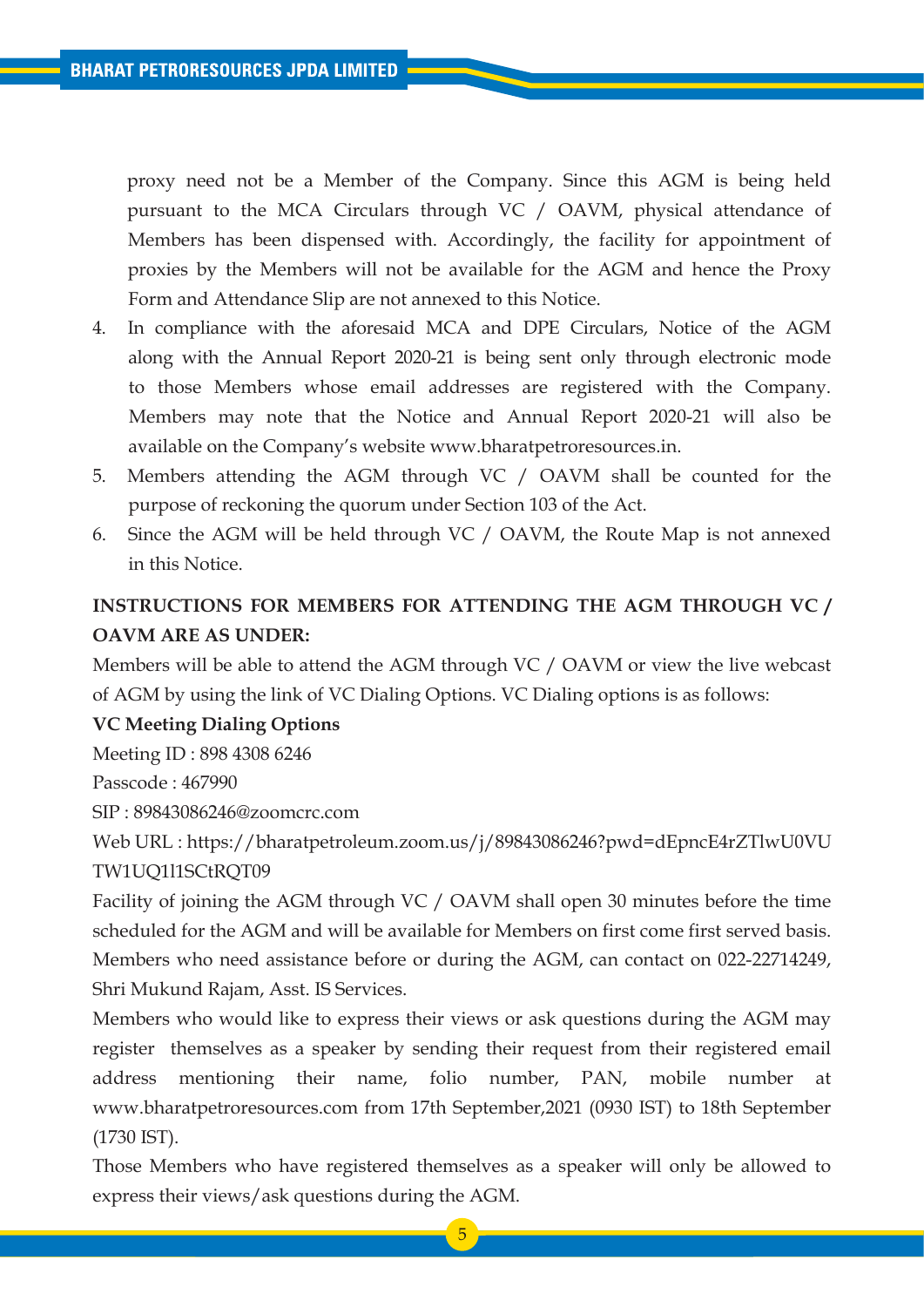The Company reserves the right to restrict the number of speakers depending on the availability of time for the AGM.

## **Explanatory Statements pursuant to Section 102 of the Companies Act, 2013**

## **Item No.4 Appointment of Shri Ramanuj Chari as Director**

Shri Ramanuj Chari DIN (09066274) was appointed as an Additional Director by the Board of Directors, under the provision of Articles 9 and 11 of the Articles of Association of the Company, read with Section 161(3) of the Companies Act, 2013 with effect from 24.03.2021.

The Company has received a notice,  $u/s$  160 of the Companies Act, 2013 from a member, proposing his name as Director of the Company. His brief resume containing age, qualification, experience etc is attached.

Shri Ramanuj Chari is not disqualified from being appointed as Director in terms of the Section 164 of the Companies Act, 2013. He neither holds any share in the Company nor has any relationship with other Directors and Key Managerial Personnel of the Company. Except Shri Ramanuj Chari, no other Director, Key Managerial Personnel or their relatives are interested in the Resolution.

The Directors recommend the Resolution at Item No 4 for the approval of the members of the Company.

## **Item No.5 Appointment of Shri Atit P Shah as Director**

Shri Atit P Shah DIN (09066285) was appointed as an Additional Director by the Board of Directors, under the provision of Articles 9 and 11 of the Articles of Association of the Company, read with Section 161(3) of the Companies Act, 2013 with effect from 24.03.2021.

The Company has received a notice,  $u/s$  160 of the Companies Act, 2013 from a member, proposing his name as Director of the Company. His brief resume containing age, qualification, experience etc is attached.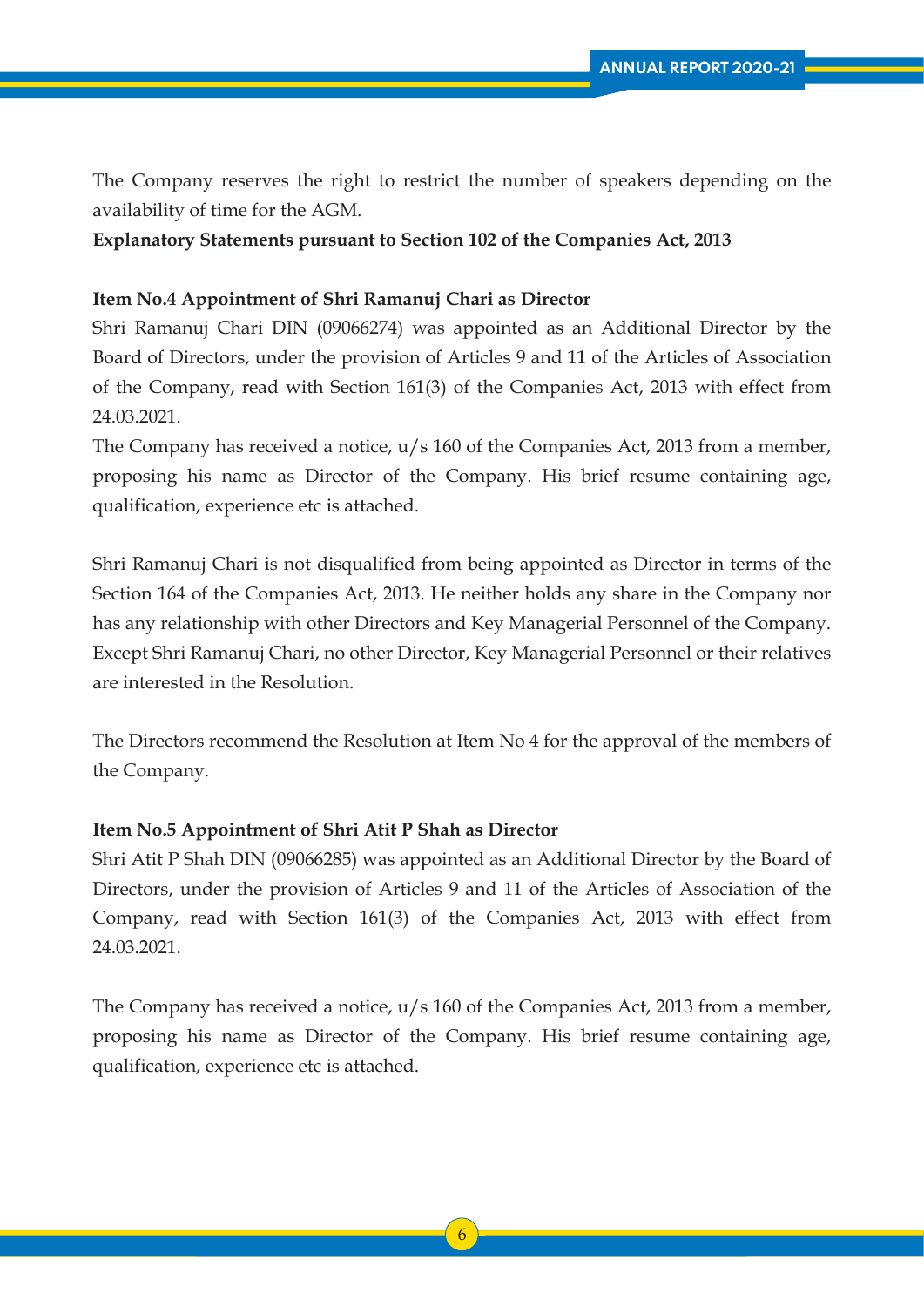Shri Atit P Shah is not disqualified from being appointed as Director in terms of the Section 164 of the Companies Act, 2013. He neither holds any share in the Company nor has any relationship with other Directors and Key Managerial Personnel of the Company. Except Shri Atit P Shah, no other Director, Key Managerial Personnel or their relatives are interested in the Resolution.

The Directors recommend the Resolution at Item No 4 for the approval of the members of the Company.

Registered Office: Bharat Bhavan, 4 & 6 Currimbhoy Road, Ballard Estate, Mumbai - 400 001 Place: Mumbai Date: Tel: 022-22713000 Fax: 022-22713874 CIN No U23209MH2006GOI165279

By Order of the Board For Bharat PetroResources JPDA Limited

> Sd/- (Shivram Mattaparthi) Company Secretary (I/c)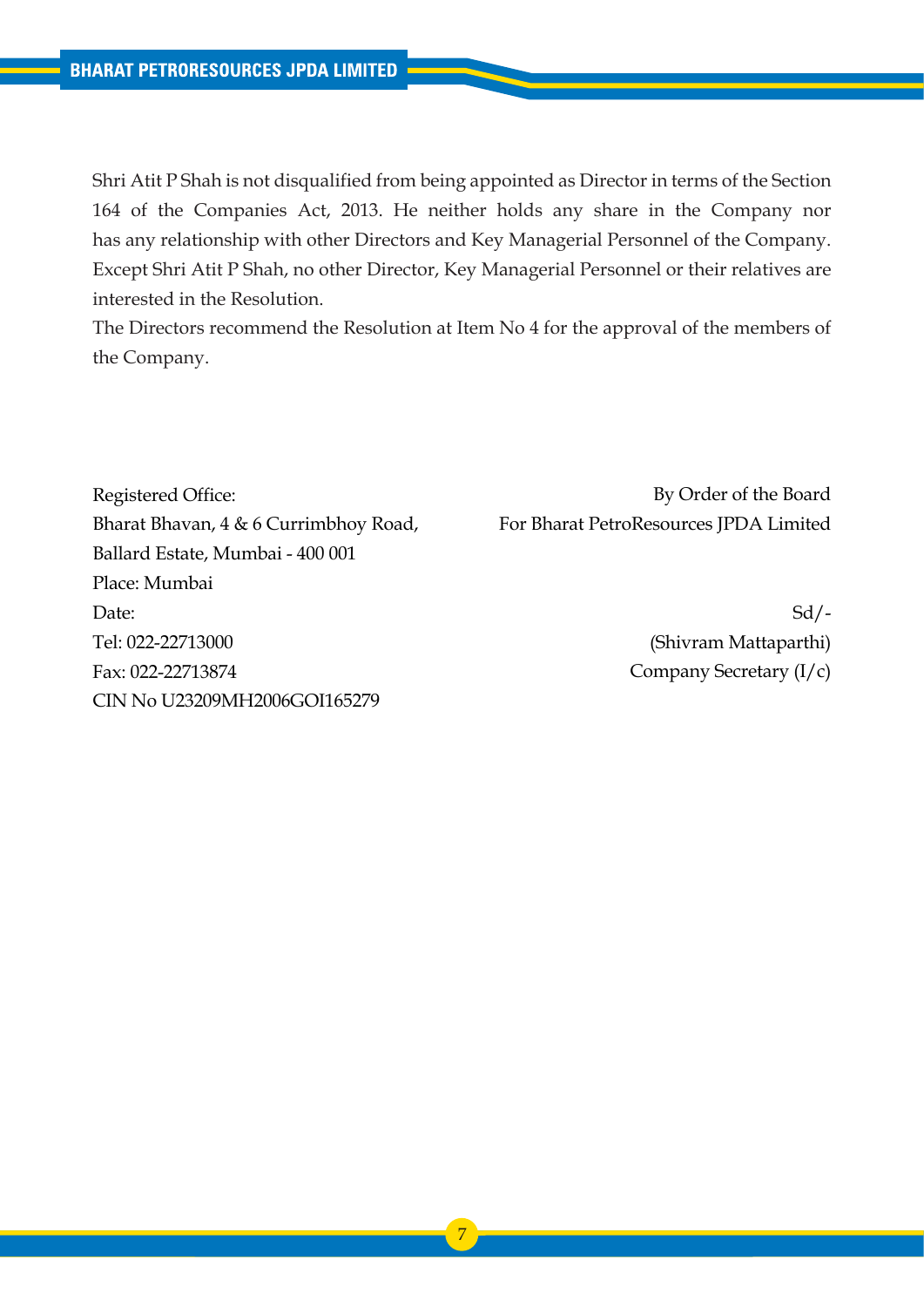Brief Resume of Director seeking Appointment/Re-appointment at the 14th Annual General Meeting

| Name                 | Smt Barnali Barua   | Shri Atit P Shah         | Shri Ramanuj Chari             |
|----------------------|---------------------|--------------------------|--------------------------------|
|                      | Tokhi               |                          |                                |
| Date of Birth        | 31.08.1965          | 08.06.1983               | 18.06.1969                     |
|                      |                     |                          |                                |
| Date of              | 30.06.2017          | 24.03.2021               | 24.03.2021                     |
| Appointment          |                     |                          |                                |
| Qualifications       | <b>MSc</b>          | Chartered                | BE(CIVIL), PGEMP               |
|                      |                     | Accountant, PGEMP        |                                |
|                      |                     | - SPJIMR                 |                                |
|                      |                     |                          |                                |
| <b>Experience in</b> | 33 years            | 15+ years in Finance     | <b>BPCL Marketing, Retail</b>  |
| specific             |                     |                          | and LPG, Asset                 |
| Functional           |                     |                          | Management in BPRL             |
| <b>Areas</b>         |                     |                          |                                |
| Directorship         | Urja Bharat Pte Ltd | India - Nil              | <b>BPRL</b> International      |
| held in other        | (UBPL)              | Netherlands - BPRL       | <b>Ventures BV</b>             |
| Companies            |                     | International BV,        | <b>BPRL Ventures Indonesia</b> |
|                      |                     | <b>BPRL Ventures BV,</b> | BV                             |
|                      |                     | <b>BPRL Ventures</b>     |                                |
|                      |                     | Mozambique BV,           |                                |
|                      |                     | <b>BPRL Ventures</b>     |                                |
|                      |                     | Indonesia BV, BPRL       |                                |
|                      |                     | International            |                                |
|                      |                     | <b>Ventures BV</b>       |                                |
| Memberships/         | <b>NA</b>           | <b>NA</b>                | <b>NA</b>                      |
| Chairmanships        |                     |                          |                                |
| of Audit             |                     |                          |                                |
| Committee            |                     |                          |                                |
|                      |                     |                          |                                |

8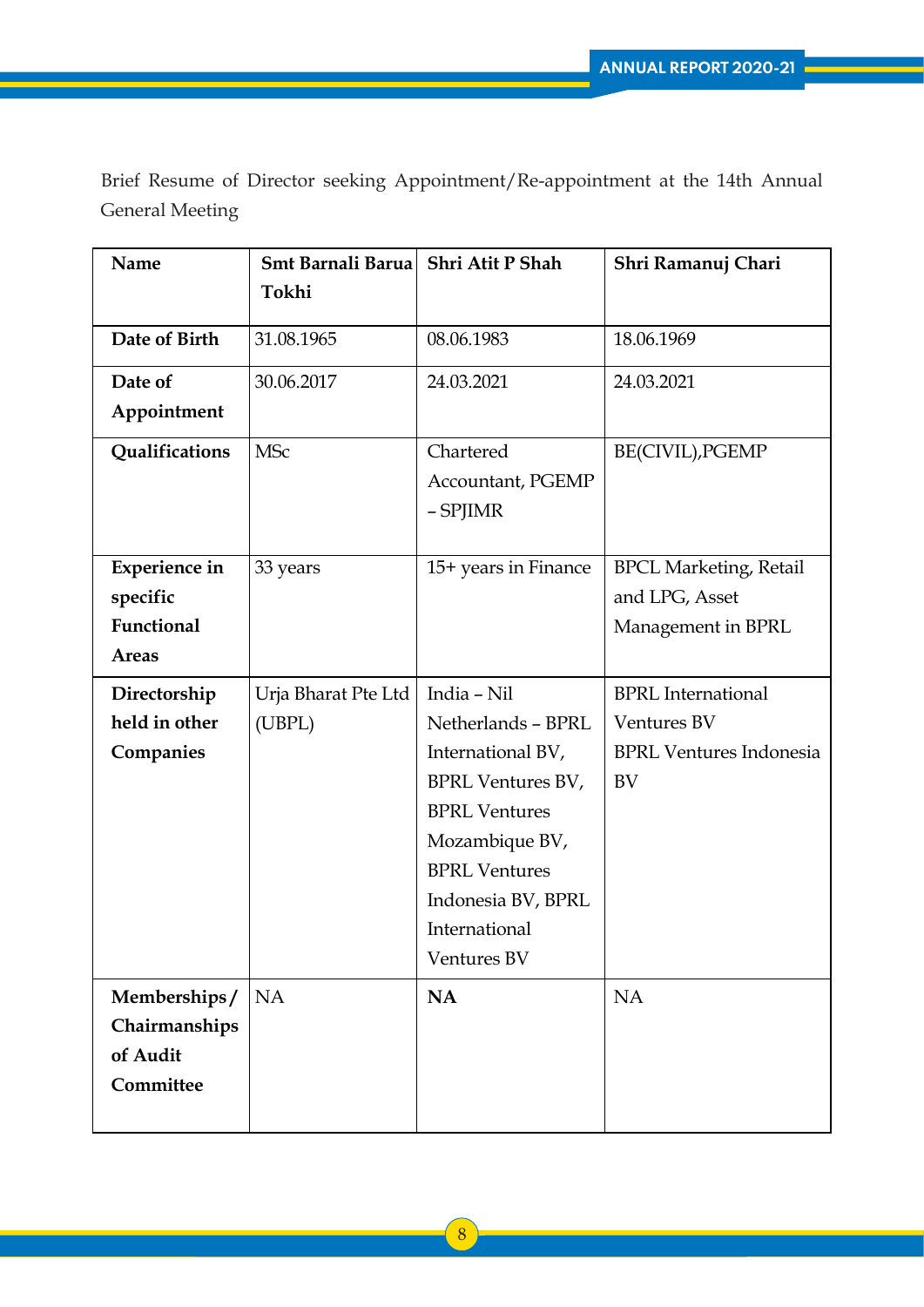#### **DIRECTORS' REPORT**

The Directors present their 14th Report of Bharat PetroResources JPDA Limited for the financial year ended 31 March 2021:-

## **BACKGROUND AND BUSINESS ACTIVITIES OF THE COMPANY**

Bharat PetroResources JPDA Limited ("the Company") was incorporated in 2006 as a wholly owned Subsidiary Company of Bharat PetroResources Limited (BPRL). The Company was formed as a Special Purpose Vehicle to hold 20% participating interest (PI) for undertaking the exploration activities in the Block JPDA 06-103 awarded to the consortium in the year 2006 by the Autoridade Nacional do Petroleo E Minerais (ANPM), the oil and gas regulatory agency of Timor Leste. The other consortium members are Videocon JPDA 06-103 Limited & GSPC JPDA Limited, both holding 20% PI, Pan Pacific Petroleum (JPDA 06-103) Pty Limited holding 15% PI, Oilex Limited holding 10% PI and Japan Energy E&P JPDA Pty Limited holding 15% PI in the said block. Oilex Limited is the operator of the block.

Timor Leste Government initiated arbitration proceedings against the Government of Australia to have the Certain Maritime Arrangements in Timor Sea (CMATS) Treaty declared void ab initio. The termination of CMATS results in automatic Termination of Timor Sea Treaty governing petroleum operations in the JPDA, and in effect the Production Sharing Contract (PSC).

In view of the uncertainty arising out of arbitration proceedings, the Joint Venture (JV) had submitted its request to ANPM for termination of PSC without claim or penalty. ANPM, however rejected Joint Venture's claim and terminated the PSC with a demand of payment towards termination cost & damages. The JV, while accepting the termination, requested for negotiation for an amicable settlement on contractor's liabilities upon termination. Despite various negotiations, no consensus could be reached upon by the parties.

In October 2018, ANPM initiated Arbitration Proceedings against the JV in the International Chamber of Commerce (ICC) under the provisions of PSC on the consortium towards termination costs and damages. Meanwhile, the Operator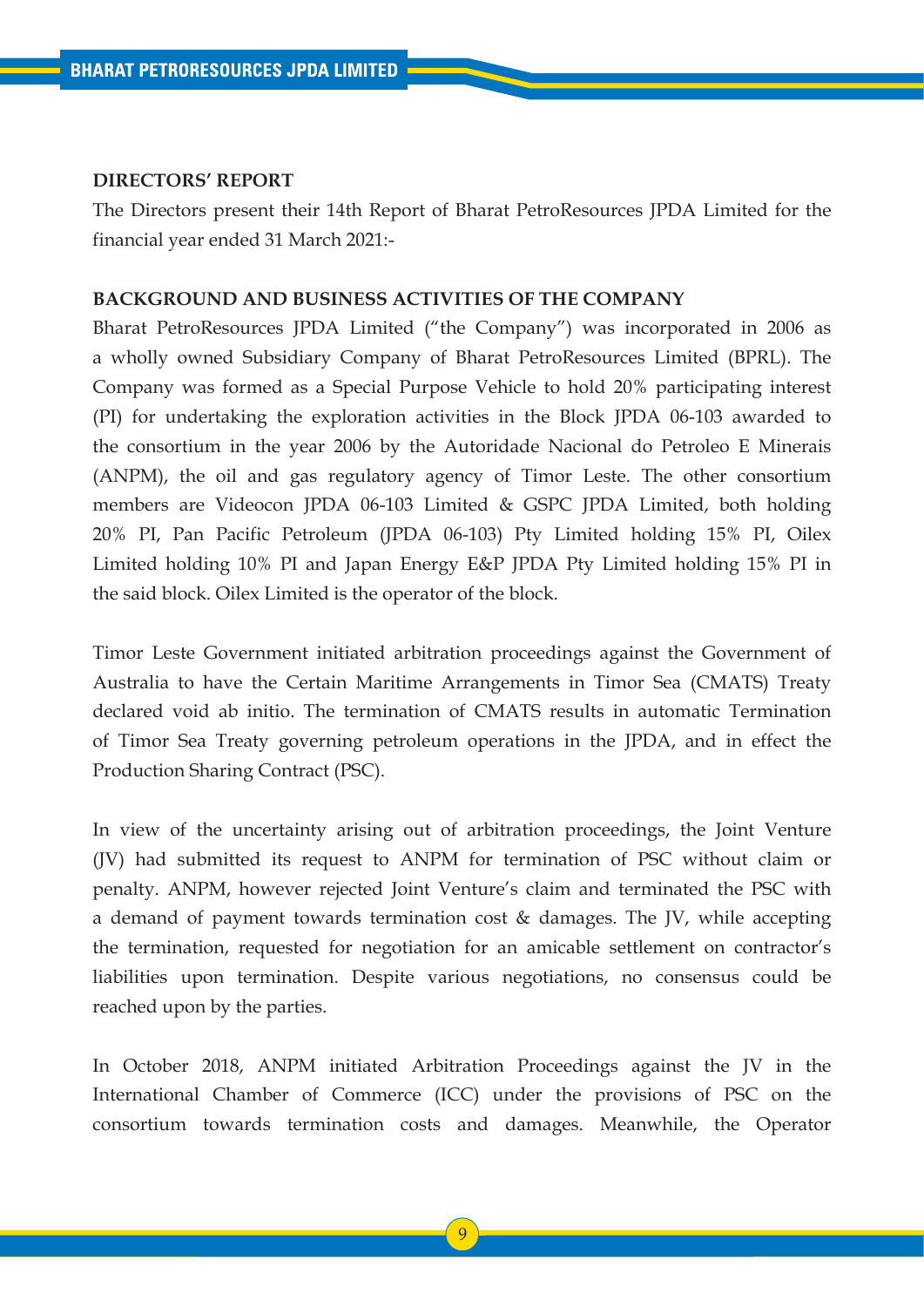commenced out of court settlement with the regulatory agency on behalf of the consortium partnership. A settlement with ANPM was arrived at and the Operator behalf of the consortium partnership executed a Deed of Settlement and Release. The Deed of Settlement and Release stated that the consortium partners should settle their share of settlement sum severally. A letter dated 18th September, 2020 was received from ICC notifying the award by consent dated 16 September 2020, which was approved by the International Court of Arbitration of the International Chamber of Commerce (ICC) on 10th September 2020. The BPR JPDA and BPRL Boards approved the payment of BPR JPDAs share of settlement sum to ANPM.

ANPM informed that Pan Pacific Petroleum and Japan Energy made their payments towards Settlement Sum and accordingly, BPR JPDA Ltd made its payment of its share of settlement sum to ANPM, which was acknowledged by the regulatory agency, releasing BPR JPDA from all liabilities of the PSC.

Considering that BPR JPDA was formed only for holding PI in the specific block, and does not have any other business, the financial statements of BPR JPDA for the FY 2020-21 has been prepared on the basis other than going concern.

The Financial Statements are prepared in accordance with Indian Accounting Standards (Ind AS) notified under Section 133 of the Companies Act, 2013 ("Act") read with Companies (Indian Accounting Standards) Rules, 2015; and the other relevant provisions of the Act and Rules thereunder. As on 31 March 2021, the Company has authorized and paid up share capital of Rs 60.00 crores. The amount of the unsecured loan was Rs. 54.54 crores. Further, the Company has incurred Rs. 197.41 Lakh expenditure during the year 2020-21. The Company has recorded current year profit of Rs.1223.63Lakhs as on 31 March 2021mainly due to reversal of earlier provision made for liability upon termination.

The Comptroller and Auditor General of India (C&AG) has vide letter dated 19.07.2021, which is enclosed to the Directors' Report as Annexure B, stated that on the basis supplementary audit nothing significant comments to my knowledge which would give rise to any comments upon or supplement to satisfactory Auditor's Report under section 143(6)(b) of the Companies Act, 2013.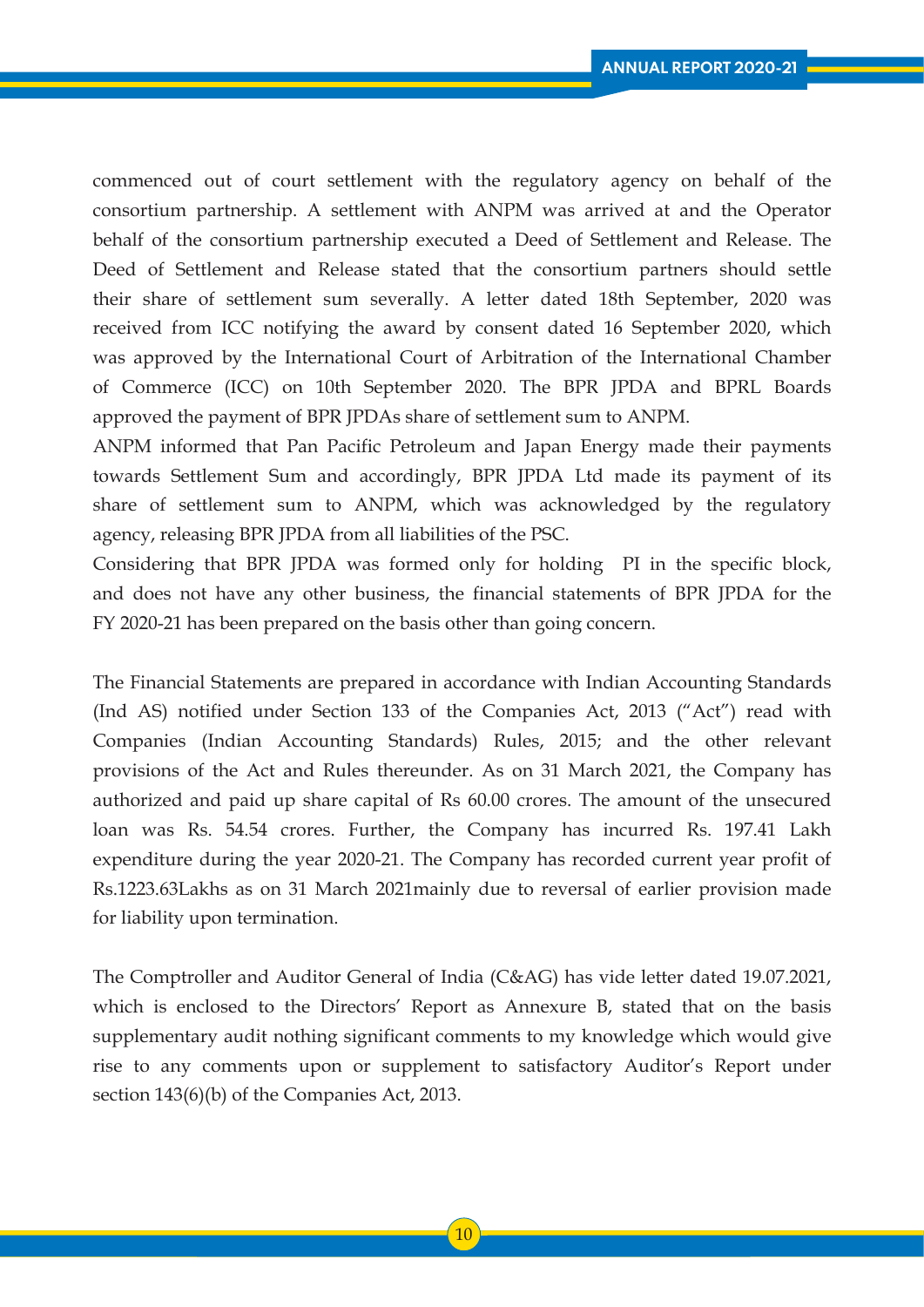## **DISCLOSURE REQUIREMENTS**

As per DPE Guidelines, the Corporate Governance Report with the Auditor's Certificate thereon, and the integrated Management Discussion and Analysis are attached, which forms part of this report. The Company has devised proper system to ensure compliance with the provisions of all applicable Secretarial Standards issued by the Institute of Company Secretaries of India and that such systems are adequate and operating effectively.

#### **DIVIDEND**

The Directors do not recommend any dividend for the financial year ended 31 March 2021.

#### **FIXED DEPOSITS**

The Company has not accepted any Fixed Deposits during the financial year 2020-21.

## **PARTICULARS OF LOANS, GUARANTEES OR INVESTMENTS**

The Company has not provided any Loans, given guarantees or made any investments in terms of Section 186 of the Companies Act, 2013. Further, there were no contracts or arrangements made by the Company with related parties in terms of Section 188 of the Companies Act, 2013. During the year, no other company has become/ceased to be subsidiaries/joint venture/ associate company of the company.

## **RISK MANAGEMENT AND FINANCIAL CONTROLS**

The Company takes suitable steps relating to risk management and ensures adequate financial controls.

## **NUMBER OF MEETINGS OF THE BOARD**

There were 6 meetings of the Board held during the financial year, the details of which are given in the Corporate Governance Report that forms part of the Annual Report. The intervening gap between any two meetings was within the period prescribed under the Companies Act, 2013.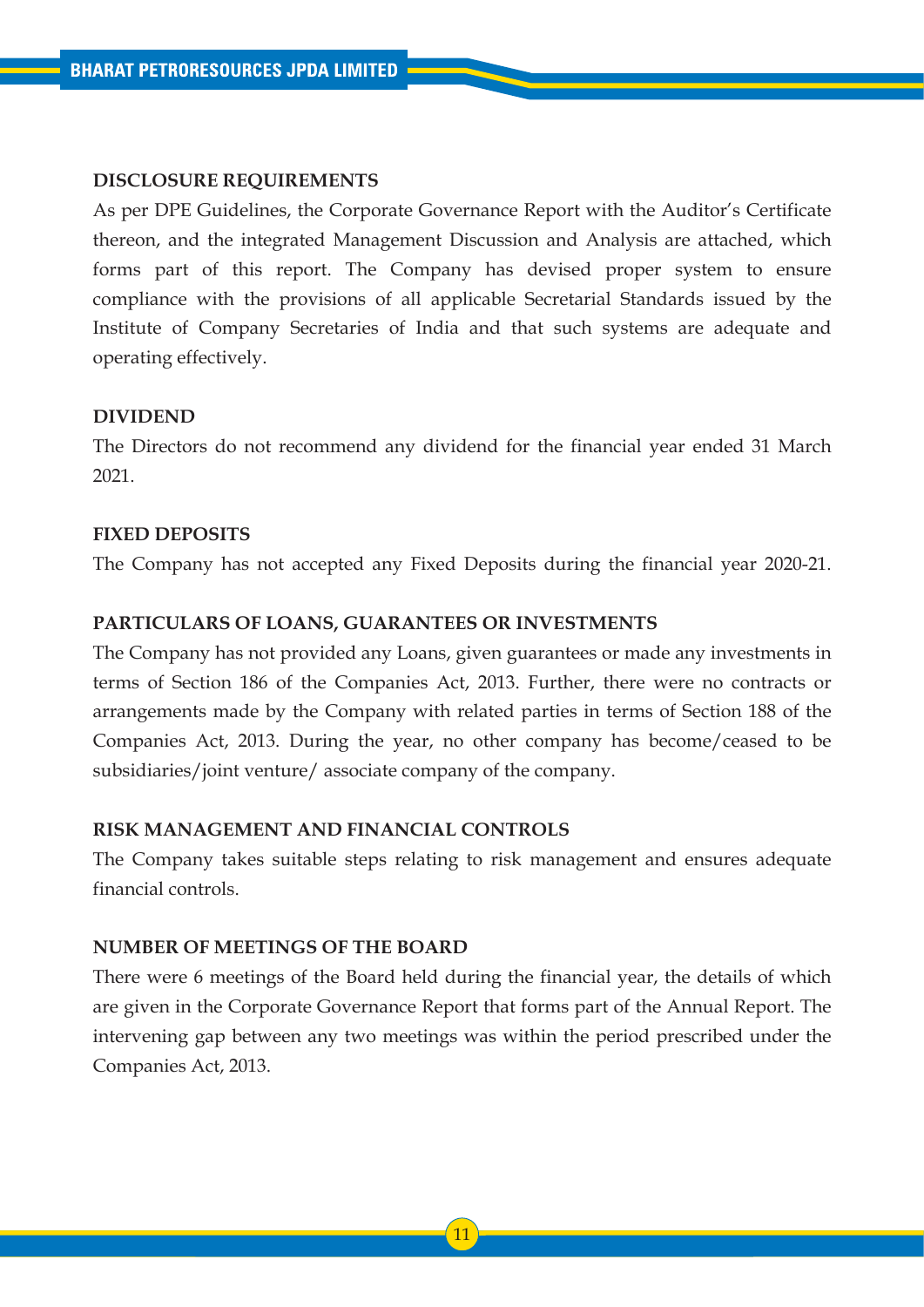## **HUMAN RESOURCES AND EMPLOYEES PARTICULARS**

There are no employees in the Company except the Directors on the Board who are nominees of holding company and are looking after the affairs of the Company. The Directors do not receive any remuneration from the Company. The Company, being a Government Company, the provisions of Section 134(3)(e) of the Companies Act, 2013, regarding the disclosure of details of company's policy on Directors appointment and other matters under Section 178(3) are not applicable. Further, information in respect of remuneration of employees under Section 197 of the said act and information regarding annual evaluation of the Board under provisions of Section 134 (3) (p) of the said Act, are not applicable as Company is a Government Company.

# **CITIZENS' CHARTER, OFFICIAL LANGUAGE & FULFILLMENT OF SOCIAL OBLIGATIONS, RIGHT TO INFORMATION ACT, 2005, PUBLIC PROCUREMENT POLICIES FOR MICRO & SMALL ENTERPRISES, 2012**

All possible steps are taken with regard to Citizen Charter, Official Language implementation and fulfillment of Social obligations, Right to Information Act, 2005, Public Procurement policy for Micro & Small Enterprises, 2012, with the support of the Parent Company, i.e. BPRL.

The Central Public Information Officer (CPIO) and Appellate Authority of BPRL, (Parent Company) are the concerned Officers for handling Right to Information (RTI) matters in the Company. During the year 2020-21, the Company did not receive any RTI Queries/Appeals. In the Parent Company's corporate website, the Company has a separate section on RTI for better understanding of the public at large.

## **VIGILANCE**

Corporate Vigilance guidelines are applicable to the Company. The Chief Vigilance Officer of BPCL looks after the activities of the Company. All the assistance is given to Chief Vigilance Officer by the Company.

#### **CORPORATE GOVERNANCE REPORT**

The Corporate Governance Report of the Company is enclosed as Annexure A.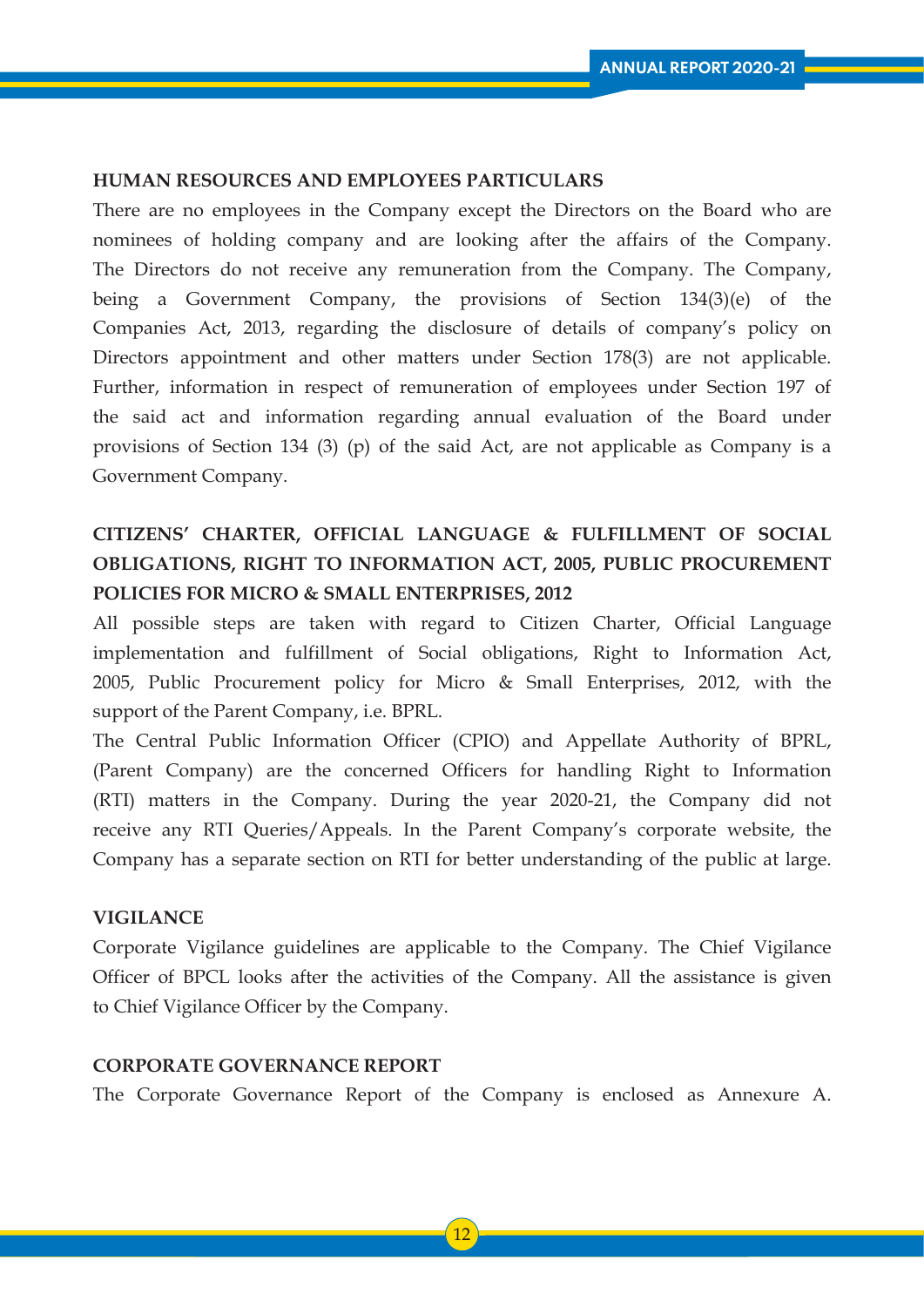## **DIRECTORS' RESPONSIBILITY STATEMENT**

Pursuant to Section  $134(3)(c)/(5)$  of the Companies Act, 2013, the Directors of the Company confirm that:

- 1.In the preparation of the annual accounts for the year ended 31 March 2021, the applicable Accounting Standards have been followed and there are no material departures.
- 2. The Directors have selected such accounting policies and applied them consistently and made judgments and estimates that are reasonable and prudent so as to give a true and fair view of the state of affairs of the Company as at 31 March 2021 and of the profit and loss of the Company for the year ended on that date.
- 3. The Directors have taken proper and sufficient care for the maintenance of adequate accounting records in accordance with the provisions of the Companies Act, 2013, for safeguarding the assets of the Company and for preventing and detecting fraud and other irregularities.
- 4. The Directors have prepared the annual accounts on the principle other than going concern.
- 5. The Directors had devised proper systems to ensure compliance with the provisions of all applicable laws and that such systems were adequate and operating effectively.

#### **BOARD EVALUATION**

The provisions of Section 134(3)(p) of the Companies Act,2013 shall not apply in case the Directors are evaluated by the Ministry, which is administratively in charge of the Company as per its own evaluation methodology. Accordingly, BPR JPDA, being a government Company, the above provisions are not applicable.

## **DIRECTORS AND KEY MANAGERIAL PERSONNEL**

In view of resignation Shri Satheesh Kumar K.V.as director w.e.f 25.01.2021 and Shri Vivek Maheshwari as director w.e.f 05.02.2021, Shri Ramanuj Chari and Shri Atit P Shah has been appointed as additional directors w.e.f 24.03.2021.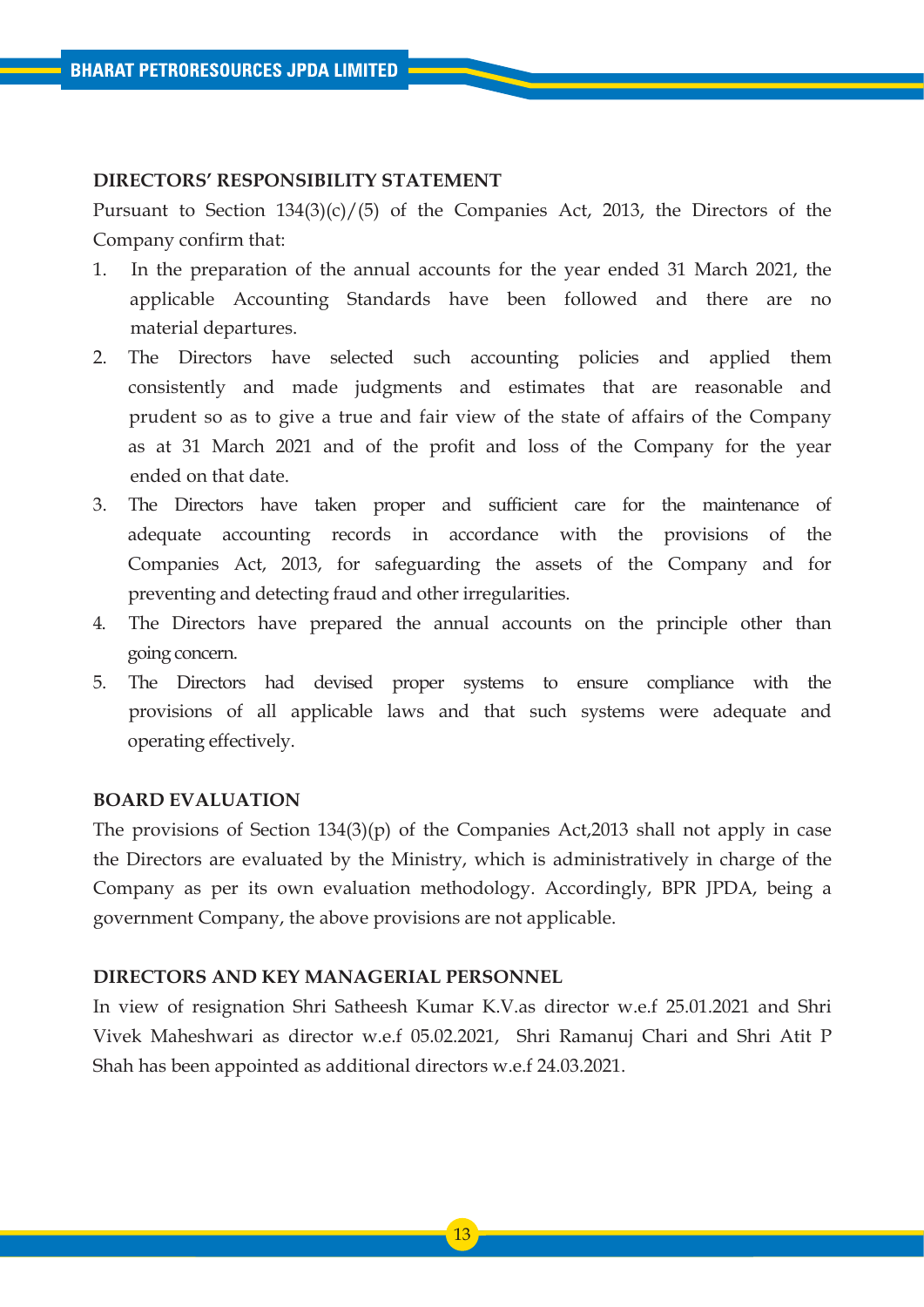Appointment of Shri Shivram Mattaparthi as Company Secretary of Company in place of Smt Sarita Aggarwal w.e.f. 23.10.2020.

Notice under section 160 of the Act has been received proposing his name for appointment as Director in ensuing AGM. He will hold office upto the conclusion of this ensuing Annual General Meeting.

#### **AUDIT COMMITTEE**

The details pertaining to the composition of the Audit Committee are included in the Corporate Governance Report, which is a part of this report.

## **STATUTORY AUDITORS**

M/s BDG & Associates Chartered Accountants were appointed as Statutory Auditors of BPRL for the Financial Year ended 31 March 2021, by the C&AG under the provisions of Section 139 of the Companies Act, 2013. They will hold office till the ensuing Annual General Meeting. The Auditors' Report does not contain any qualification, reservation or adverse remark.

## **SECRETARIAL AUDITOR**

M/s Ragini Chokshi & Co, Company Secretaries was appointed to carry out the Secretarial Audit of the company for the financial year ended 31 March 2021, as required under Section 204 of the Companies Act, 2013 and Rules thereunder. The Secretarial Audit Report is enclosed as Annexure B. They have made observation on non-compliance regarding the appointment of Independent Directors, constitution/ reconstitution of Nomination & Remuneration Committee and Audit Committee and As per Section 179(3) of Companies Act, 2013 read with Rule 8 of (Meetings of Board and its powers) Rules, 2014, and as per Section 117(1) of Companies Act, 2013, the Company has not filed Form MGT-14 for approval of Directors report for Financial Year 2019-20. It is hereby recommended that Company file Form CG-1 with Central Government through MCA portal for condoning the delay w.r.t filing of aforesaid form.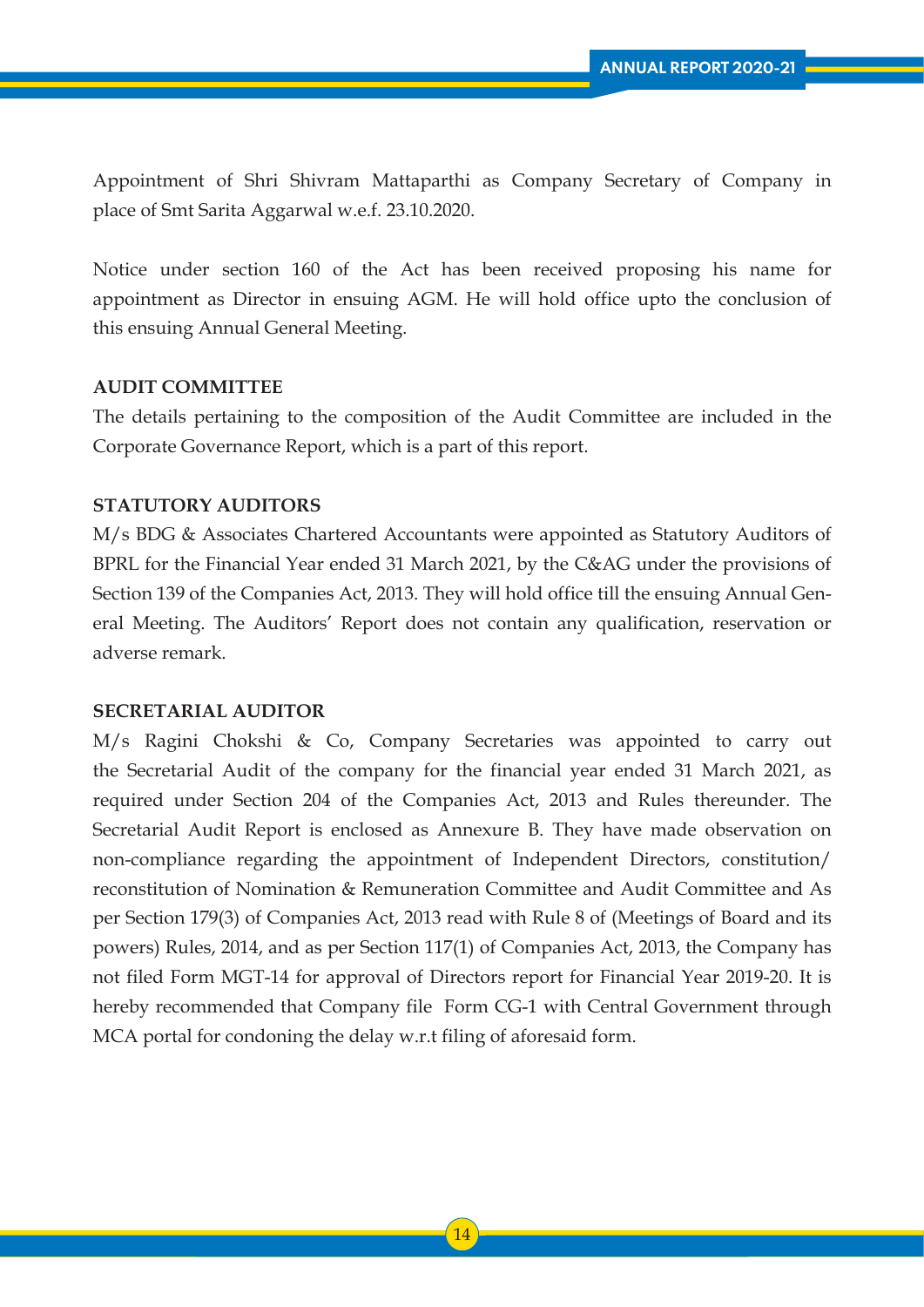As the Company is a Government Company under the administrative control of Ministry of Petroleum & Natural Gas, appointment of Independent Directors can be made only after receiving nomination from Govt. of India. After receiving nomination form Govt. of India, the Company will be able to comply the requirements, as indicated in the Secretarial Audit Report.

# **CONSERVATION OF ENERGY, TECHNOLOGY ABSORPTION, FOREIGN EXCHANGE EARNINGS & OUTGO**

The Regulator has terminated the PSC and initiated Arbitration Proceedings against the JV in the International Chamber of Commerce (ICC) under the provisions of PSC has come to deed of Settlement and paid its share of settlement sum to ANPM, which was acknowledged by the regulatory Agency. The, activities related to conservation of energy and technology absorption are accordingly not applicable to the Company. Foreign Exchange earning- Nil

Foreign Exchange Outgo- Rs 13,50,15,455/- (including Capex expenditure)

## **ACKNOWLEDGEMENTS**

The Directors place on record their sincere thanks to the valuable guidance and continued support from the Government of India and the Holding Companies.

**Date:** 

**For and on Behalf of the Board of Directors**

**Place: Mumbai** 

**Sd/- (Jitender Pershad Waghray) Chairman**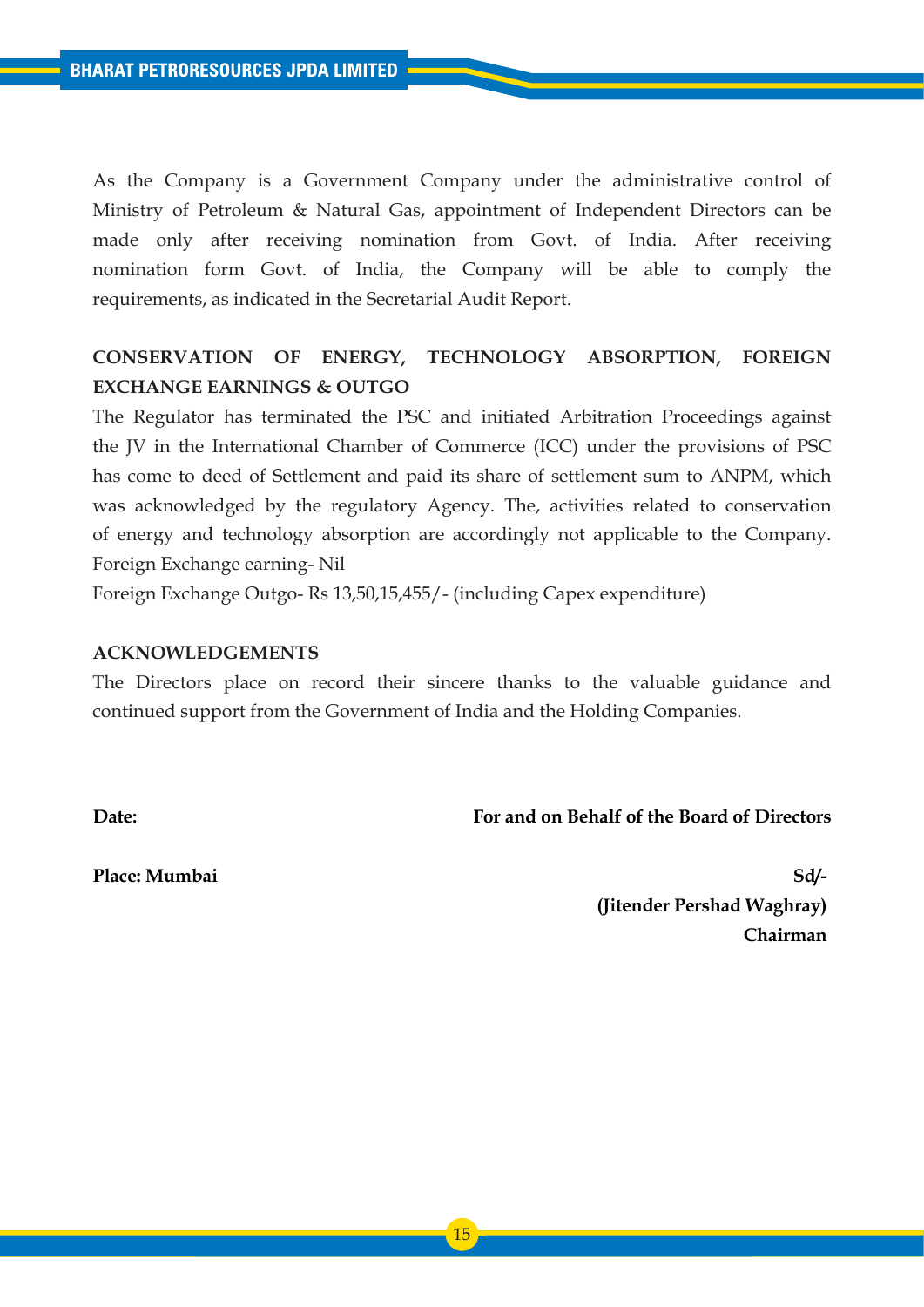#### **Annexure A**

## **Report on Corporate Governance**

## **1. Company's Background and Board of Directors**

 Bharat PetroResources JPDA Ltd. ("the Company") was incorporated with the sole object of undertaking the exploration activities related to Block JPDA 06- 103 awarded in the Joint Petroleum Development Area. At Present, the Company is managed by four part time Directors. There are limited numbers of activities in the Company.

 There were Six (6) Board Meetings held during the financial year on the following dates:-

| 13.05.2020 | 29.07.2020 | 17.08.2020 | 23.10.2020 |
|------------|------------|------------|------------|
| 18.01.2021 | 31.03.2021 |            |            |

 Details regarding the Board meetings, Directors' attendance thereat, Annual General Meeting, Directorships and Committee positions held by the Directors are given separately.

## **2. Audit Committee**

 The Company has constituted the Audit Committee in terms of the Companies Act, 2013. As on 31 March 2021, Jitender Pershad Waghray, Smt. Barnali Tokhi and Shri Ramanuj Chari were the members of Audit Committee.

 The quorum for the meetings of the Committee is 2 members. The Directors possesses the requisite knowledge of finance & accounting for effective functioning of the Audit Committee. the following dates:-

 There were four (4) Audit Committee meetings held during the financial year on the following dates:-

| 13.05.2020 | 7.2020<br>າດ .<br>∼<br>$\sim\!\!\sim\!\cdots$ | 23.10.2020 | 18.01.2021 |
|------------|-----------------------------------------------|------------|------------|
|------------|-----------------------------------------------|------------|------------|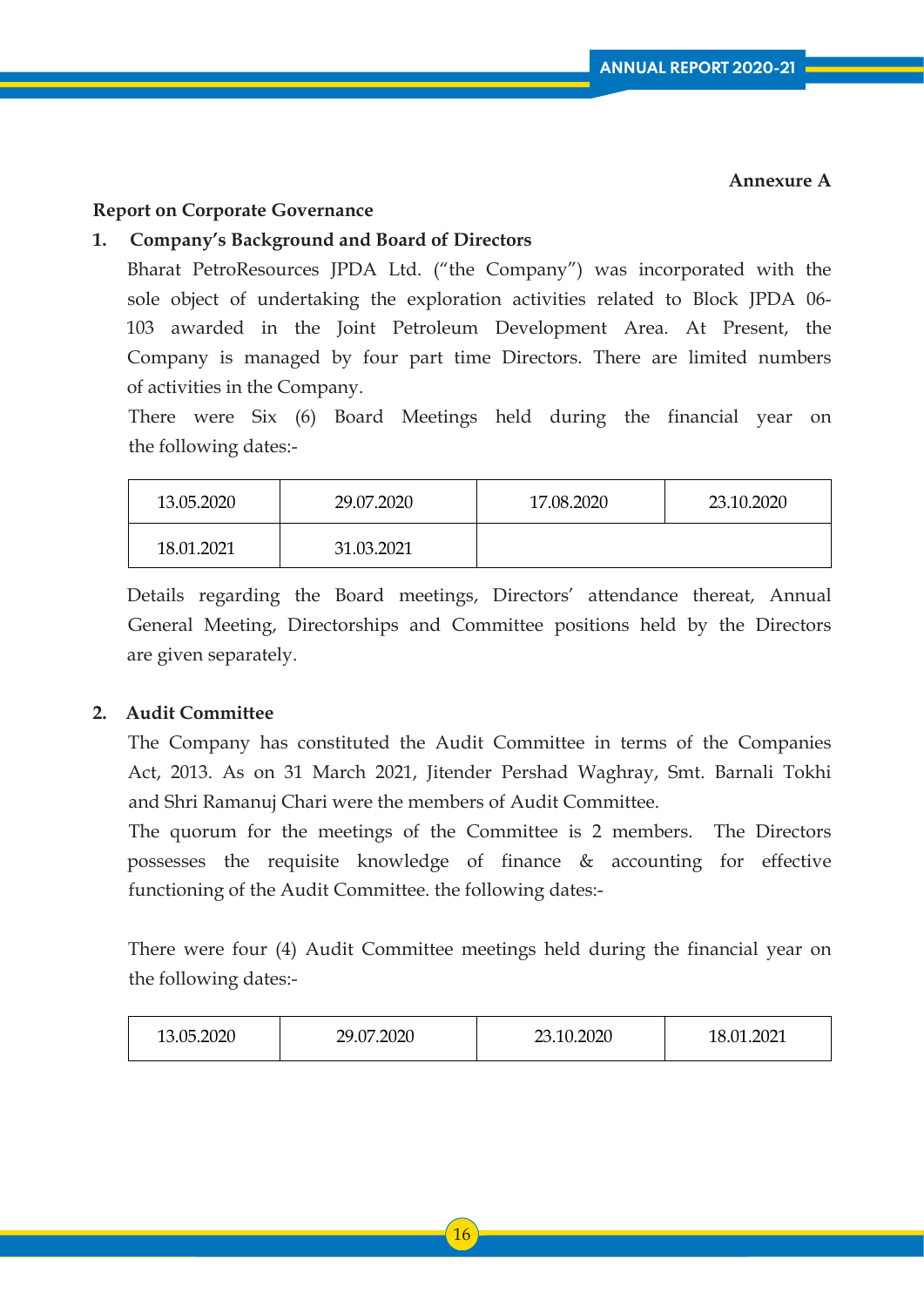The attendance of the members for the Audit Committee meetings during the financial year is given below:-

| Name of the Member    | No. of meetings<br>attended | Name of the Member                                       | No. of meetings<br>attended |
|-----------------------|-----------------------------|----------------------------------------------------------|-----------------------------|
| Shri Jitender Waghray | 4                           | Shri Satheesh Kumar K.V<br>(resigned we.f. 25.01.2021)   | 4                           |
| Shri Barnali Tokhi    | 4                           | Shri Atit Shah                                           | Nil                         |
| Shri Ramanuj Chari    | Nil                         | Shri Vivek Maheshwari<br>(resigned)<br>w.e.f.05.02.2021) | $\overline{4}$              |

 The Audit Committee reviewed the annual financial statements for the financial year 2020-21 as its meeting held on 07.05.2021.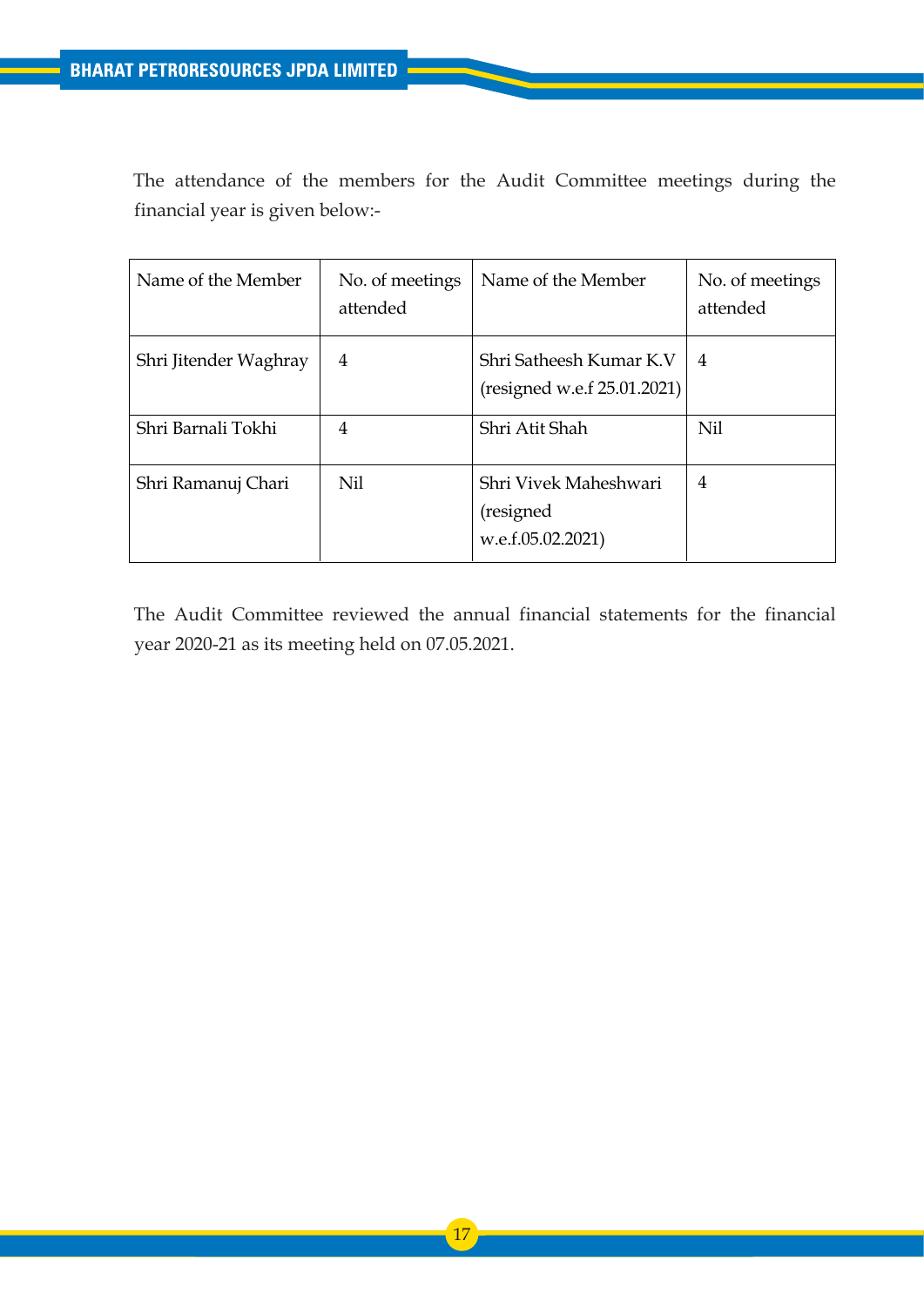Particulars of Directors including their attendance at the Board meetings during the year 2020-21 **3. Particulars of Directors including their attendance at the Board meetings during the year 2020-21**  $3.$ 

| Names of the<br>Directors                                     | Academic<br>Qualifica<br>tions                     | Attendance out of<br>6 Board Meetings<br>held during the<br>year and percentage<br>thereof | Attendan<br>ce at the<br>General<br>Annual<br>last | Public<br>of Directorships<br>Limited Companies<br>other<br>Details<br>held in | Memberships held<br>in Committees                                              |
|---------------------------------------------------------------|----------------------------------------------------|--------------------------------------------------------------------------------------------|----------------------------------------------------|--------------------------------------------------------------------------------|--------------------------------------------------------------------------------|
| Non Executive Directors                                       |                                                    | $\%$<br>ð<br><br>Meetings<br>Attended<br>$\frac{1}{2}$                                     | Meeting                                            |                                                                                |                                                                                |
| Shri Jitender Waghray                                         | M.Sc;M.Tech                                        | $\mathbf{c}$                                                                               | Attended                                           | Director                                                                       |                                                                                |
|                                                               |                                                    |                                                                                            |                                                    | 1) Bharat PetroResources Ltd                                                   |                                                                                |
| Smt Barnali Barua<br>Tokhi                                    | M.Sc (Geology)                                     | $\circ$                                                                                    | Attended                                           | $\Xi$                                                                          | <b>Bharat PetroResources</b><br>Member - Audit<br>Committee<br><b>IPDA LTD</b> |
| Shri Satheesh Kumar<br>K.V. (Resigned w.e.f<br>25.01.2021)    | PGEMP,<br><b>B.Tech</b><br>(Mech<br>Engg.)<br>CIPM | 5                                                                                          | Attended                                           | EN                                                                             | <b>Bharat PetroResources</b><br>Member - Audit<br>Committee-<br>JPDA LTD       |
| Maheshwari (Resigned<br>Shri Vivek Kumar<br>w.e.f 05.02.2021) | $\mathcal{L}$                                      | 5                                                                                          | Attended                                           | E                                                                              | E                                                                              |
| Shri Ramanuj Chari<br>w.e.f 25.02.2021)                       |                                                    | $\overline{\phantom{0}}$                                                                   |                                                    | E                                                                              | <b>Bharat PetroResources</b><br>Member - Audit<br>Committee -<br>IPDA LTE      |
| w.e.f 05.02.2021)<br>Shri Atit Shah                           | $\mathcal{L}$                                      | $\overline{\phantom{0}}$                                                                   |                                                    | $\Xi$                                                                          |                                                                                |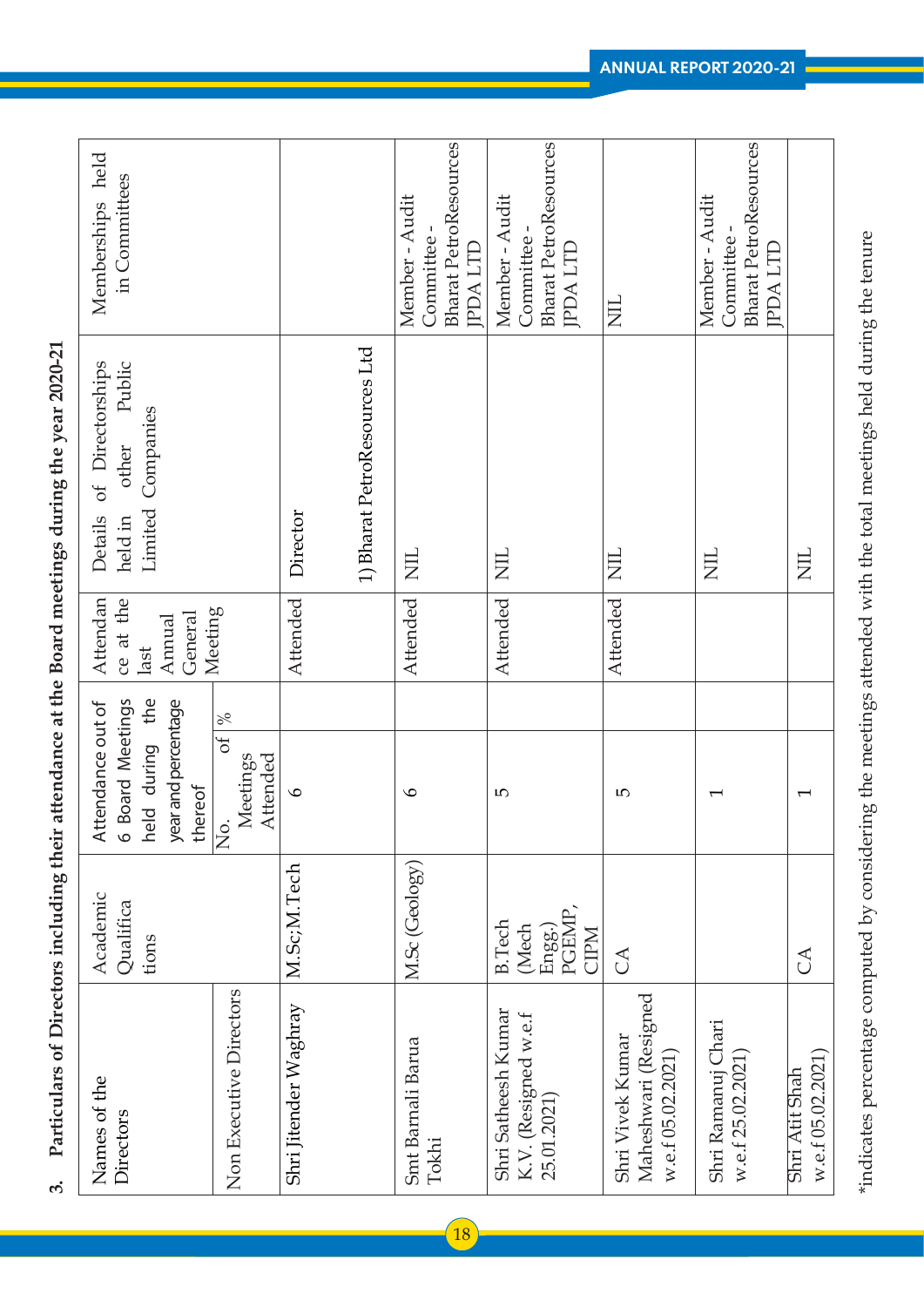## **4. Annual /Extraordinary General Meetings during last three years**

 **Annual General Meeting** The Annual General Meeting (AGM) will be held on ( \* ) at 'E' wing, 09th Floor, Maker Towers, Cuff Parade, Mumbai, 400 005.

| Date and Time of the meeting  | Venue                                                                                          |
|-------------------------------|------------------------------------------------------------------------------------------------|
| 4 September 2018 at 11.00 am  | Registered office at Bharat Bhavan,<br>4 & 6 Currimbhoy Road, Ballard Estate,<br>Mumbai 400001 |
| 21 August 2019 at 11.30 am    | Registered office at Bharat Bhavan,<br>4 & 6 Currimbhoy Road, Ballard Estate,<br>Mumbai 400001 |
| 14 August 2020 at 10.00 am    | Through Video Conferencing ("VC")/<br>Other Audio Visual Means("OAVM")                         |
| 20 September 2021 at 10.00 am | Through Video Conferencing ("VC")/<br>Other Audio Visual Means("OAVM")                         |

## **5. Remuneration to Directors**

 All the Directors of the Company are the nominees of the Parent Company and hence do not receive any remuneration.

 None of the Directors have any pecuniary relationship / transactions with the Company, during the year.

## **6. Disclosures**

 There were no transactions of material nature that may have potential conflict with the interest of the Company at large. There are no items of expenditure in the books of accounts, which are not for the purpose of business. Further, no expenses were incurred which were personal in nature and incurred for the Board of Directors. The revenue expenditure mainly consists of Administrative  $\&$ other office expenses.

 The Company has only four part time Directors, nominated from Parent Company. Hence, there is no separate Whistle Blower policy for the Company.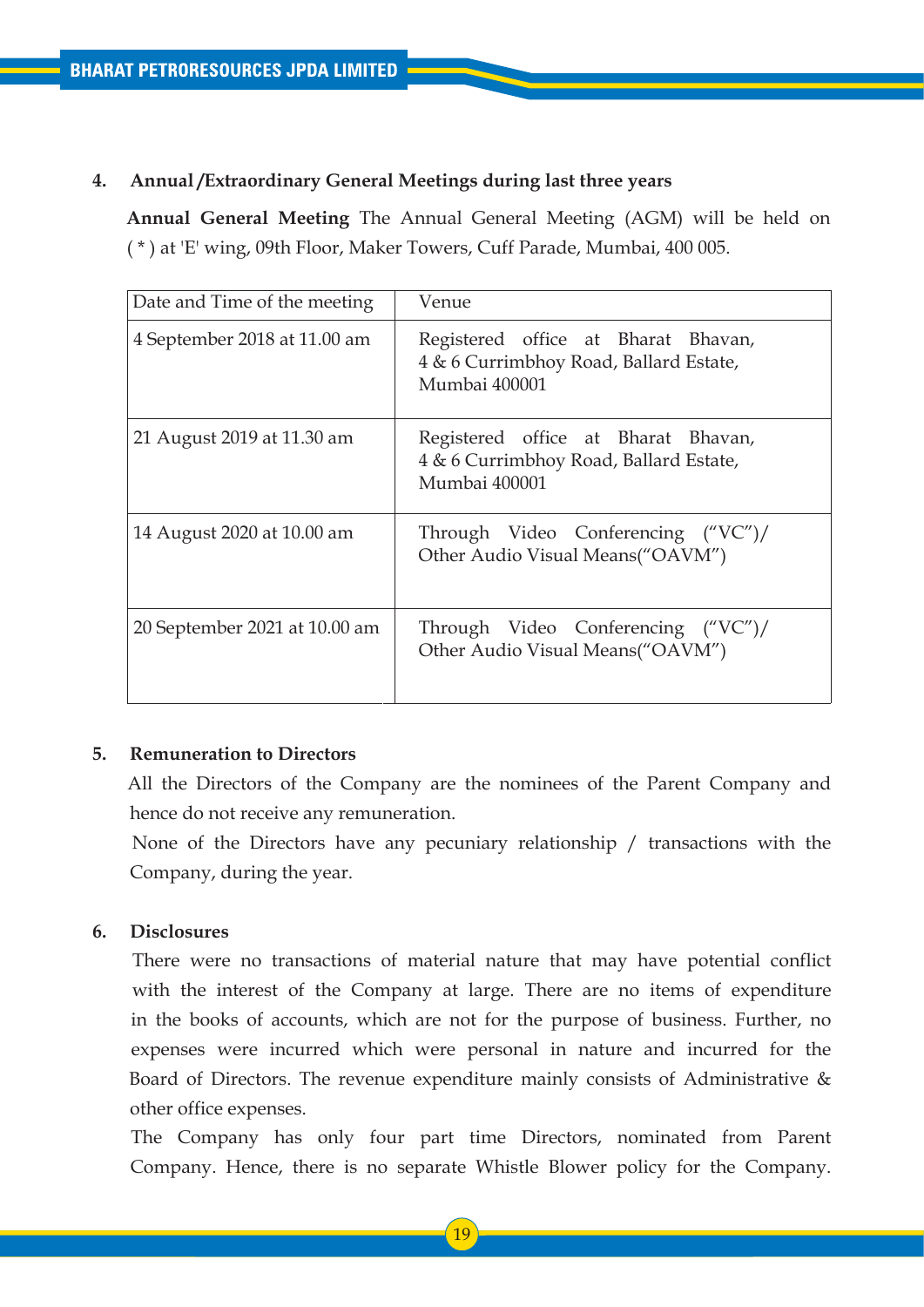**Annexure B**

# **Form No. MR-3 SECRETARIAL AUDIT REPORT FOR THE PERIOD 01-04-2020 TO 31-03-2021**

**[***Pursuant to Section 204(1) of the Companies Act, 2013 and Rule No.9 of the Companies (Appointment and Remuneration of Managerial Personnel) Rules, 2014***]**

**To,**

**The Members,**

#### **Bharat PetroResources JPDA Limited**

Bharat Bhavan, 4 & 6 Currimbhoy Road, Ballard Estate, Mumbai 400001

We have conducted the secretarial audit of the compliance of applicable statutory provisions and the adherence to good corporate practices by **Bharat PetroResources JPDA Limited (CIN:U23209MH2006GOI165279)**(hereinafter called the "Company") for the financial year ended 31st March, 2021. Secretarial Audit was conducted in a manner that provided us a reasonable basis for evaluating the corporate conducts/statutory compliances and expressing our opinion thereon.

Due to COVID-19 pandemic impact and situation of partial lockdown, the verification and examination of documents as facilitated by the Company were conducted through electronic mode and based on our verification of books, papers, minute books, forms and returns filed and other records maintained by the company and also the information provided by the Company, its officers, agents and authorized representatives during the conduct of secretarial audit, we hereby report that in our opinion, the Company has duringtheauditperiodcovering1st April, 2020 to 31st March, 2021 complied with the statutory provisions listed hereunder and also that the Company has proper Boardprocesses and compliance- mechanism in place to the extent, in the manner and subject to the reporting made hereinafter:

We have examined the books, papers, minute books, forms and returns filed and other records maintained by the Company for the audit period April 1, 2020 to March 31, 2021 according to the provisions of: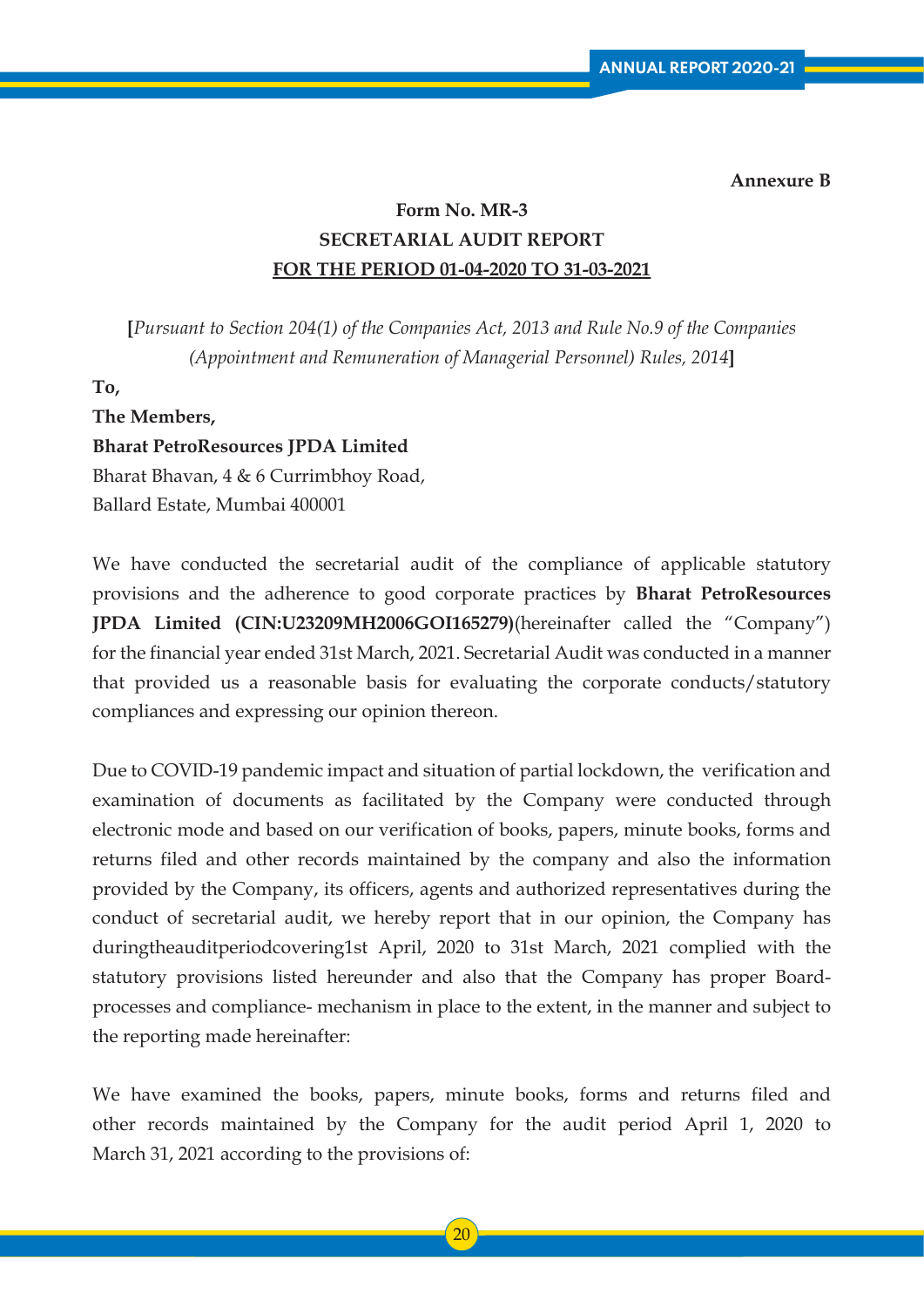- (i) The Companies Act, 2013 ("the Act") and the rules made thereunder;
- (ii) The Securities Contracts (Regulation) Act, 1956 ('SCRA') and the rules made thereunder;
- (iii) The Depositories Act, 1996 and the Regulations and Bye-laws framed thereunder;
- (iv) Foreign Exchange Management Act,1999 and the Rules and Regulation made there under to the extent of Foreign Direct Investment, Overseas Direct Investment and External Commercial Borrowings; (to the extent applicable)
- (v) Guidelines on Corporate Governance for Central Public Sector Enterprises (Guidelines), as issued by the Department of Public Enterprises (DPE) of Ministry of Heavy Industries and Public Enterprises, Government of India.
- (vi) The following Regulations and Guidelines prescribed under the Securities and Exchange Board of India Act, 1992 ('SEBI Act'):
	- **a.** The Securities and Exchange Board of India (Substantial Acquisition of Shares and Takeovers) Regulations, 2011 - **Not Applicable**
	- **b.** The Securities and Exchange Board of India (Prohibition of Insider Trading) Regulations, 2015 - **Not Applicable**
	- **c.** The Securities and Exchange Board of India (Issue of Capital and Disclosure Requirements) Regulations, 2018 – **Not Applicable**
	- **d.** The Securities and Exchange Board of India ((Share Based Employee Benefits) Regulations 2014 - **Not applicable**
	- **e.** The Securities and Exchange Board of India (Issue and Listing of Debt Securities) Regulations, 2008 - **Not applicable**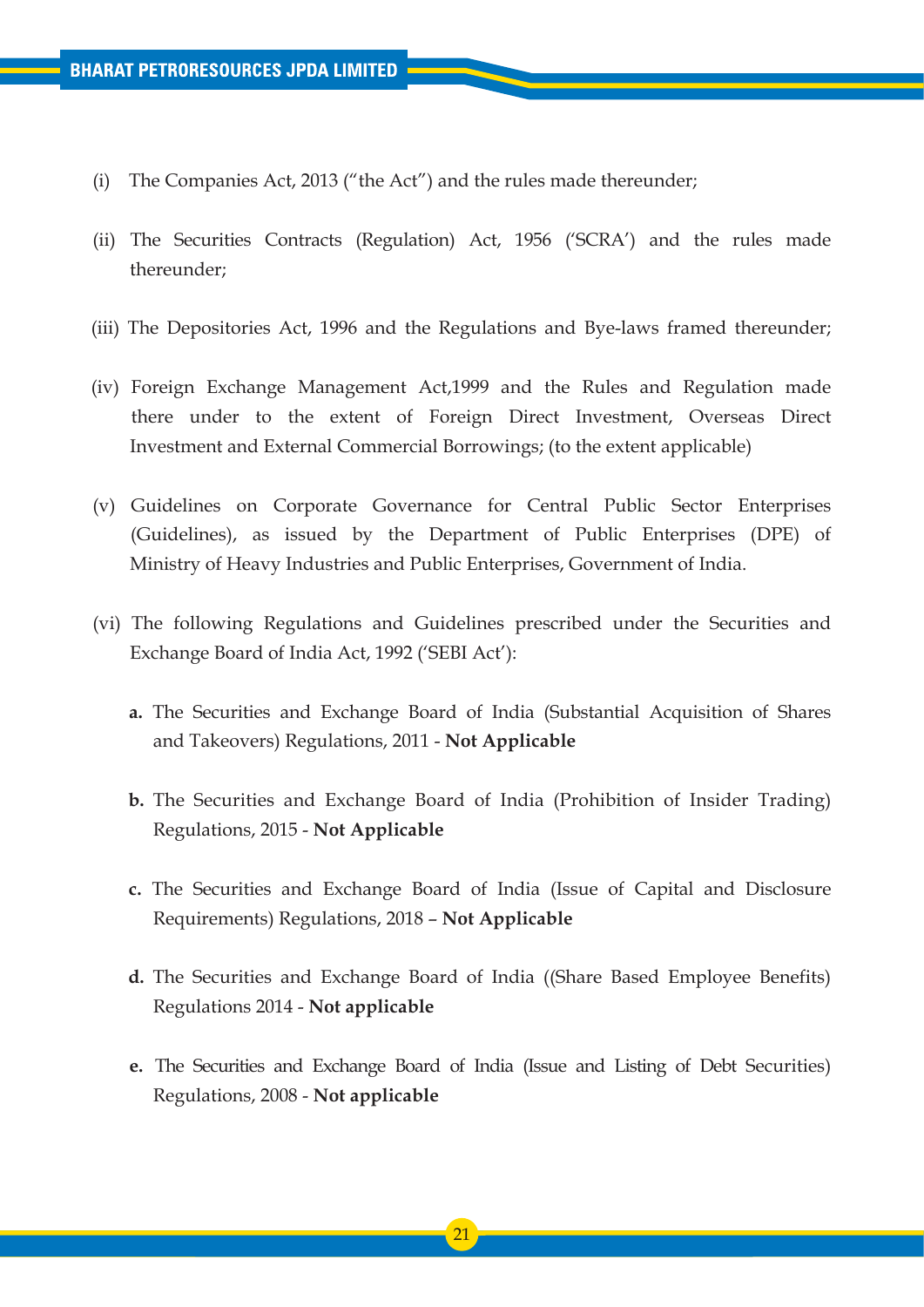- **f.** The securities and Exchange Board of India (Registrars to an Issue and Share Transfer Agents) Regulations, 1993 regarding the companies act and dealing with client. **- Not Applicable**
- **g.** The Securities and Exchange Board of India (Delisting of Equity Shares) Regulations, 2009 **- Not applicable.**
- **h.** Securities and Exchange Board of India (Buy Back of Securities) Regulations, 2018- **Not applicable.**

Based on the Compliance Mechanism established by the Company and information, explanations and representation received from the Officers of the Company, we are of the opinion that the Company has generally complied with the laws, regulations, rules and guidelines specifically applicable to the Company with respect to oil exploration and discovery of natural gas.

We have also examined compliance with the applicable clauses of the following:

- Secretarial Standards issued by The Institute of Company Secretaries of India; •
- Securities and Exchange Board of India (Listing Obligation & Disclosure Requirement) Regulation, 2015. **Not applicable**

During the period under review the Company has complied with the provisions of the Act, Rules, Regulations, Guidelines, Standards, etc. mentioned above except to the extent as mentioned herein below:

 *We have been informed by the Company that it being a Central Government Company* • *under the administrative control of the Ministry of Petroleum & Natural Gas (MoP&NG), the power to appoint Directors (including Independent Directors) and the terms and conditions of such appointment, including remuneration and evaluation, vests with the Government of India and the Company is awaiting suitable nominations or the same. Therefore the Audit Committee and Remuneration committee is not duly constituted as required under the Guidelines on Corporate Governance for Central Public Sector Enterprises (Guidelines), as issued by the Department of Public Enterprises (DPE) of Ministry of Heavy Industries and Public Enterprises, Government of India.*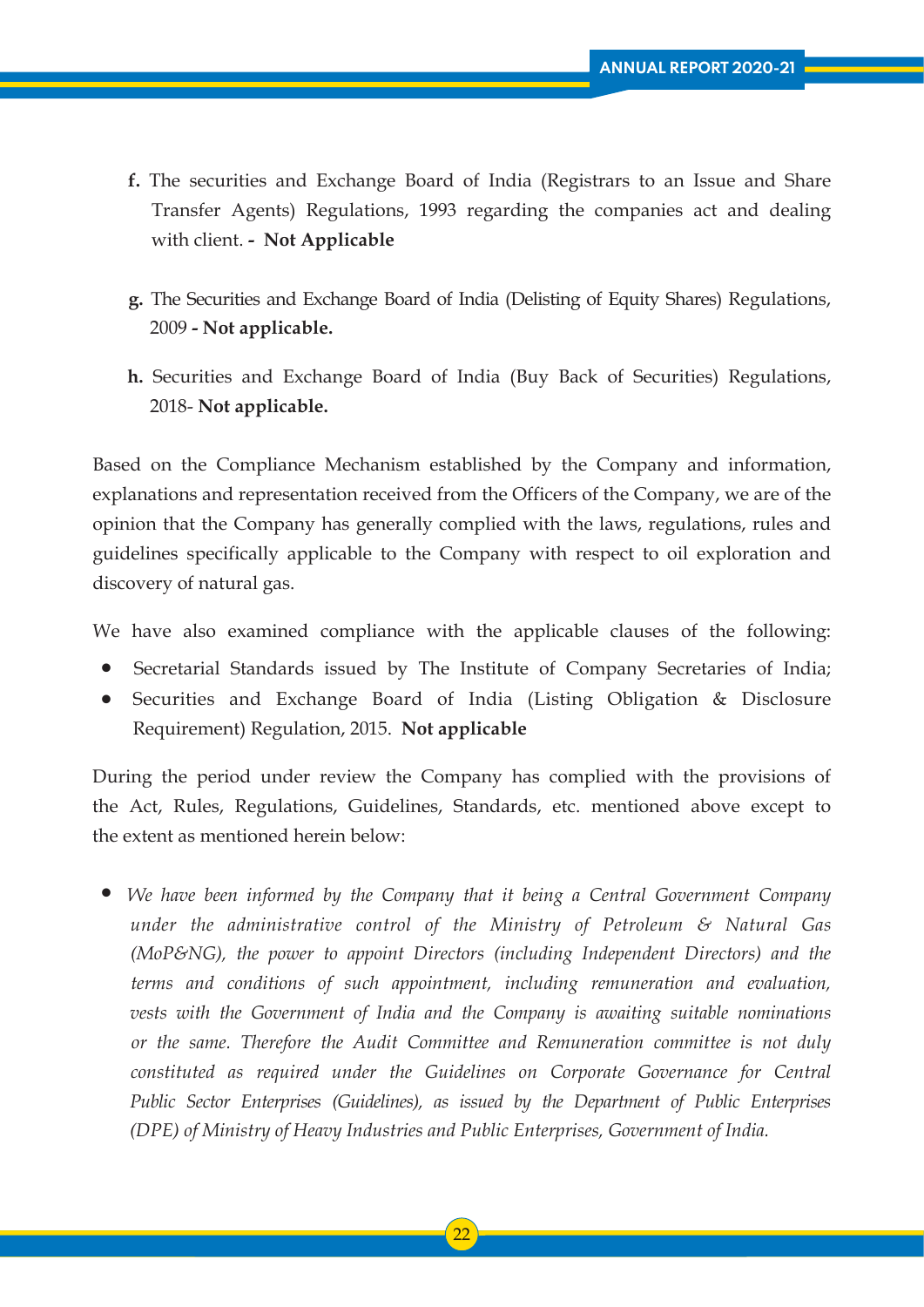*As per Section 179(3) of Companies Act, 2013 read with Rule 8 of (Meetings of Board* •  *and its powers) Rules, 2014, and as per Section 117(1) of Companies Act, 2013, the Company has not filed Form MGT-14 for approval of Directors report for Financial Year 2019-20. It is hereby recommended that Company file Form CG-1 with Central Government through MCA portal for condoning the delay w.r.t filing of aforesaid form.*

We further report that other than the Board of Directors of the Company is duly constituted with proper balance of Executive Directors and Non-Executive Directors, except for the observations stated above. The following changes in the composition of the Board of Directors that took place during the period under review were carried out in the compliance with the provision of the Act expect for observations as stated above;

- Appointment of Shri Jitender P Waghray as an Additional Director of Company with effect from 13th May, 2020 and thereafter his designation being changed to Director with effect from 14th August, 2020.
- Cessation of Shri Pankaj Kumar as Director of Company with effect from  $30<sup>th</sup>$ July, 2020.
- Cessation of Shri Sateesh Kumar V as Director of Company with effect from 25th January, 2021.
- Cessation of Shri VivekMaheshwari as Director and Chief Financial Officer of Company with effect from 5<sup>th</sup> February, 2021.
- Appoinment of Shri Ramanuj Chari as an Additional Director of Company with effect from 24<sup>th</sup> March, 2021.
- Appoinment of Shri Atit Shah as an Additional Director of Company with effect from 24<sup>th</sup> March, 2021.

Adequate notice is given to all directors to schedule the Board Meetings, agenda and detailed notes on agenda were sent at least seven days in advance, and where the same were given at shorter notice than seven days, the Company has taken shorter notice consent from the Members of the Board and a system exists for seeking and obtaining further information and clarifications on the agenda items before the meeting and for meaningful participation at the meeting.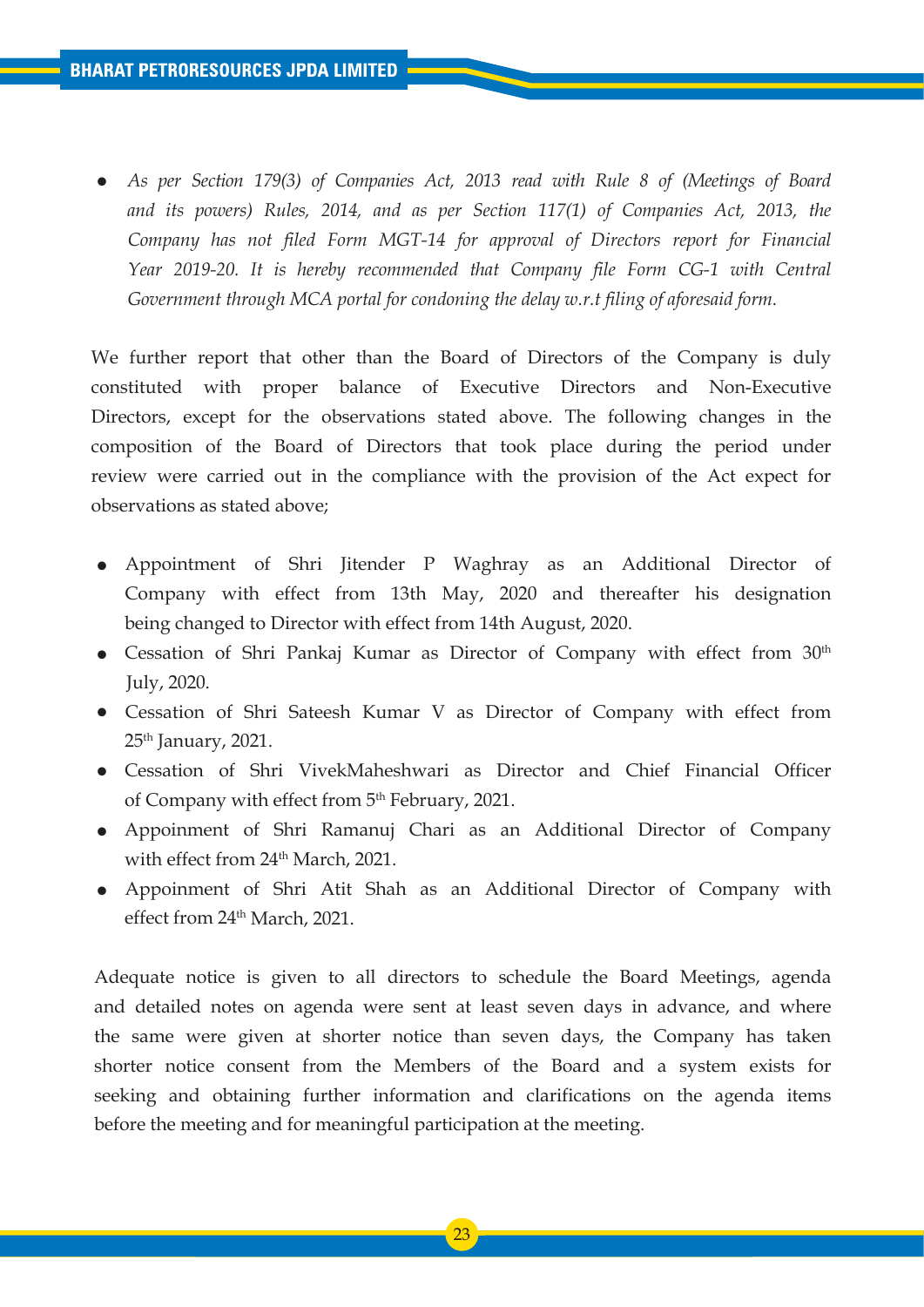We further report that the Compliance by the Company of applicable Financial laws like Direct & Indirect tax laws, Service tax has not been reviewed in this audit since the same has been subject to review by the statutory financial audit, internal audit conducted by the internal audit department of the Company.

We further report that as per the minutes of the Board duly recorded and signed by Chairman, the decisions of the Board were unanimous and no dissenting views have been recorded.

We further report that there are adequate systems and processes in the company commensurate with size and operations of the Company to monitor and ensure compliance with applicable laws, rules, regulation and guidelines.

Further no reportable event or actions having major effect on the operations of the Company took place during the financial year ended March 31, 2021, other than those reported below:

- Appointment of Shri Shivram Mattaparthi as Company Secretary of Company in place of Smt Sarita Aggarwal with effect from 23rd October, 2020. •
- Appoinment of Shri Atit Shah as Chief Financial Officer of Company with effect from 31st March, 2021. •
- We have been informed that the Directors have decided to prepare the financial statements on a basis other than that of going concern because of the following reasons; •

 a) the Company has accumulated losses of Rs.11,620.82 Lacs and has incurred a net gain of Rs. 1223.63 Lakhs during the current year as at March 31, 2021 and, as of that date, the company's current liabilities exceed its total assets by Rs. 5620.82 lakhs., indicating the existence of a material uncertainty that cast significant doubt about the Company's ability to continue as a going concern and therefore the directors have decided to prepare the financial statements on a basis other than that of a going concern.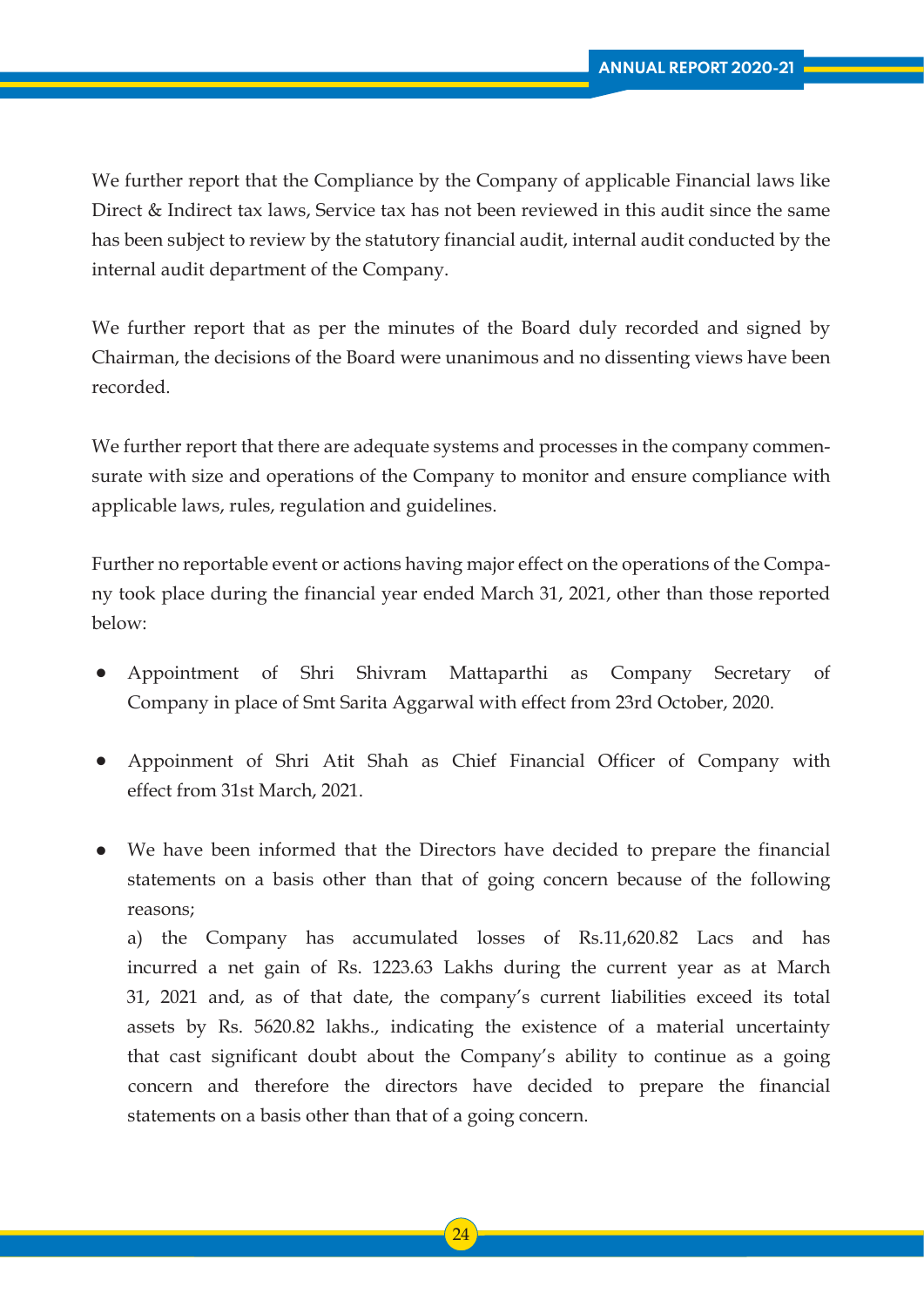b) Further the Company was formed as a special purpose vehicle for undertaking the exploration activities in the block "JPDA 06-103" awarded by the Autoridade Nacional do Petroleoe Minerais(ANPM) of Timor Leste in which Company currently holds 20% Participating Interest(P.I.). Thus, Production Sharing Contract(PSC) entered in relation to Block is critical to the business model and existence of the Company since the participating interest in the Block represented the sole operations of the Company. The Company as a part of the consortium has initiated the process to discontinue exploration in the block and has completely ceased operations and has no alternative plans. The Company is not exploring any other alternatives. Due to the above factors, the directors have decided to prepare the financial statements on a basis other than that of a going concern

FOR RAGINI CHOKSHI & CO.

UMASHANKAR K HEGDE (PARTNER) M. NO. A22133 # C.P. No- 11161

Place : Mumbai Date:

ICSI UDIN :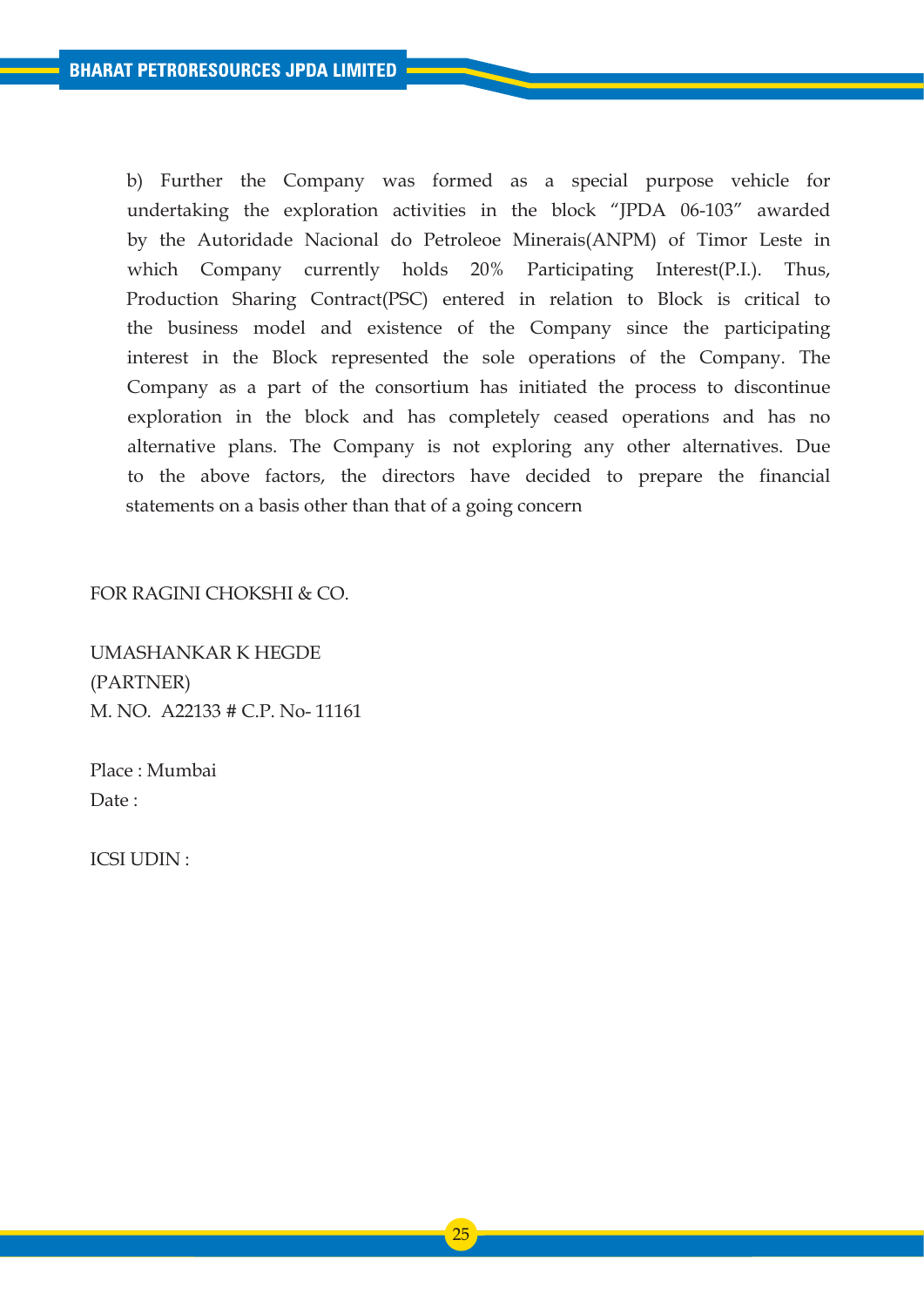**Tel 022-2283 1120 022-2283 1134**



*Ragini Chokshi & Co. Company Secretaries 34, Kamer Building, 5th Floor, 38 Cawasji Patel Street, Fort, Mumbai- 400 001 E-mail: ragini.c@rediffmail.com/mail@csraginichokshi.com Web: csraginichokshi.com*

## **CERTIFICATE ON CORPORATE GOVERNANCE**

To, The Members of Bharat PetroResources JPDA Limited

We have examined the compliance of the conditions of Corporate Governance by Bharat PetroResources JPDA Limited, as stipulated in Guidelines on Corporate Governance for Central Public Sector Enterprises, 2010 issued by the Ministry of Heavy Industries and Public Enterprises, Department of Public Enterprises, Government of India, for the financial year ended 31st March, 2021.

The Compliance of conditions of Corporate Governance as stipulated in the Guidelines is the responsibility of management. Our examination was limited to the procedures and implementation thereof adopted by the Company for ensuring the compliance of the conditions of the Corporate Governance. It is neither an audit nor an expression of opinion on financial statements of the Company.

In our opinion and to the best of our information and according to the explanation given to us by the management, We hereby certify that the Company has complied with the conditions of the Corporate Governance as stipulated in the Guidelines on Corporate Governance for Central Public Sector Enterprises, 2010 issued by the Ministry of Heavy Industries and Public Enterprises as aforesaid with the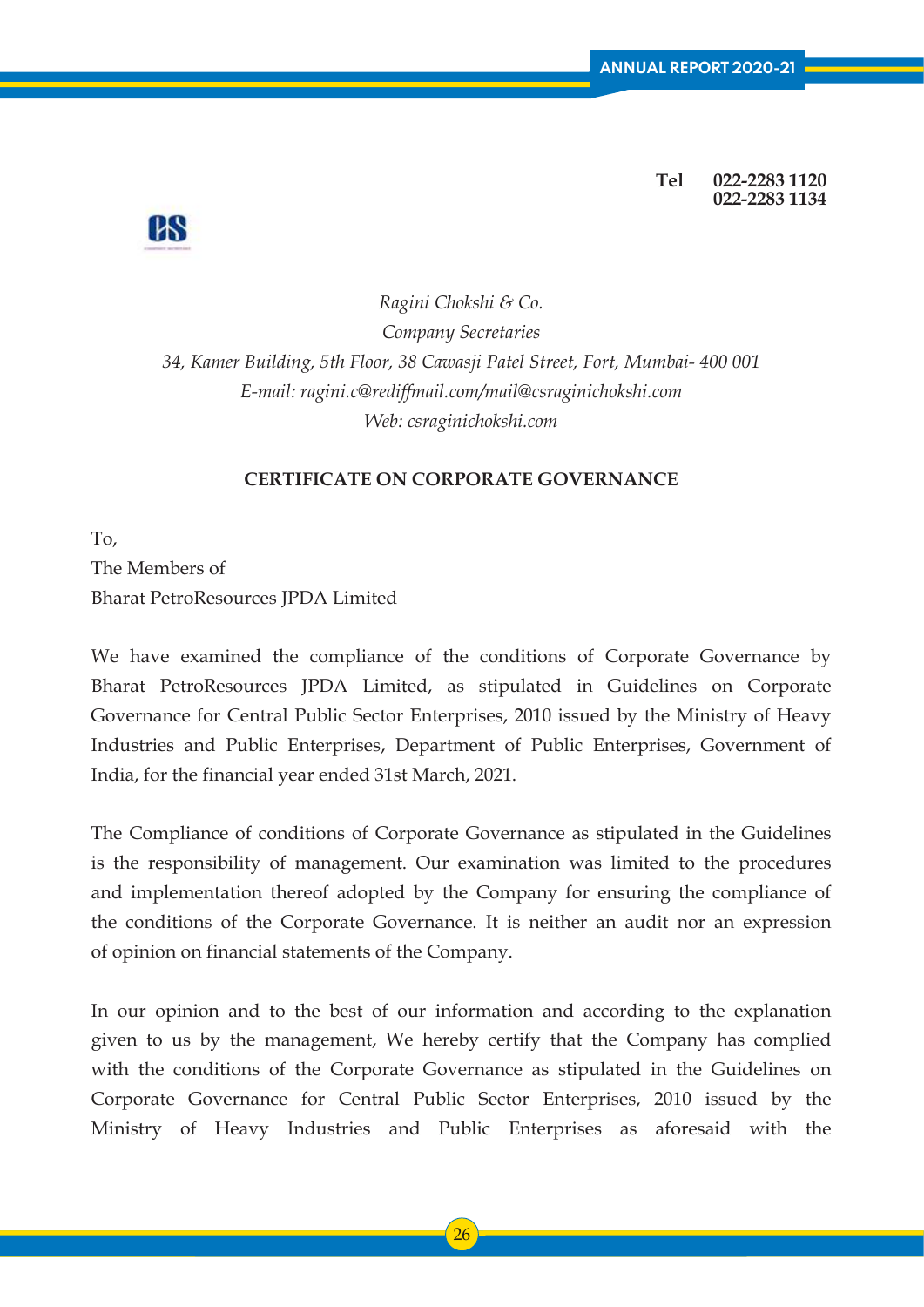*exception of appointment of requisite number of Independent Directors on the Board, thereby affecting the composition of Audit Committee and Nomination & Remuneration Committee due to non appointment of Independent Directors.*

We further state that such compliance is neither an assurance as to the future viability of the Company nor the efficiency or effectiveness with which the management has conducted the affairs of the Company.

FOR RAGINI CHOKSHI & CO.

UMASHANKAR K HEGDE (PARTNER) M. NO. A22133 # C.P. No- 11161 Place : Mumbai Date : ICSI UDIN :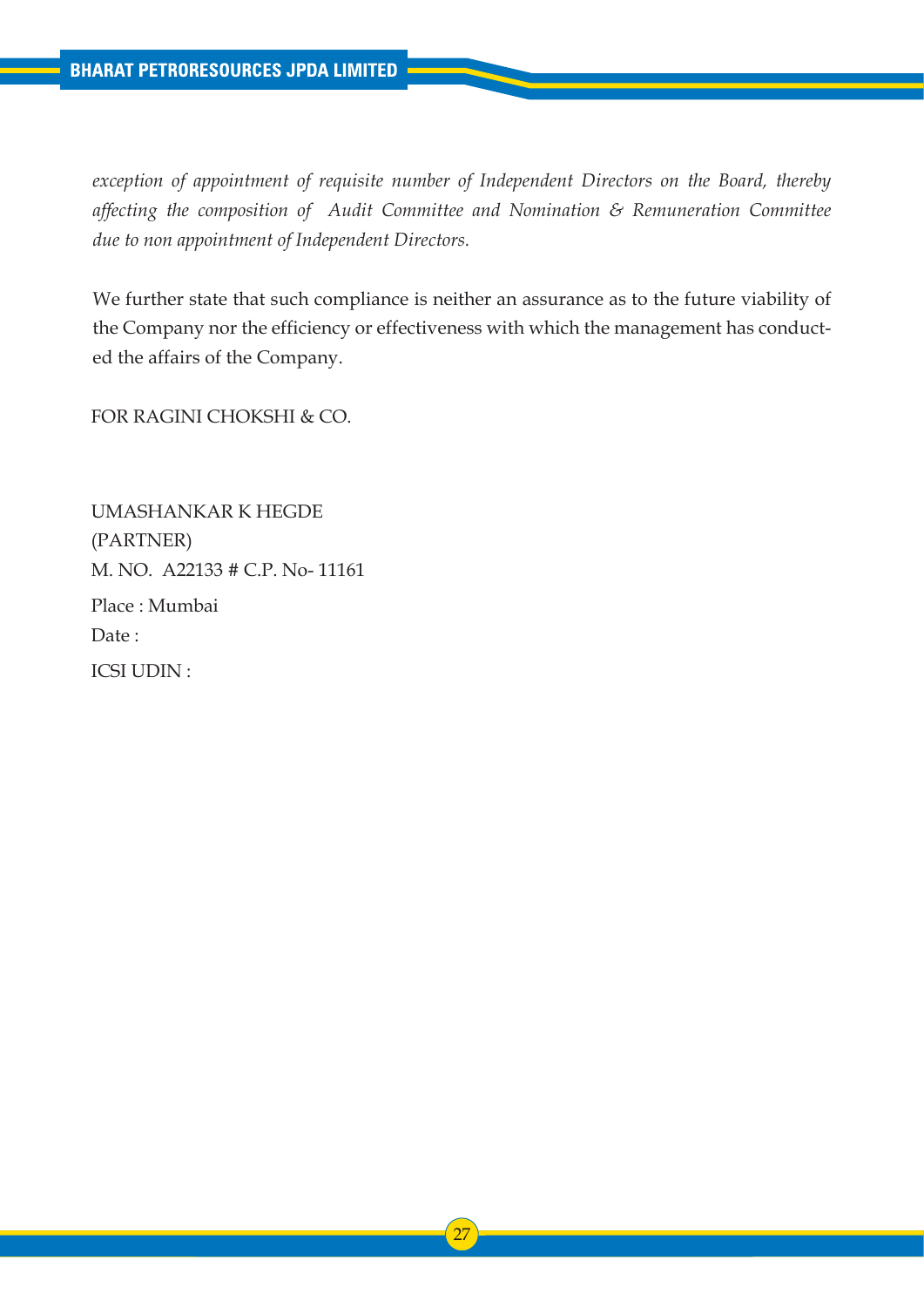## **Annexure –A**

To, The Members, Bharat PetroResources JPDA Limited Bharat Bhavan, 4 & 6 Currimbhoy Road, Ballard Estate, Mumbai 400001

Our report of even date is to be read along with this letter.

- 1. Maintenance of secretarial record is the responsibility of the management of the company. Our responsibility is to express an opinion on these secretarial records based on our audit.
- 2. We have followed the audit practices and processes as were appropriate to obtain reasonable assurance about the correctness of the contents of the Secretarial records. The verification was done on test basis to ensure that correct facts are reflected in secretarial records. We believe that the processes and practices, we followed provide a reasonable basis for our opinion.
- 3. We have not verified the correctness and appropriateness of financial records and Books of Accounts of the company.
- 4. Where ever required, we have obtained the Management representation about the compliance of laws, rules and regulations and happening of events etc.
- 5. The compliance of the provisions of Corporate and other applicable laws, rules, regulations, standards is the responsibility of management. Our examination was limited to the verification of procedures on test basis.
- 6. The Secretarial Audit report is neither an assurance as to the future viability of the company nor of the efficacy or effectiveness with which the management has conducted the affairs of the company.

FOR RAGINI CHOKSHI & CO.

UMASHANKAR K HEGDE (PARTNER) M. NO. A22133 # C.P. No- 11161 Place : Mumbai Date: ICSI UDIN :

28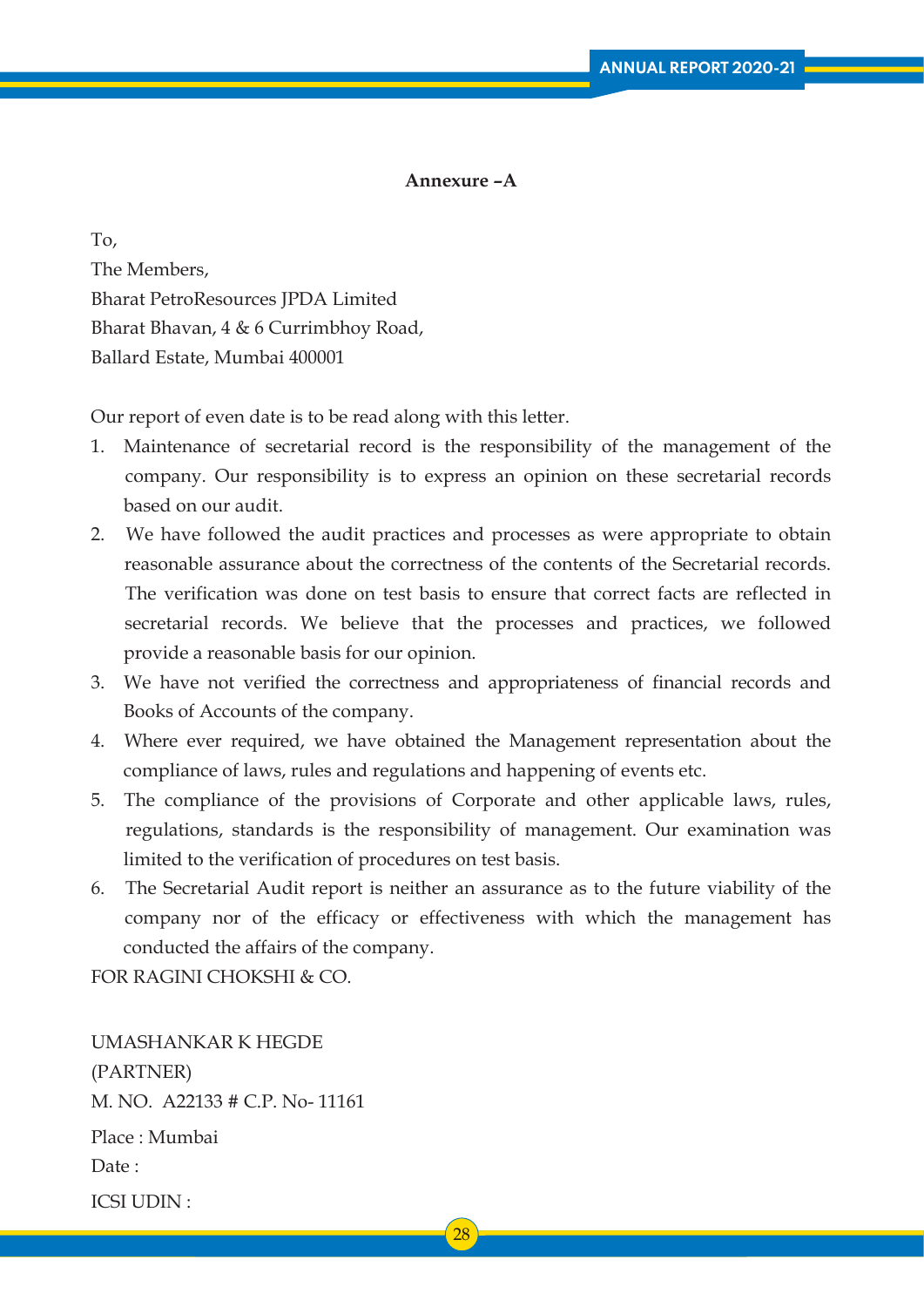# **INDEPENDENT AUDITORS' REPORT TO THE MEMBERS OF BHARAT PETRORESOURCES JPDA LIMITED REPORT ON THE STANDALONE FINANCIAL STATEMENTS**

## **Opinion**

**1.** We have audited the accompanying standalone financial statements of **Bharat PetroResources JPDA Limited** ("the Company"), which comprise the Balance Sheet as at March 31, 2021, the Statement of Profit and Loss (including other comprehensive Income), the Statement of Cash Flows and the Statement of changes in equity for the year then ended, including a summary of the significant accounting policies and other explanatory information (hereinafter referred to as 'Standalone Financial Statements').

 In our opinion and to the best of our information and according to the explanations given to us, the aforesaid standalone financial statements give the information required by the Companies Act, 2013 (the "Act") in the manner so required and give a true and fair view in conformity with the Indian Accounting Standards prescribed under section 133 of the Act read with the Companies (Indian Accounting Standards) Rules, 2015, as amended, ("Ind AS") and other accounting principles generally accepted in India, of the state of affairs of the Company as at March 31, 2021, the profit and total comprehensive income, changes in equity and its cash flows for the year ended on that date.

## **Basis for Opinion**

**2.** We conducted our audit in accordance with the Standards on Auditing (SAs) specified under section 143 (10) of the Companies Act, 2013. Our responsibilities under those Standards are further described in the Auditor's Responsibilities for the Audit of the Financial Statements section of our report. We are independent of the Company in accordance with the Code of Ethics issued by the Institute of Chartered Accountants of India together with the ethical requirements that are relevant to our audit of the financial statements under the provisions of the Companies Act, 2013 and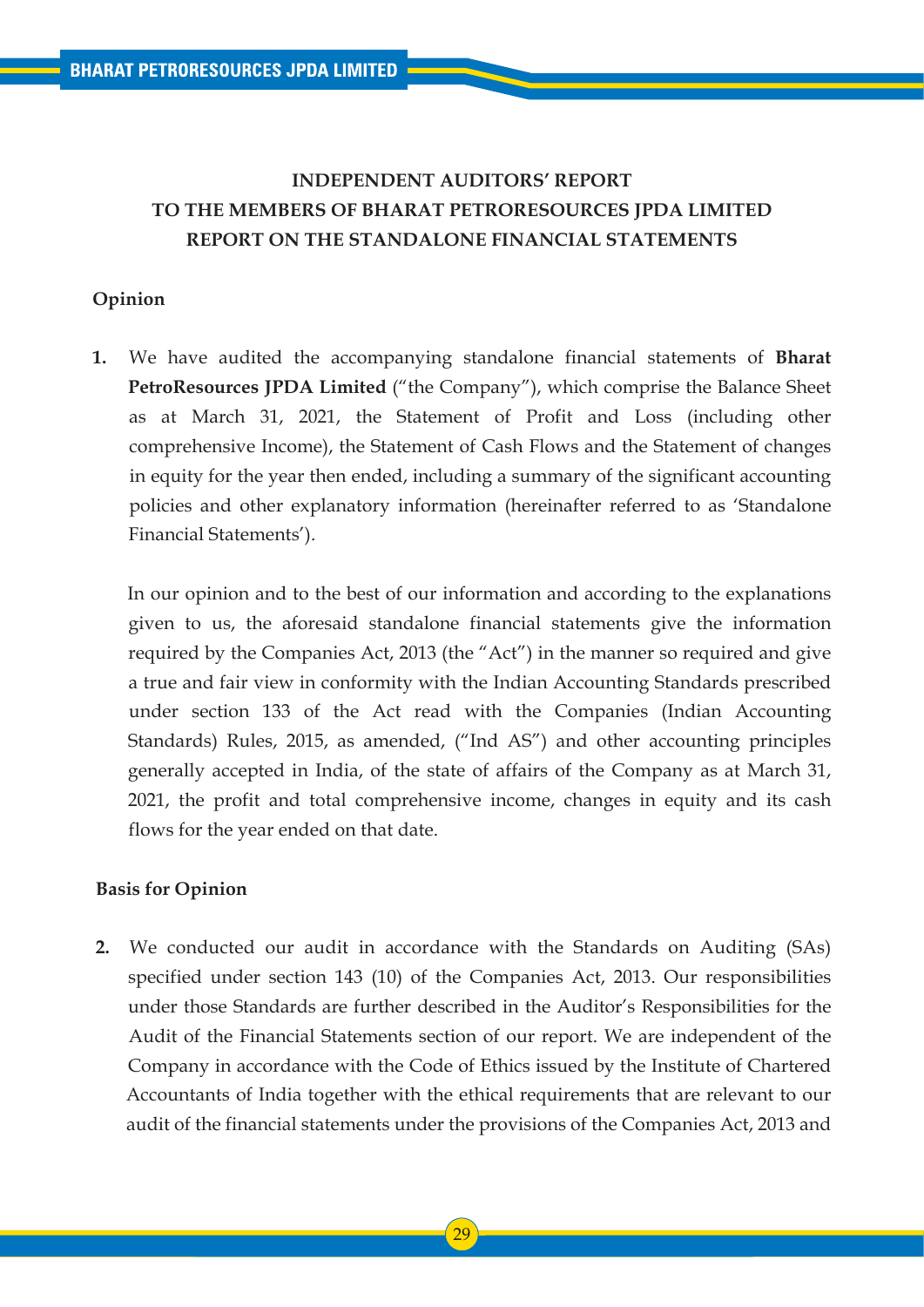the Rules thereunder, and we have fulfilled our other ethical responsibilities in accordance with these requirements and the Code of Ethics. We believe that the audit evidence we have obtained is sufficient and appropriate to provide a basis for our opinion.

## **Key Audit Matters**

**3.** Key audit matters are those matters that, in our professional judgment, were of most significance in our audit of the standalone financial statements of the current period. These matters were addressed in the context of our audit of the standalone financial

 statements as a whole, and in forming our opinion thereon, and we do not provide a separate opinion on these matters. We have determined the matters described below to be the key audit matters to be communicated in our report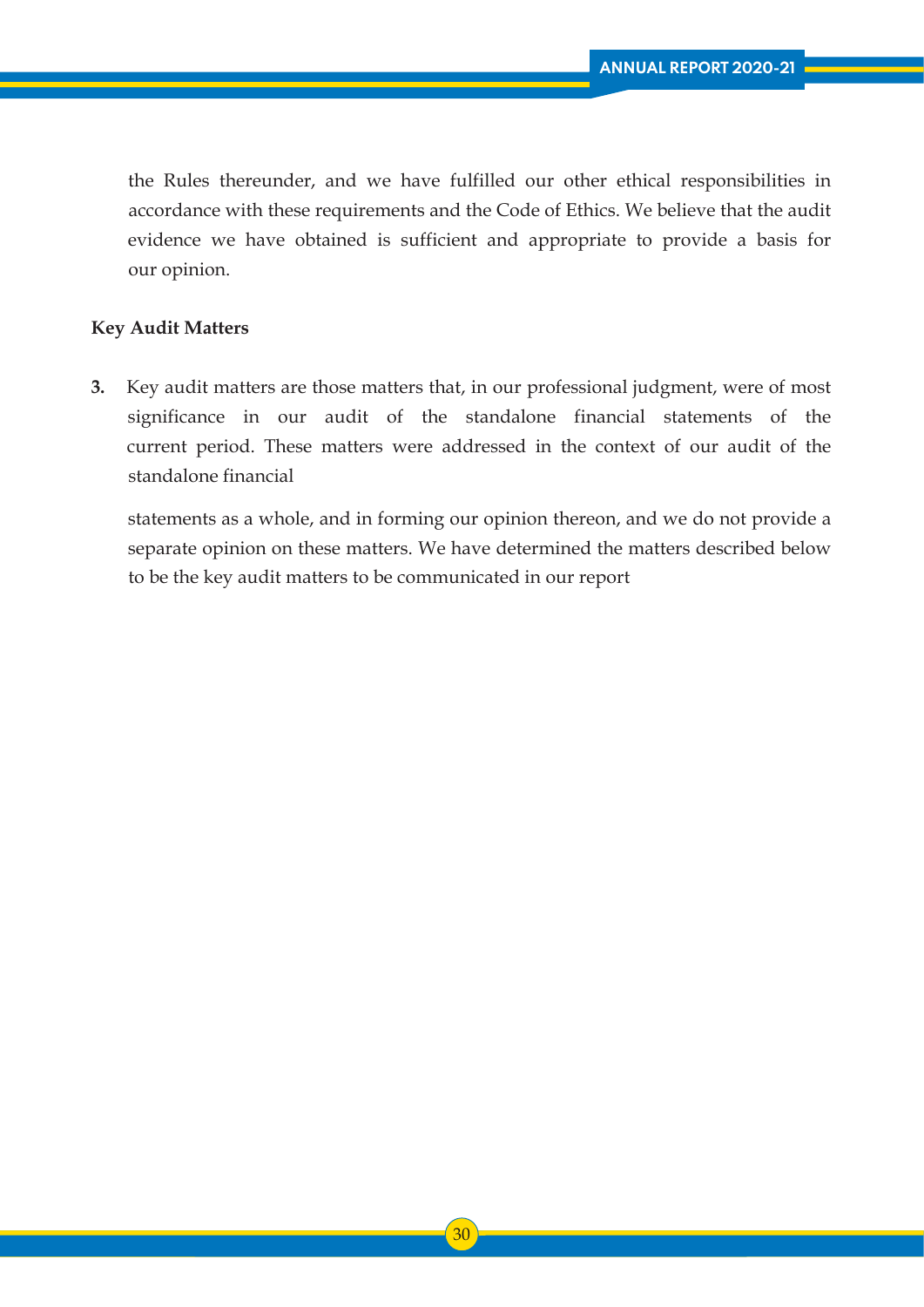| <b>Contingent Liabilities and Provisions</b> |  |  |  |
|----------------------------------------------|--|--|--|
|----------------------------------------------|--|--|--|

| <b>Key Audit Matter</b>                    | How the matter was addressed in<br>our audit     |
|--------------------------------------------|--------------------------------------------------|
| During the current year International      | The audit procedures included but were           |
| Chamber of Commerce (ICC) passed a         | not limited to:                                  |
| Deed of Settlement dated 15th July,        | - Obtaining a detailed understanding             |
| 2020 between Autoridade Nacional do        | processes and controls of the Manage-            |
| Petroleo e Minerais (Hereafter referred    | with<br>respect to the<br>ment<br>case.          |
| as "ANPM") and parties to the Joint        | - Understanding the matters by reading           |
| Venture.                                   | the correspondences, communications,             |
| By virtue of ICC's order, a settlement     | minutes of the Audit Committee and /or           |
| sum of USD 80,00,000 was payable to        | the Board meetings and discussions with          |
| ANPM by all the parties of Joint Venture   | the appropriate Management personnel.            |
| parties in their proportionate share of    | - Making corroborative inquiries with            |
| Joint Venture Agreement (i.e. share of     | appropriate level of the management per-         |
| Profit Sharing Ratio). Accordingly, the    | sonnel including status update, expecta-         |
| company has recognized and discharged      | <sub>of</sub><br>tion<br>outcomes<br>with<br>the |
| its share of liability (i.e. 20%) of USD   | basis, and the future course of action           |
| 16,00,000 during the year.                 | contemplated by the Company, and                 |
| Further, reversal of excess provision of   | perusing legal opinions, if any, obtained        |
| Contractor's liability upon termination    | by the Management.                               |
| aggregating to USD 1,900,000 (i.e.         | - Evaluating appropriateness of adequate         |
| Rs.1,424.16 lakhs) has been disclosed as   | disclosures in financial statements, accor-      |
| exceptional item in the statement of       | dance with the applicable accounting             |
| Profit & Loss for the period ended 31st    | standards.                                       |
| March, 2021 of the company.                | - Validating Settlement deed & payments          |
| Refer to Note 10, 19, 26, to the financial | made against the Deed of Settlement              |
| statements                                 | between parties.                                 |

## **Material Uncertainty Relating to Going Concern**

4. We draw attention to the following matters in the Note No. 2.1 of Significant Accounting Policies stated in the Notes to the Financial Statements:

 The financial statement(s) indicate that the Company has accumulated losses of Rs. 11,620.82 lakhs (Previous Year 12,844.45 Lakhs), and has incurred a net gain of Rs. 1,223.63 Lakhs during the current year (Previous Year Loss Rs. 410.16 Lakhs) as at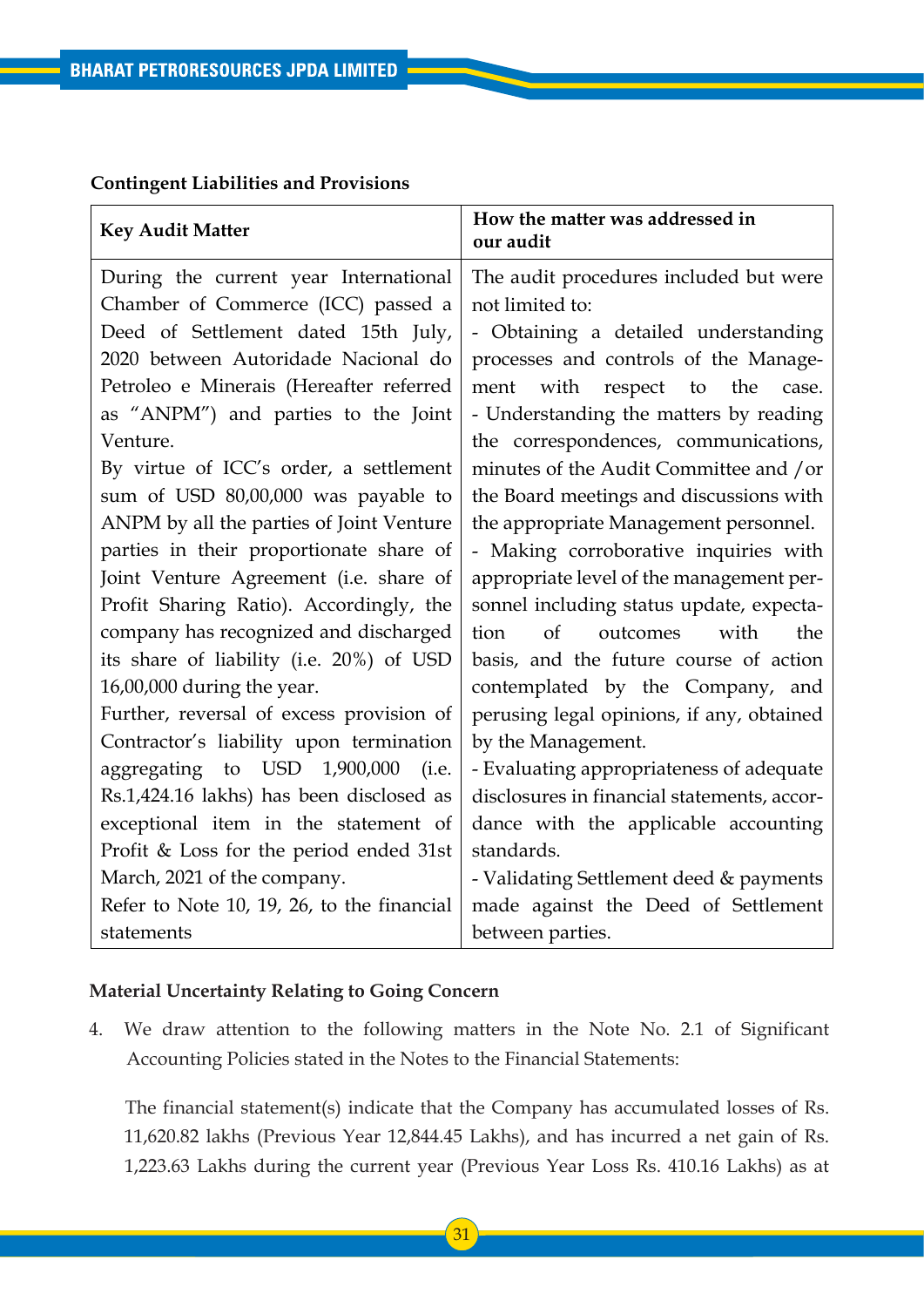March 31, 2021 and, as of that date, the company's current liabilities exceed its total assets by Rs. 5,620.82 lakhs. These conditions, along with other matters set forth in Note 3, indicates the existence of a material uncertainty that cast significant doubt about the Company's ability to continue as a going concern and therefore the directors have decided to prepare the financial statements on a basis other than that of a going concern.

Our opinion is not modified in respect of above matters reported.

#### **Emphasis of Matters**

- 5. We draw attention to the following matters in the Note 21 as stated in the Notes to Financial Statements:
	- a. The financial statement of the company includes Company's share of assets of Rs. 30.49 lakhs and liability of Rs. 151.63 lakhs in the Balance Sheet as at March 31, 2021 and Company's share of income from Joint Operation Rs. Nil included in statement of Profit and Loss for the year. In absence of Statement from operator from the April 2020 to March 2021, the financial information with regards to the Company's share of assets, liabilities, income, and expenditure has been considered by the Management on the basis of budgeted statement provided by the operator.
	- b. In Note No.  $5 \& 8$  to the financial statements, the amounts pertaining to Balances of Advance & Payable to Operator are subject to confirmation as on balance sheet date.

 Further, in Note No. 4 & 8 to the financial statement, the amounts of Share of Company in Unincorporated Joint Venture are subject to confirmation as on balance sheet date.

Our opinion is not modified in respect of above matters reported.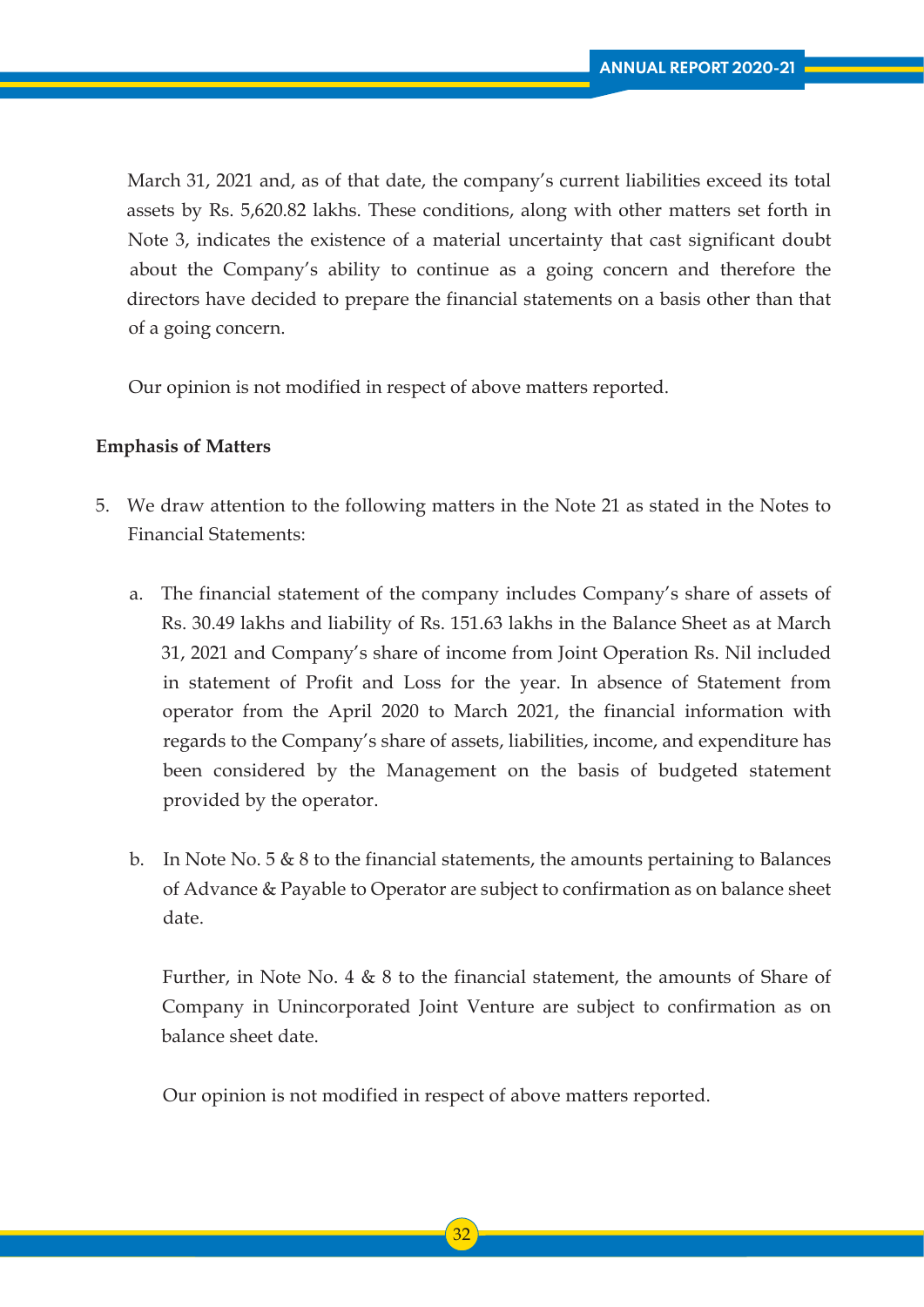## **Information Other than the Financial Statements and Auditor's Report Thereon**

- 6. The Company's Board of Directors is responsible for the other information. The other information comprises the Director's Report, but does not include the financial statements and our auditor's report thereon.
- 7. Our opinion on the standalone financial statements does not cover the other information and we do not express any form of assurance conclusion thereon.
- 8. In connection with our audit of the standalone financial statements, our responsibility is to read the other information and, in doing so, consider whether the other information is materially inconsistent with the standalone financial statements or our knowledge obtained in the audit or otherwise appears to be materially misstated.
- 9. Based on the work we have performed, we conclude that there is no material misstatement of this other information, which we are required to report. We have nothing to report in this regard.

## **Responsibility of Management for the Standalone Financial Statements**

10. The Company's Board of Directors is responsible for the matters stated in Section 134 (5) of the Companies Act, 2013 ("the Act") with respect to the preparation of these standalone financial statements to give a true and fair view of the financial position, financial performance including other comprehensive income, cash flows and changes in equity of the Company in accordance with the accounting principles generally accepted in India, including Indian Accounting Standards specified under Section 133 of the Act, read with the Companies ( Indian Accounting) Rules 2015, as amended. This responsibility also includes maintenance of adequate accounting records in accordance with the provisions of the Act for safeguarding of the assets of the Company and for preventing and detecting frauds and other irregularities; selection and application of appropriate accounting policies; making judgments and estimates that are reasonable and prudent; and design, implementation and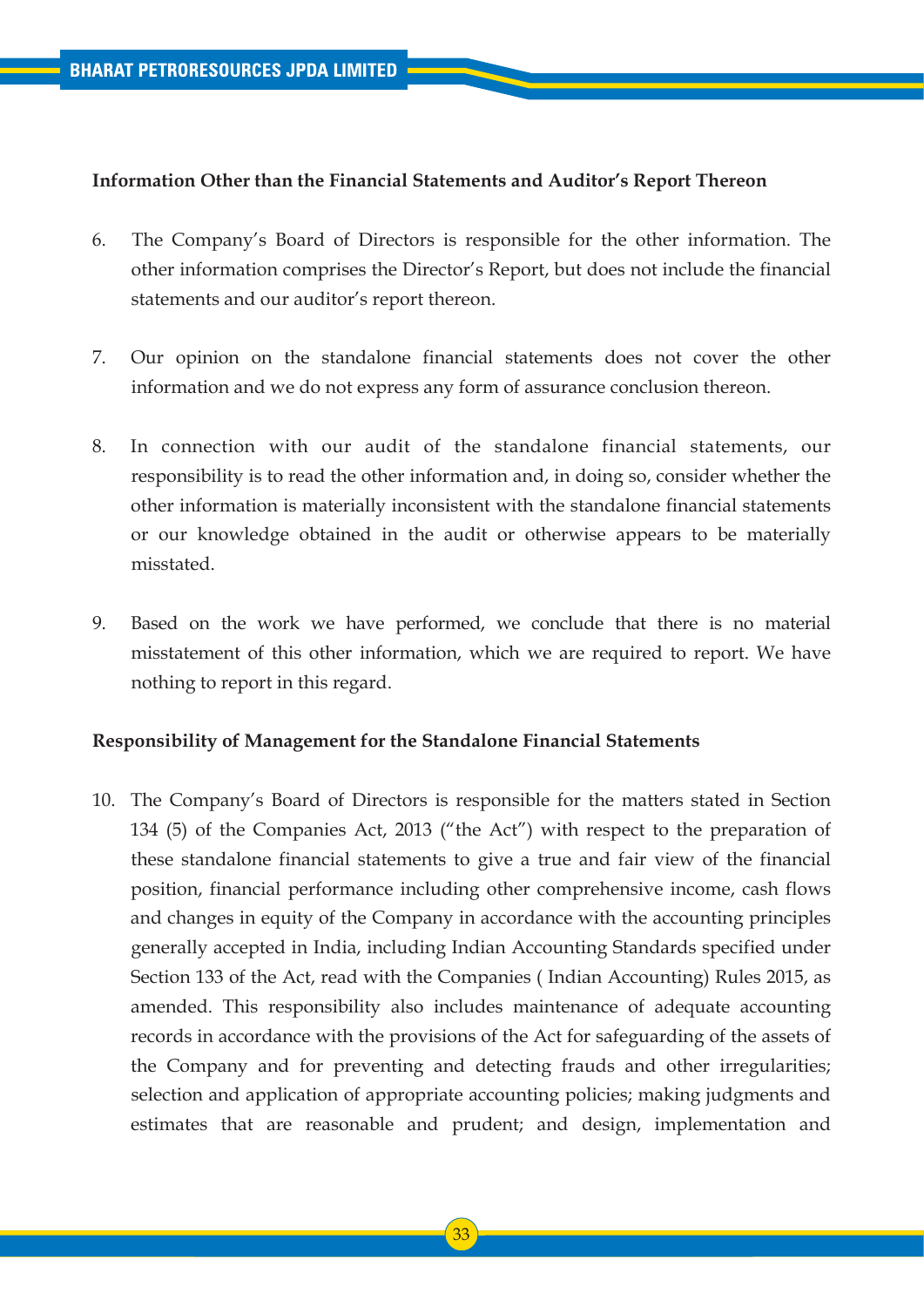maintenance of adequate internal financial controls, that were operating effectively for ensuring the accuracy and completeness of the accounting records, relevant to the preparation and presentation of the standalone financial statements that give a true and fair view and are free from material misstatement, whether due to fraud or error.

- 11. In preparing the standalone financial statements, management is responsible for assessing the Company's ability to continue as a going concern, disclosing, as applicable, matters related to going concern and using the going concern basis of accounting unless management either intends to liquidate the Company or to cease operations, or has no realistic alternative but to do so.
- 12. The Board of Directors are also responsible for overseeing the Company's financial reporting process.

#### **Auditor's Responsibilities for the Audit of the Standalone Financial Statements**

- 13. Our objectives are to obtain reasonable assurance about whether the standalone financial statements as a whole are free from material misstatement, whether due to fraud or error, and to issue an auditor's report that includes our opinion. Reasonable assurance is a high level of assurance, but is not a guarantee that an audit conducted in accordance with SAs will always detect a material misstatement when it exists. Misstatements can arise from fraud or error and are considered material if, individually or in the aggregate, they could reasonably be expected to influence the economic decisions of users taken on the basis of these standalone financial statements
- 14. As part of an audit in accordance with SAs, we have exercised professional judgment and maintain professional skepticism throughout the audit. We also:
- Identify and assess the risks of material misstatement of the standalone financial statements, whether due to fraud or error, design and perform audit procedures responsive to those risks, and have obtained audit evidence that is sufficient and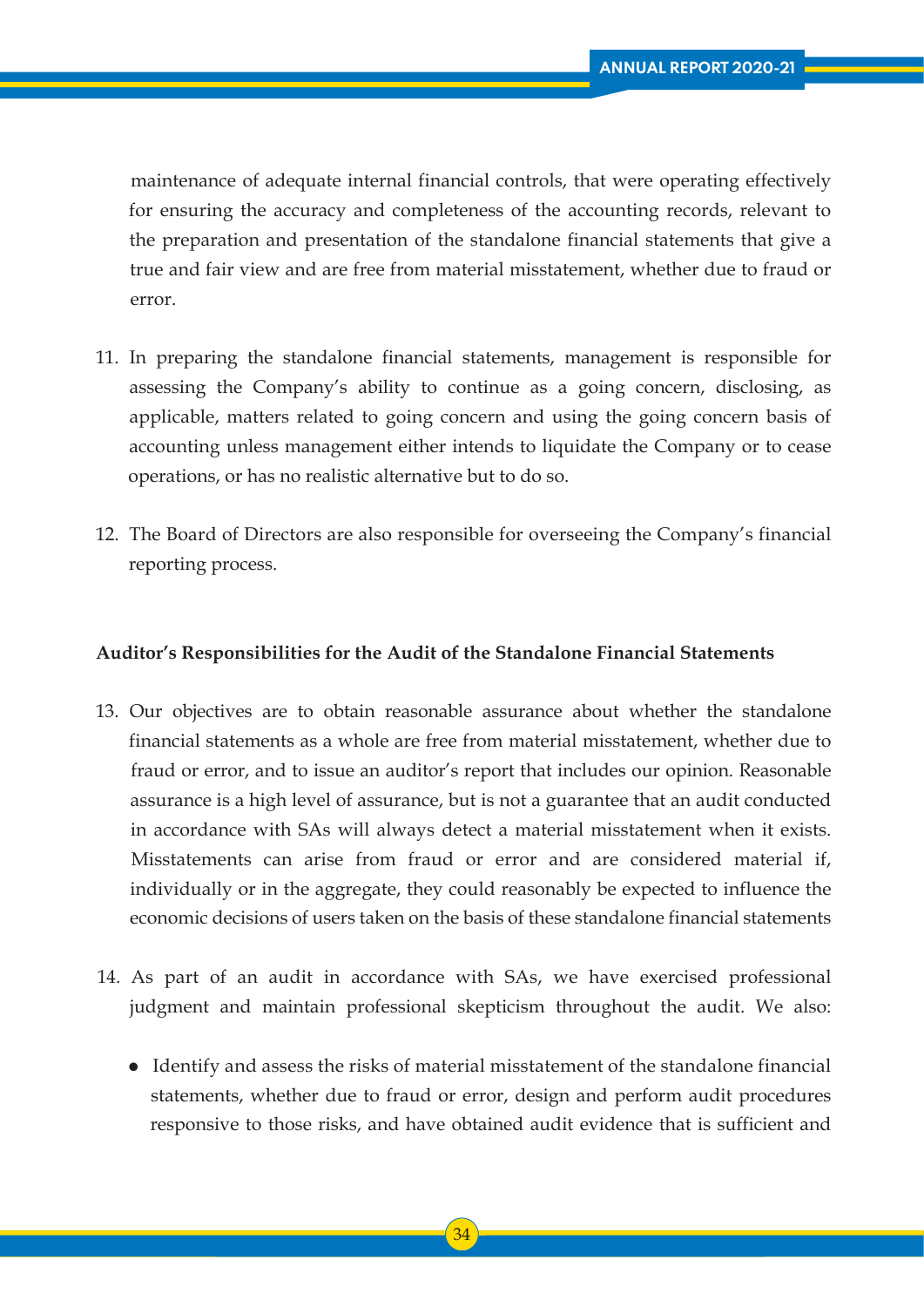appropriate to provide a basis for our opinion. The risk of not detecting a material misstatement resulting from fraud is higher than for one resulting from error, as fraud may involve collusion, forgery, intentional omissions, misrepresentations, or the override of internal control.

- Obtain an understanding of internal control relevant to the audit in order to design audit procedures that are appropriate in the circumstances. Under section 143(3)(i) of the Companies Act, 2013, we are also responsible for expressing our opinion on whether the Company has adequate internal financial controls system in place and the operating effectiveness of such controls. •
- Evaluate the appropriateness of accounting policies used and the reasonableness of accounting estimates and related disclosures made by management.
- Conclude on the appropriateness of management's use of the going concern basis of accounting and, based on the audit evidence obtained, whether a material uncertainty exists related to events or conditions that may cast significant doubt on the Company's ability to continue as a going concern. Our conclusions are based on the audit evidence obtained up to the date of our auditor's report. However, future events or conditions may cause the Company to cease to continue as a going concern.

 We draw attention to a separate section para 4 on Material Uncertainty on Going Concern reported above in the report

- Evaluate the overall presentation, structure and content of the standalone financial statements, including the disclosures, and whether the standalone financial statements represent the underlying transactions and events in a manner that achieves fair presentation. •
- 15. We communicate with those charged with governance regarding, among other matters, the planned scope and timing of the audit and significant audit findings, including any significant deficiencies in internal control that we identify during our audit.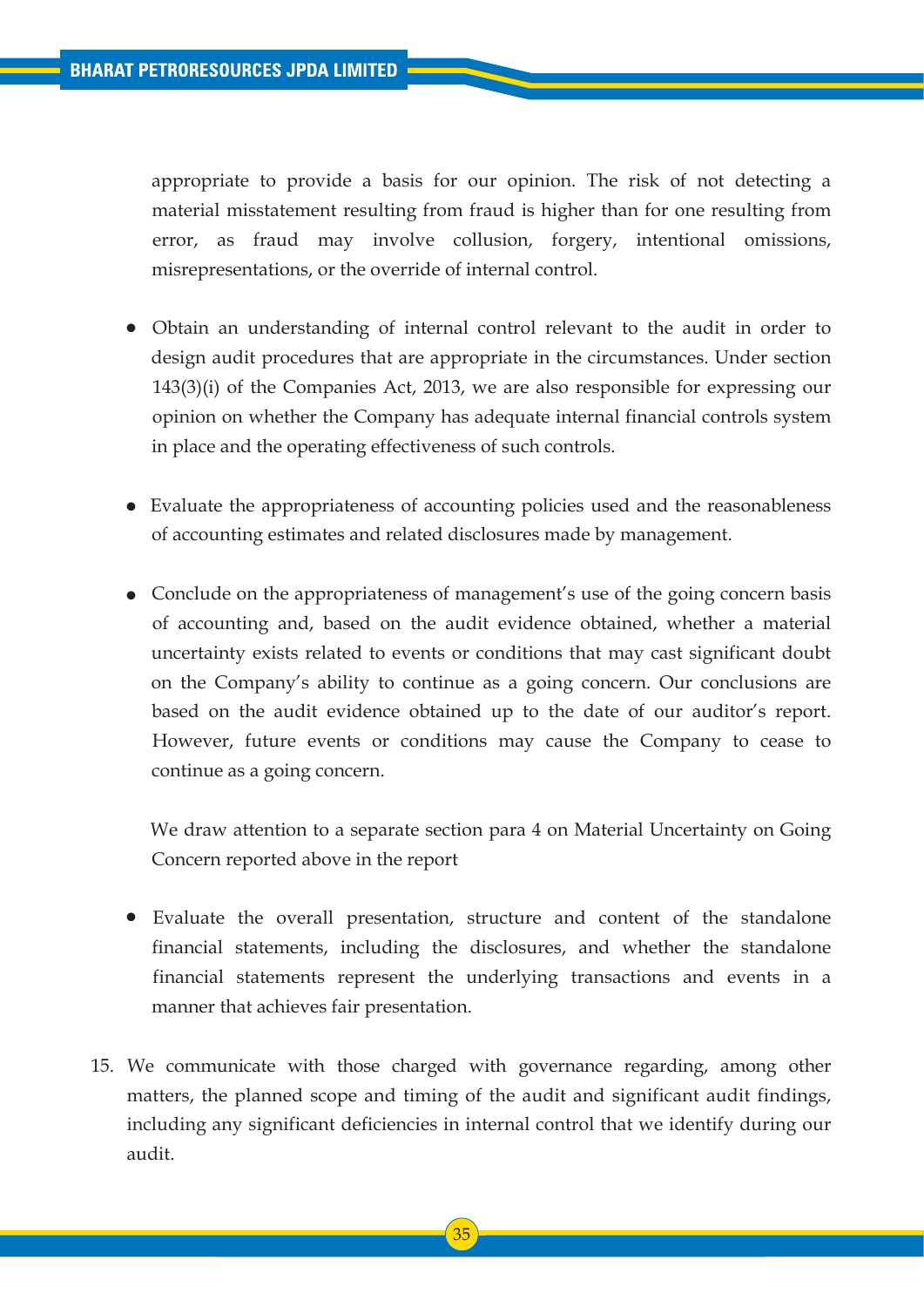- 16. We also provide those charged with governance with a statement that we have complied with relevant ethical requirements regarding independence, and to communicate with them all relationships and other matters that may reasonably be thought to bear on our independence, and where applicable, related safeguards.
- 17. We also communicate that the Company has not paid any managerial remuneration to managerial personal.

## **Report on Other Legal and Regulatory Requirements**

- 18. As required by 'the Companies (Auditor's Report) Order, 2016', issued by the Central Government of India in terms of sub-section (11) of section 143 of the Act (hereinafter referred to as the "Order"), we give in the "Annexure A", a statement on the matters specified in paragraphs 3 and 4 of the Order, to the extent applicable.
- 19. As required by section 143 (5) of the Act, we give in **Annexure B**, a statement on the matters specified by the Comptroller and Auditor-General of India for the Company.
- 20. As required by Section 143 (3) of the Act, we report that:
	- a. We have sought and obtained all the information and explanations which to the best of our knowledge and belief were necessary for the purposes of our audit;
	- b. In our opinion, proper books of account as required by law have been kept by the Company so far as it appears from our examination of those books;
	- c. The Balance Sheet, the Statement of Profit and Loss including other comprehensive income, Cash Flow Statement and the statement of changes in equity dealt with by this Report are in agreement with the books of account;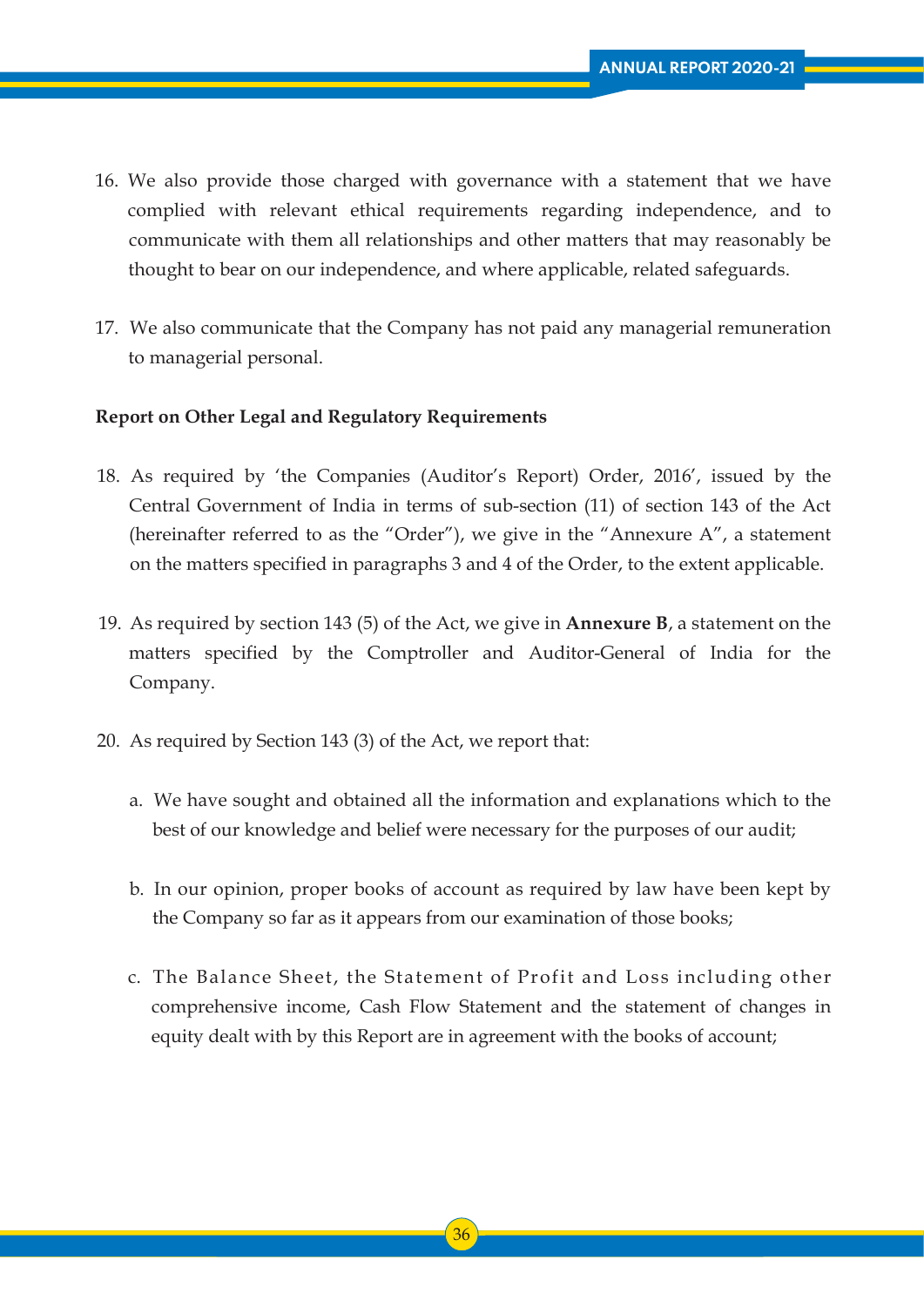- d. In our opinion, the aforesaid standalone financial statements comply with the Accounting Standards specified under Section 133 of the Act, read with Companies (Indian Accounting Standards) Rules, 2015, as amended;
- e. The Company, being a government company, the provisions of Section 164 (2) of the Act with regard to disqualification of Directors are not applicable in terms of Notification No, GSR 463(E) dated 5th June, 2015 from Ministry of Corporate Affairs;
- f. With respect to the adequacy of the internal financial controls over financial reporting of the Company and the operating effectiveness of such controls, refer to our separate Report in **"Annexure C"**.
- g. With respect to the other matters to be included in the Auditor's Report in accordance with the requirements of section 197(16) of the Act, as amended:

 In our opinion and to the best of our information and according to the explanations given to us, Company has not paid any remuneration to its directors. Hence, said clause is not applicable to the company

- h. With respect to the other matters to be included in the Auditor's Report in accordance with Rule 11 of the Companies (Audit and Auditors) Rules, 2014, in our opinion and to the best of our information and according to the explanations given to us:
	- i) The Company has disclosed impact of pending litigations on its financial position in its standalone financial statements Refer Note 19;
	- ii) The Company has made provision, as required under the applicable law or accounting standards, for material foreseeable losses, if any, on long term contracts. The Company did not have any derivative contracts as at March 31, 2021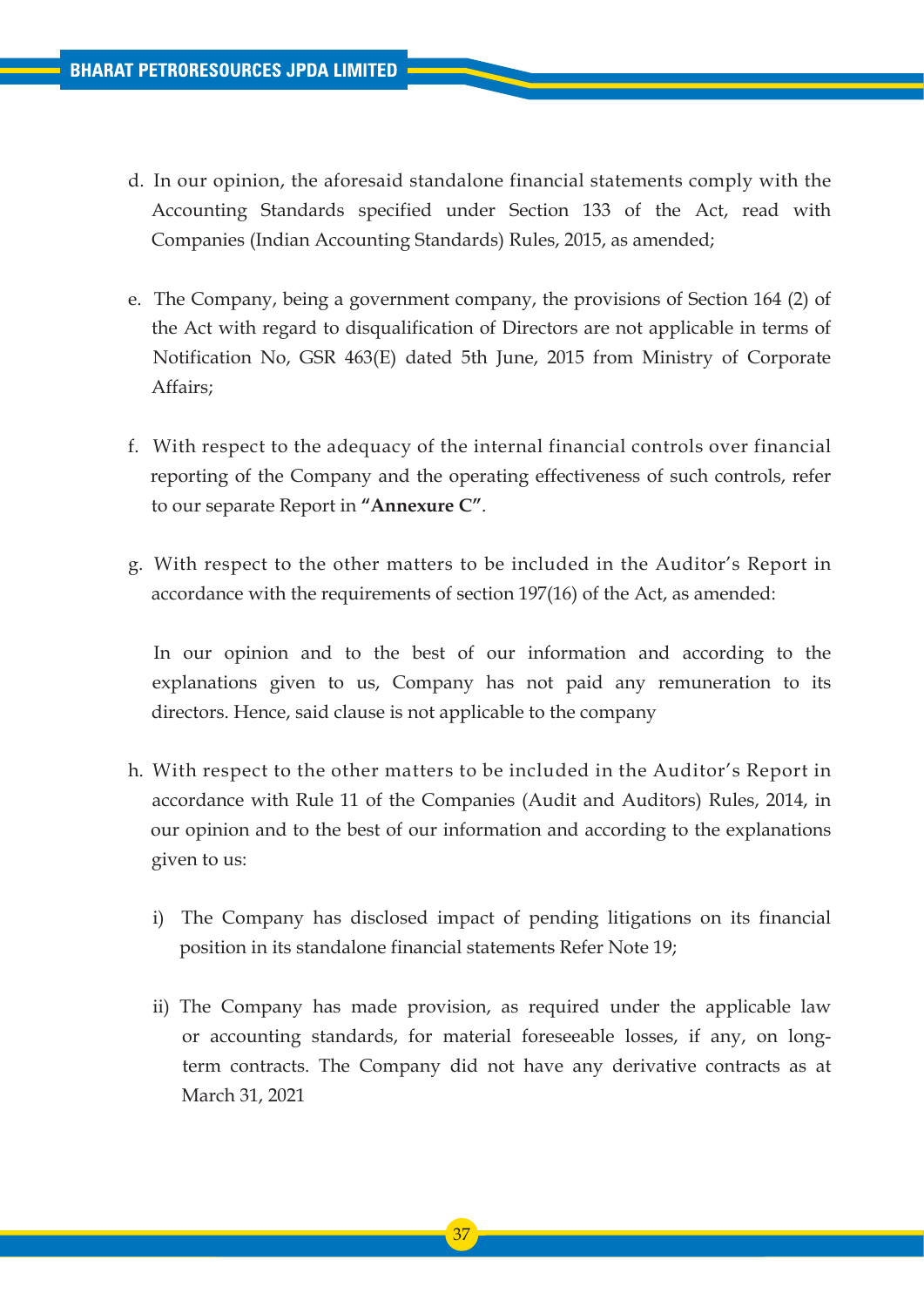iii) There were no amounts which were required to be transferred to the Investor Education and Protection Fund by the Company.

 **For B D G & Associates** Firm Registration Number: 119739W **Chartered Accountants**

 **Nikhil Rathod** Partner Membership Number: 161220 Place: Mumbai Date: UDIN: 21161220AAAAYB1628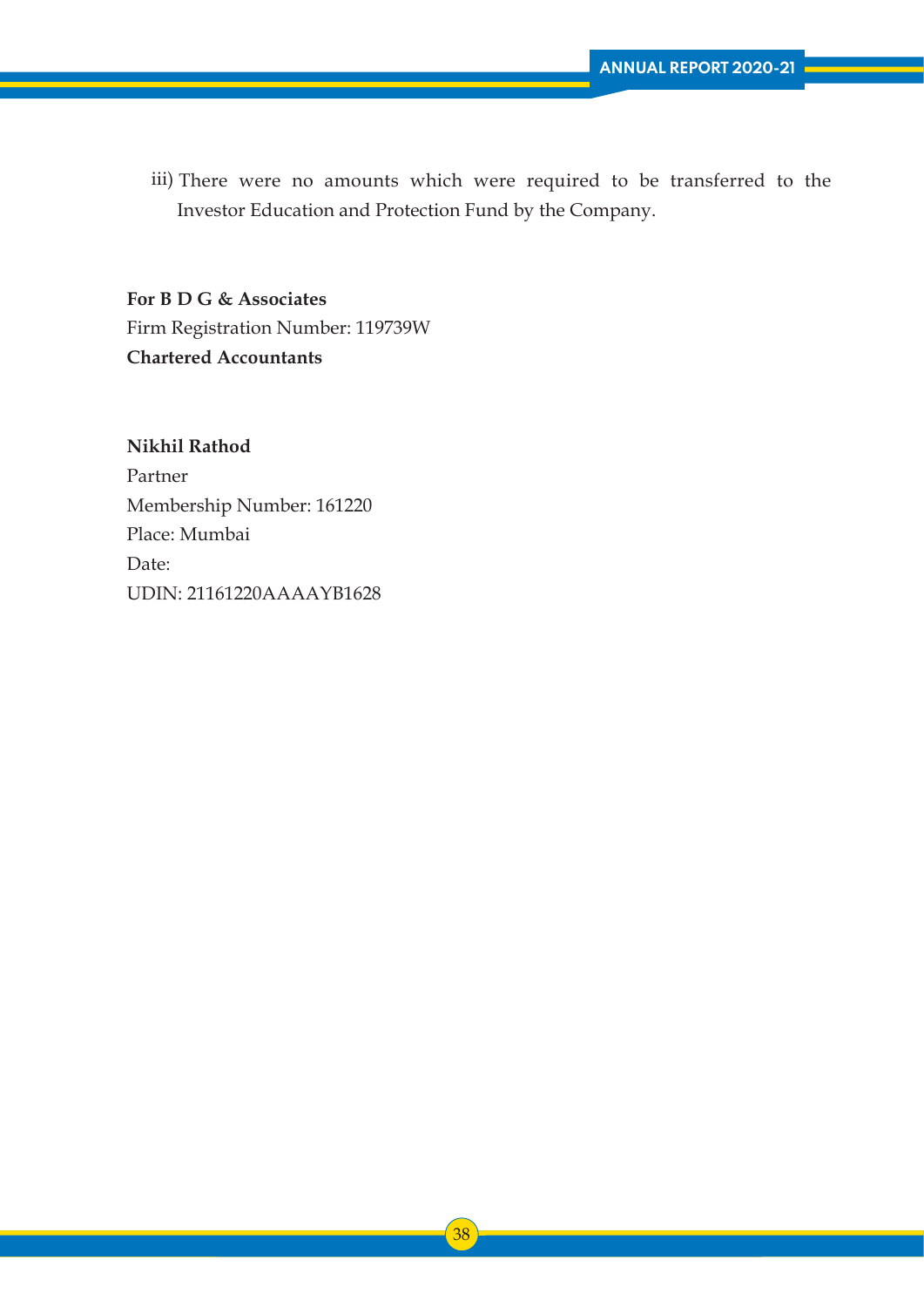## **Annexure A to Independent Auditors' Report**

Referred to in paragraph 18 of the Independent Auditors' Report of even date to the members of Bharat PetroResources JPDA Limited on the standalone financial statements as of and for the year ended March 31, 2021.

- 1. (a) The Company does not own any fixed assets during the year.
	- (b) The Company has incurred expenditure totaling to Rs. 9,308.07 Lakh up to March 31, 2021 on exploration and production of Oil/Gas. The same has been considered as Intangible assets under development. We have been informed that such expenditure is recorded by the Company based on details of such expenditure received from the operators of the respective exploration. Operation(s) of this exploration have ceased due to a treaty dispute between the Government of Australia and the Government of East Timor leading to termination of PSC. In view of the termination of PSC, the Company has provided for the total capital expenditure in its standalone financial statements as at March 31, 2021. Accordingly, the entire amount aggregating to Rs. 197.42 lakhs incurred during the year, has been provided as impairment loss in the Statement of Profit and Loss.
- 2. As per information and explanation given to us and in our opinion, since the Company is still in exploration stage and does not hold any inventory. Therefore, the provisions of the clause 3(ii) of the said order are not applicable to the Company.
- 3. According to the information and explanations given to us and on basis of our examination of the books of accounts, the Company has not granted any loans, secured or unsecured, to companies, firms, Limited Liability Partnership or other parties covered in the registered maintained under Section 189 of the Companies Act, 2013. Therefore, the provision of clauses 3(iii), 3(iii)(a), 3(iii)(b) and 3(iii)(c) of the order are not applicable to the Company.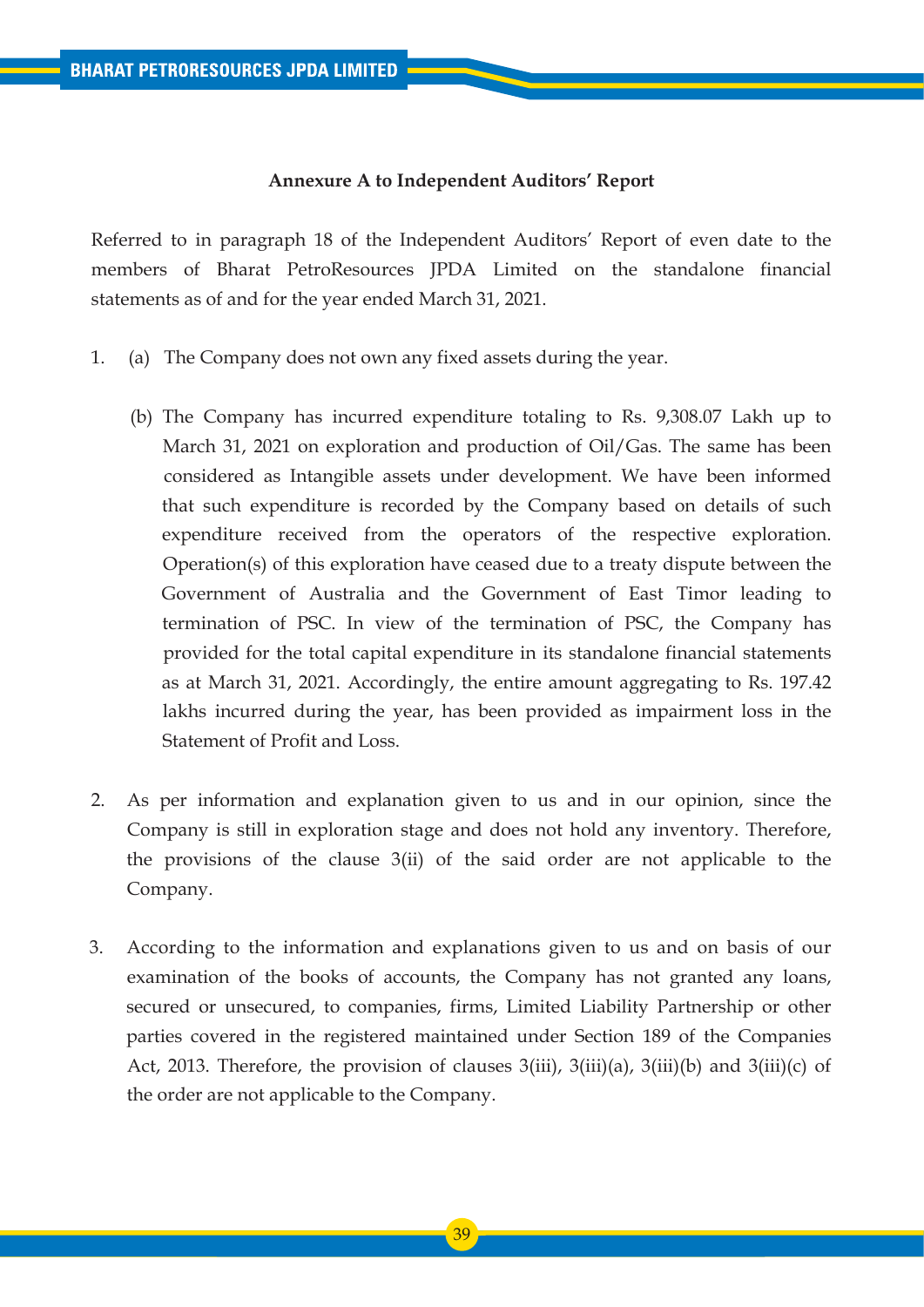- 4. According to the information and explanations given to us and on the basis of our examination of the books of account, the Company has not given loans, made investments, provided guarantees and securities to parties covered under section 185 and 186 of the Companies Act 2013. Therefore, the provisions the clause 3(iv) of the said order are not applicable to the Company.
- 5. In our opinion and according to the information and explanations given to us, the Company has not accepted deposits from the public within the meaning of section 73 to 76 of the Companies Act 2013, and the rules framed thereunder to the extent notified.
- 6. The Central Government has prescribed the maintenance of cost records under section 148 (1) of the Act, however the management is of the view that the said requirements are not applicable to the company as it has not commenced production.
- 7. In respect of statutory dues:
	- a) According to the information and explanations given to us and according to the records of the Company examined by us, in our opinion, the Company is generally regular in depositing undisputed statutory dues including Income Tax, Sales Tax, Service Tax, Custom Duty, Excise Duty, Value Added Tax, Cess, Goods and Services Tax and any other statutory dues with the appropriate authorities, wherever applicable. The Company had employees hence provisions relating to Provident Fund and Employees State Insurance are not applicable.

 According to the information and explanation given to us, no undisputed amounts payable in respect of aforesaid dues were outstanding as at March 31, 2021 for a period of more than 6 months from the date they became payable.

 b) According to the information and explanations given to us and records examined by us, there are no dues of Income Tax, Sales Tax, Service Tax, Customs Duty, Excise Duty, Value Added Tax, Cess, Goods and Services Tax which have not been deposited on account of any dispute.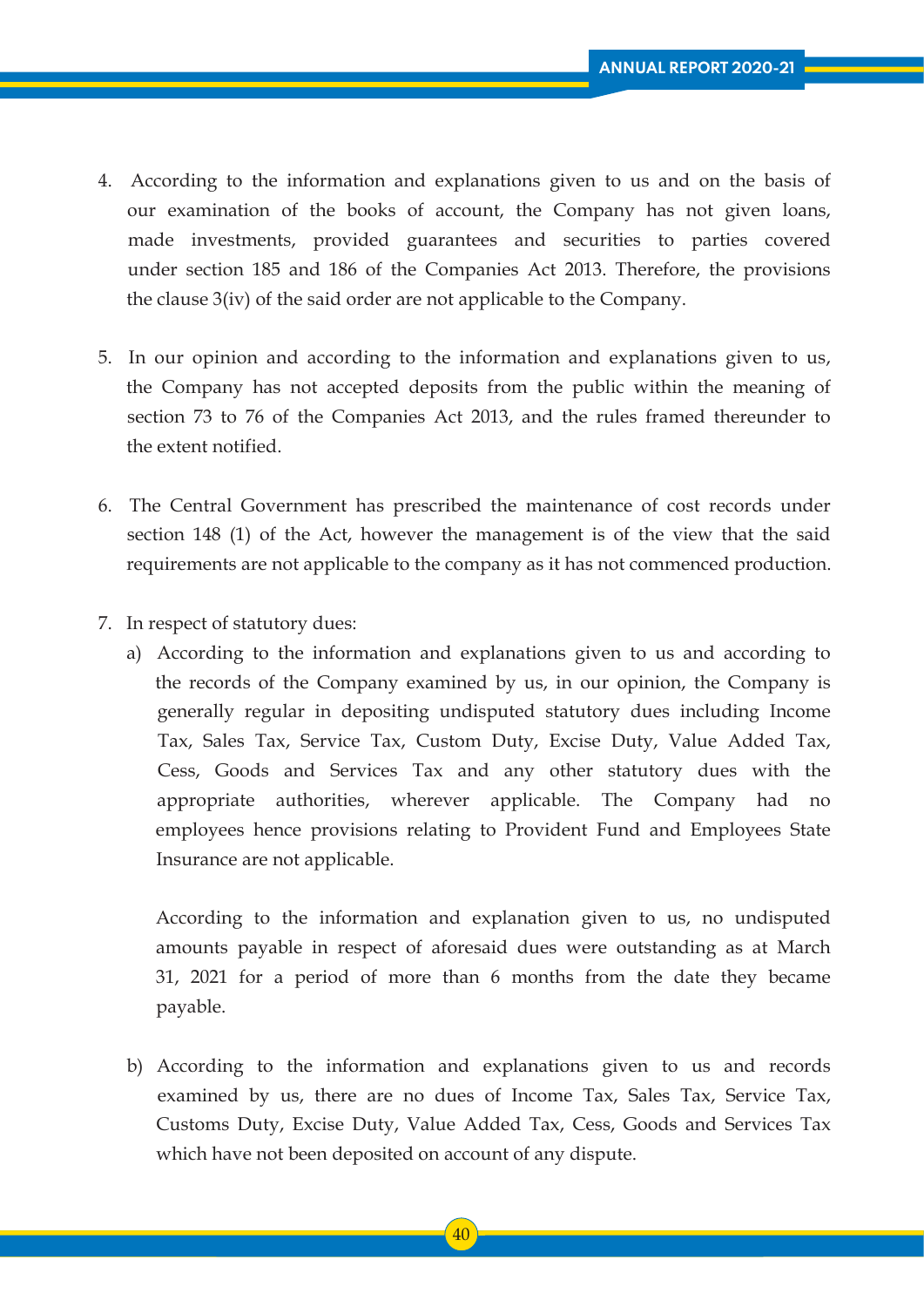- 8. As the Company does not have any loans or borrowings from any financial institution or bank or Government, nor has it issued any debentures as at the balance sheet date, the provisions of Clause 3(viii) of the Order are not applicable to the Company.
- 9. The Company has not raised any moneys by way of initial public offer, further public offer (including debt instruments) and term loans. Accordingly, the provisions of Clause 3(ix) of the Order are not applicable to the Company.
- 10. During the course of our examination of the books and records of the Company, carried out in accordance with the generally accepted auditing practices in India, and according to the information and explanations given to us, we have neither come across any instance of material fraud by the Company or on the Company by its officers or employees, noticed or reported during the year, nor have we been informed of any such case by the Management.
- 11. According to the information and explanations give to us and based on our examination of the records of the Company, the Company has not paid managerial remuneration to managerial personnel.
- 12. As the Company is not a Nidhi Company and the Nidhi Rules, 2014 are not applicable to it, the provisions of Clause 3(xii) of the Order are not applicable to the Company.
- 13. According to the information and explanations given to us and based on our examination of the records of the Company, transactions with the related parties are in compliance with sections 177 and 188 of the Act where applicable and details of such transactions have been disclosed in the standalone financial statements as required by the applicable accounting standards. At present, BPR JPDA has 4 part-time Directors nominated by BPRL in its Audit Committee. In terms of requirements under DPE Guidelines on Corporate Governance, there is a need for appointment of at least two Independent Directors in the Audit Committee of BPR JPDA. (As per revised MCA notification dated 05 July 2017, BPR JPDA being unlisted public company and wholly owned subsidiary of BPCL/BPRL, Independent Directors are not required to be appointed in BPR JPDA under Companies Act, 2013).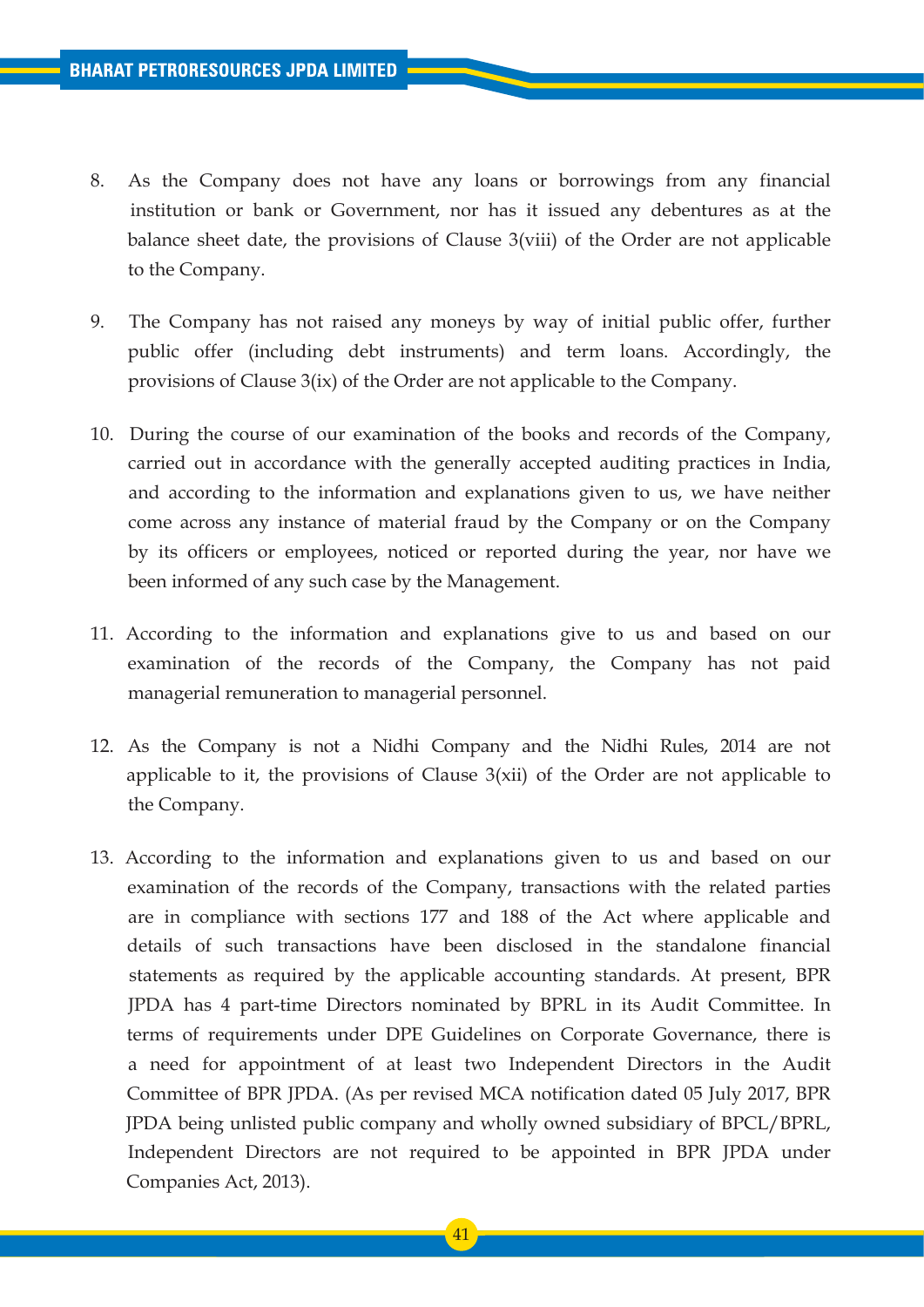- 14. According to the information and explanations give to us and based on our examination of the records of the Company, the Company has not made any preferential allotment or private placement of shares or fully or partly convertible debentures during the year under review. Accordingly, the provisions of Clause 3(xiv) of the Order are not applicable to the Company.
- 15. According to the information and explanations given to us and based on our examination of the records of the Company, the Company has not entered into non-cash transactions with directors or persons connected with him. Accordingly, the provisions of Clause 3(xv) of the Order are not applicable to the Company.
- 16. In our opinion, the Company is not required to be registered under section 45-IA of the Reserve Bank of India Act 1934. Accordingly, the provisions of Clause 3(xvi) of the Order are not applicable to the Company.

 **For B D G & Associates** Firm Registration Number: 119739W **Chartered Accountants**

 **Nikhil Rathod** Partner Membership Number: 161220 Place: Mumbai Date: UDIN: 21161220AAAAYB1628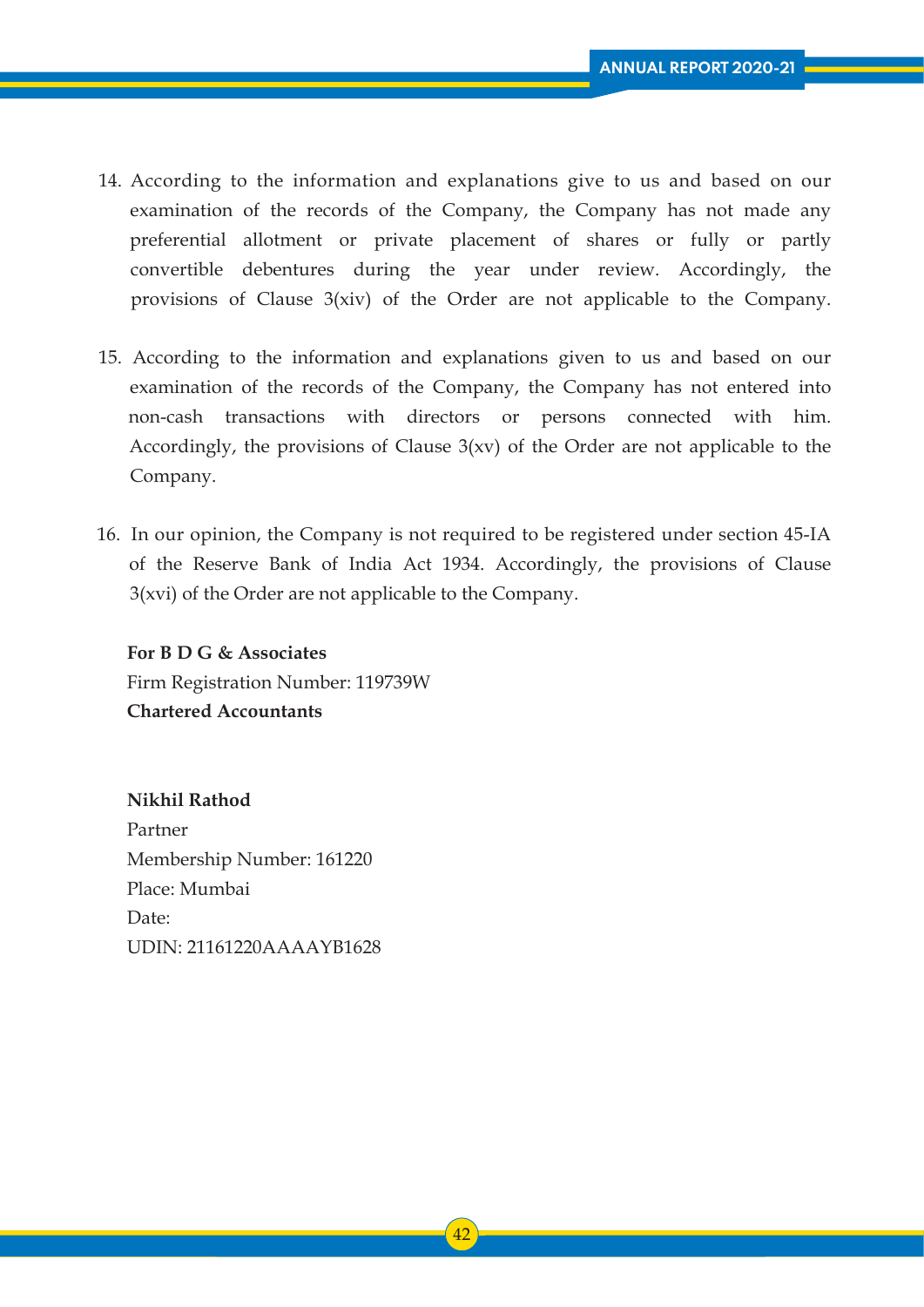## **Annexure B to the Independent Auditor's Report**

Referred to in paragraph 19 of the Independent Auditors' Report of even date to the members of **Bharat PetroResources JPDA Limited** on the standalone financial statements as of and for the year ended March 31, 2021.

We have completed the Statutory Audit of **Bharat PetroResources JPDA Limited ("the Company")** and our views/comments on the directions/sub-directions in respect of accounts for the year ended March 31, 2021 are as below:

1. Whether the Company has system in place to process all the accounting transactions through IT System? If yes, the implication of processing of accounting transactions outside IT system on the integrity of the accounts along with the financial implications if any, may be stated.

 **Reply:** Yes, the Company has system in place to process all the accounting transactions through IT system, namely SAP. Based on the verification carried out by us during the course of our audit and based on the information and explanation given to us, we have not come across any instance having significant implications on the integrity of accounts.

 2. Whether there is any restructuring of an existing loan or cases of Waiver/Write off of debts/loans/interest etc. made by a lender to the Company due to the Company's inability to repay the loan? If yes, the financial impact may be stated:

 **Reply:** There is no restructuring of an existing loan or cases of waiver/ write off of debts/ loans interest etc. made by a lender to the company due to the company's inability to repay the loan.

3. Whether funds received/receivable for specific schemes from Central/State agencies were properly accounted for/utilized as per its terms and conditions. List the cases of deviation: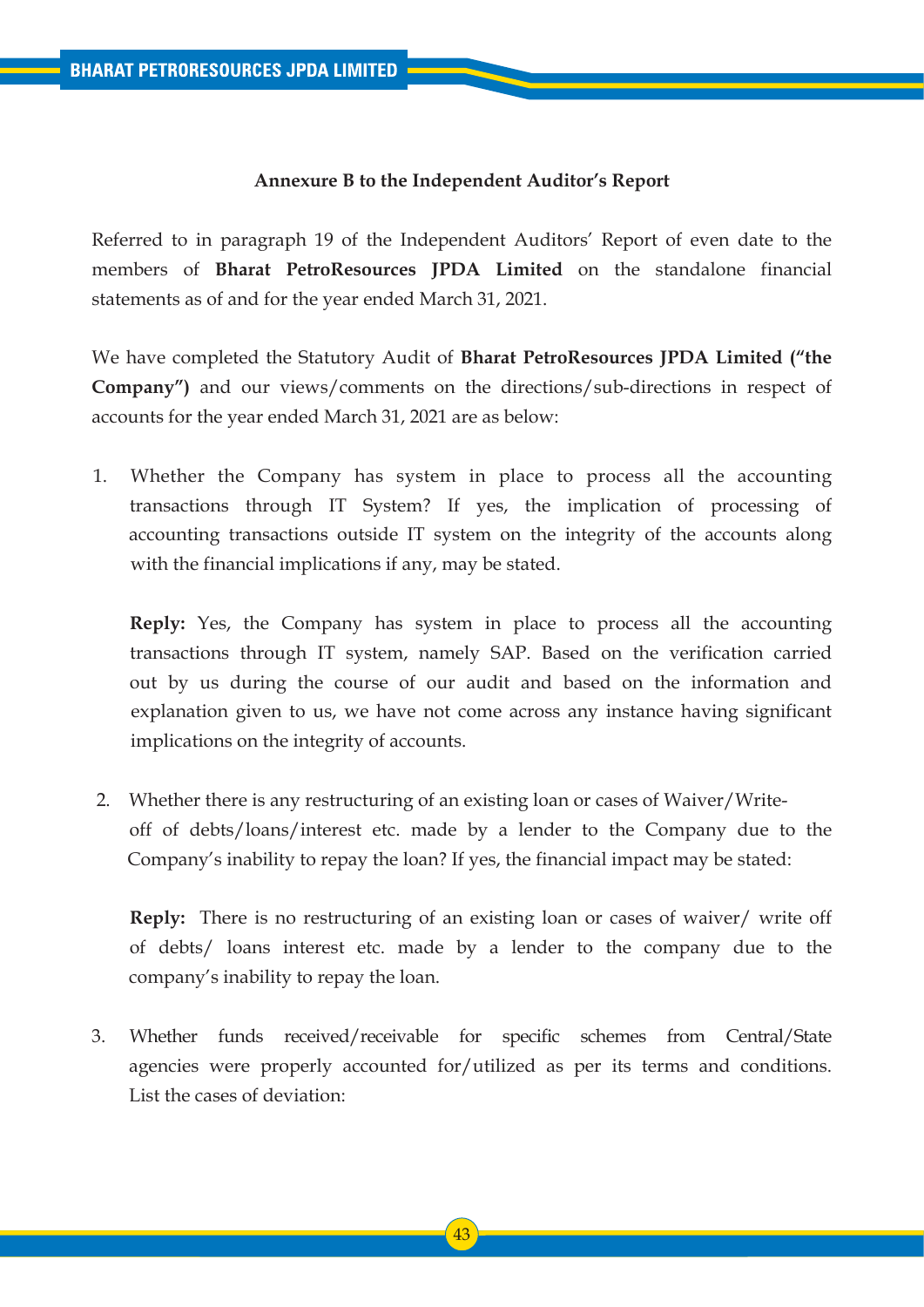**Reply:** As per the information and explanations given to us, the Company does not have any funds received/ receivable for specific schemes from Central / State agencies.

 **For B D G & Associates** Firm Registration Number: 119739W **Chartered Accountants**

 **Nikhil Rathod** Partner Membership Number: 161220 Place: Mumbai Date: UDIN: 21161220AAAAYB1628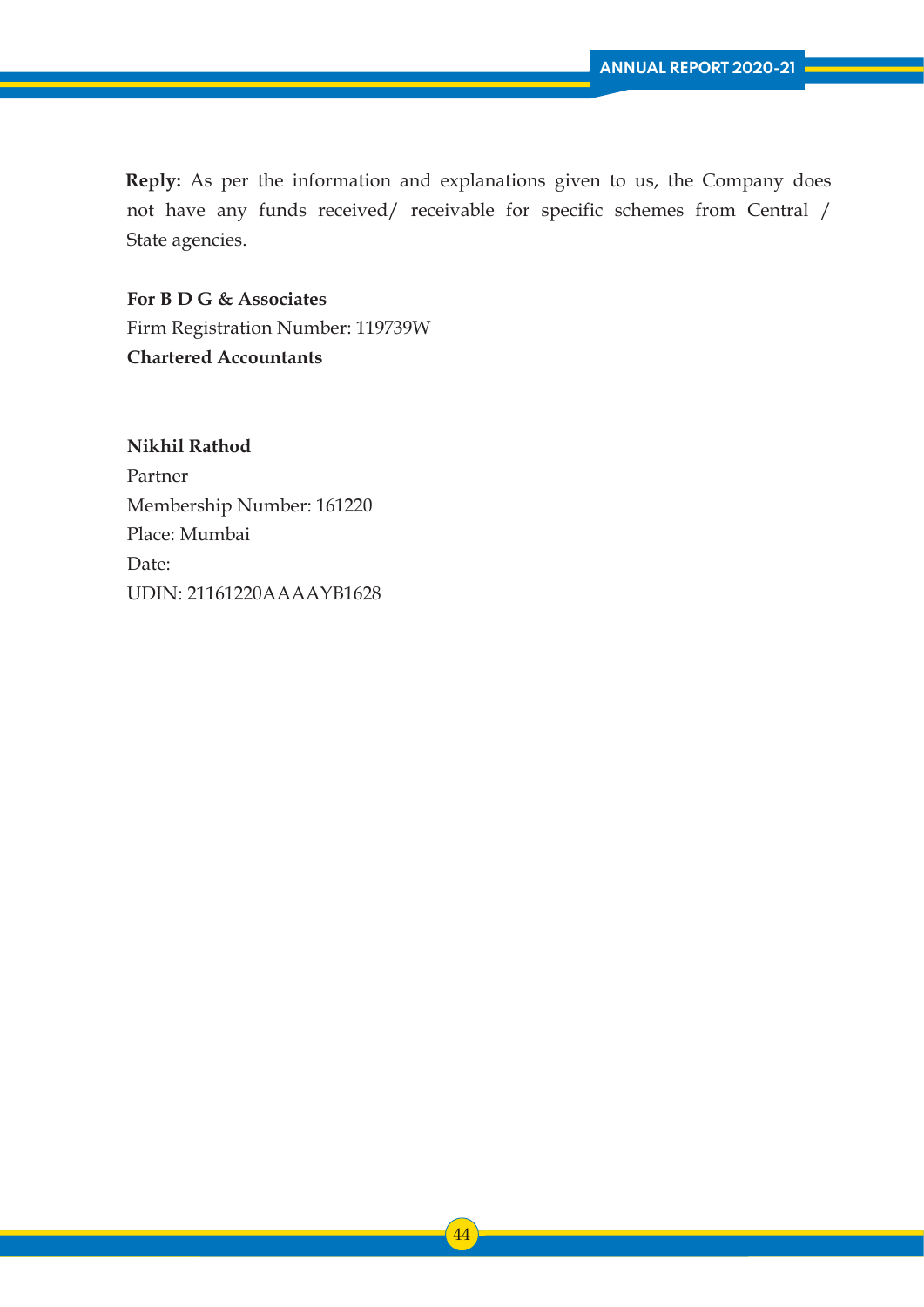## **Annexure C to Independent Auditors' Report**

Referred to in paragraph 20 (f) of the Independent Auditors' Report of even date to the members of **Bharat PetroResources JPDA Limited** on the standalone financial statements as of and for the year ended March 31, 2021.

We have audited the internal financial controls over financial reporting of **Bharat PetroResources JPDA Limited** ("the Company") as of March 31, 2021 in conjunction with our audit of the standalone financial statements of the Company for the year ended on that date.

## **1. Management's Responsibility for Internal Financial Controls**

The Company's management is responsible for establishing and maintaining internal financial controls based on the internal control over financial reporting criteria established by the Company considering the essential components of internal control stated in the Guidance Note on Audit of Internal Financial Controls over Financial Reporting issued by the Institute of Chartered Accountants of India ('ICAI'). These responsibilities include the design, implementation and maintenance of adequate internal financial controls that were operating effectively for ensuring the orderly and efficient conduct of its business, including adherence to company's policies, the safeguarding of its assets, the prevention and detection of frauds and errors, the accuracy and completeness of the accounting records, and the timely preparation of reliable financial information, as required under the Companies Act, 2013.

## 2. **Auditors' Responsibility**

Our responsibility is to express an opinion on the Company's internal financial controls over financial reporting based on our audit. We conducted our audit in accordance with the Guidance Note on Audit of Internal Financial Controls over Financial Reporting (the "Guidance Note") and the Standards on Auditing, issued by ICAI and deemed to be prescribed under section 143(10) of the Companies Act, 2013, to the extent applicable to an audit of internal financial controls, both applicable to an audit of Internal Financial Controls and, both issued by the Institute of Chartered Accountants of India. Those Standards and the Guidance Note require that we comply with ethical requirements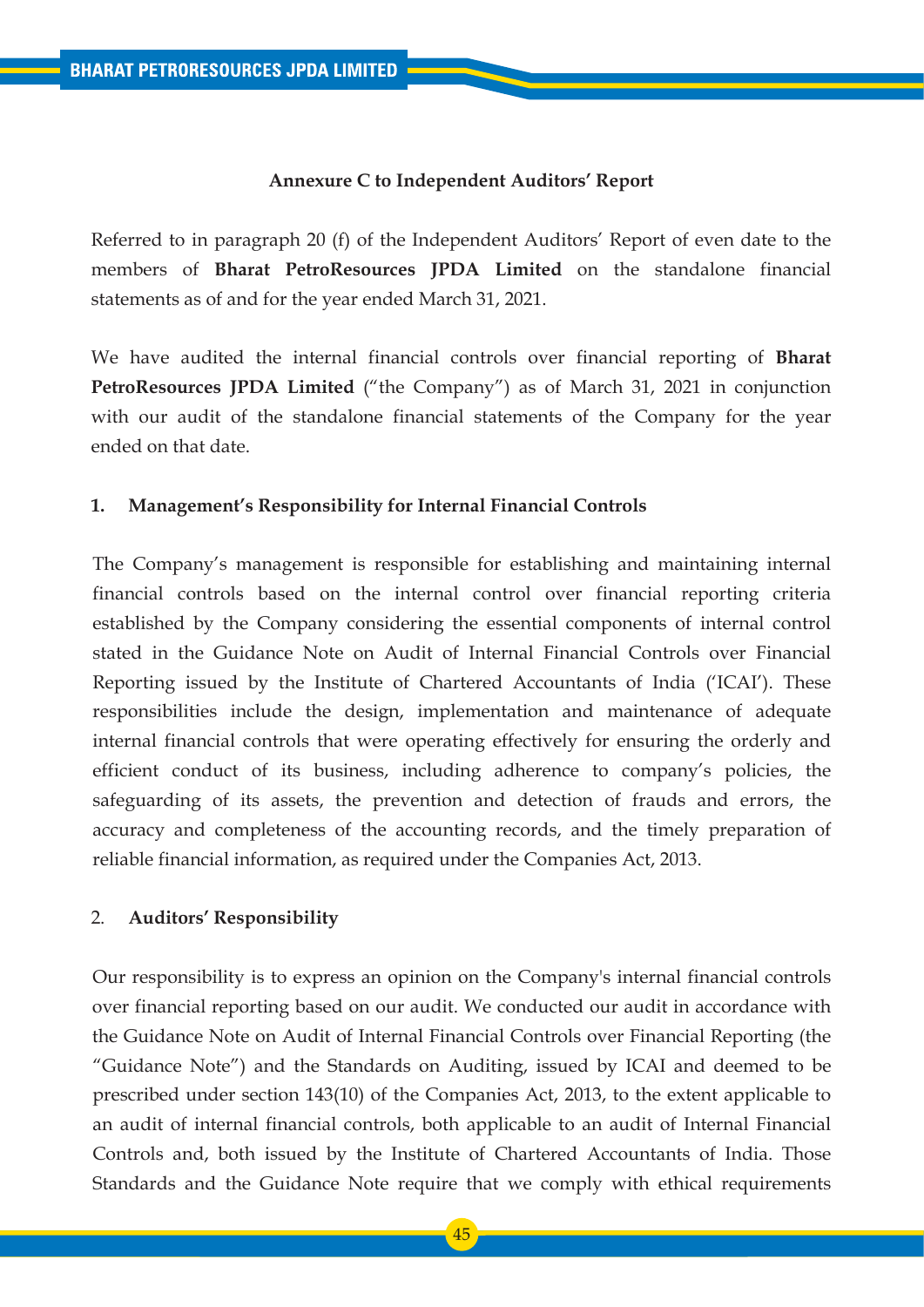and plan and perform the audit to obtain reasonable assurance about whether adequate internal financial controls over financial reporting was established and maintained and if such controls operated effectively in all material respects.

Our audit involves performing procedures to obtain audit evidence about the adequacy of the internal financial controls system over financial reporting and their operating effectiveness. Our audit of internal financial controls over financial reporting included obtaining an understanding of internal financial controls over financial reporting, assessing the risk that a material weakness exists, and testing and evaluating the design and operating effectiveness of internal control based on the assessed risk. The procedures selected depend on the auditor's judgment, including the assessment of the risks of material misstatement of the standalone financial statements, whether due to fraud or error.

We believe that the audit evidence we have obtained is sufficient and appropriate to provide a basis for our audit opinion on the Company's internal financial controls system over financial reporting.

## **3. Meaning of Internal Financial Controls over Financial Reporting**

A company's internal financial control over financial reporting is a process designed to provide reasonable assurance regarding the reliability of financial reporting and the preparation of standalone financial statements for external purposes in accordance with generally accepted accounting principles. A Company's internal financial control over financial reporting includes those policies and procedures that (1) pertain to the maintenance of records that, in reasonable detail, accurately and fairly reflect the transactions and dispositions of the assets of the company; (2) provide reasonable assurance that transactions are recorded as necessary to permit preparation of standalone financial statements in accordance with generally accepted accounting principles, and that receipts and expenditures of the Company are being made only in accordance with authorisations of management and directors of the Company; and (3) provide reasonable assurance regarding prevention or timely detection of unauthorised acquisition, use, or disposition of the Company's assets that could have a material effect on the standalone financial statements.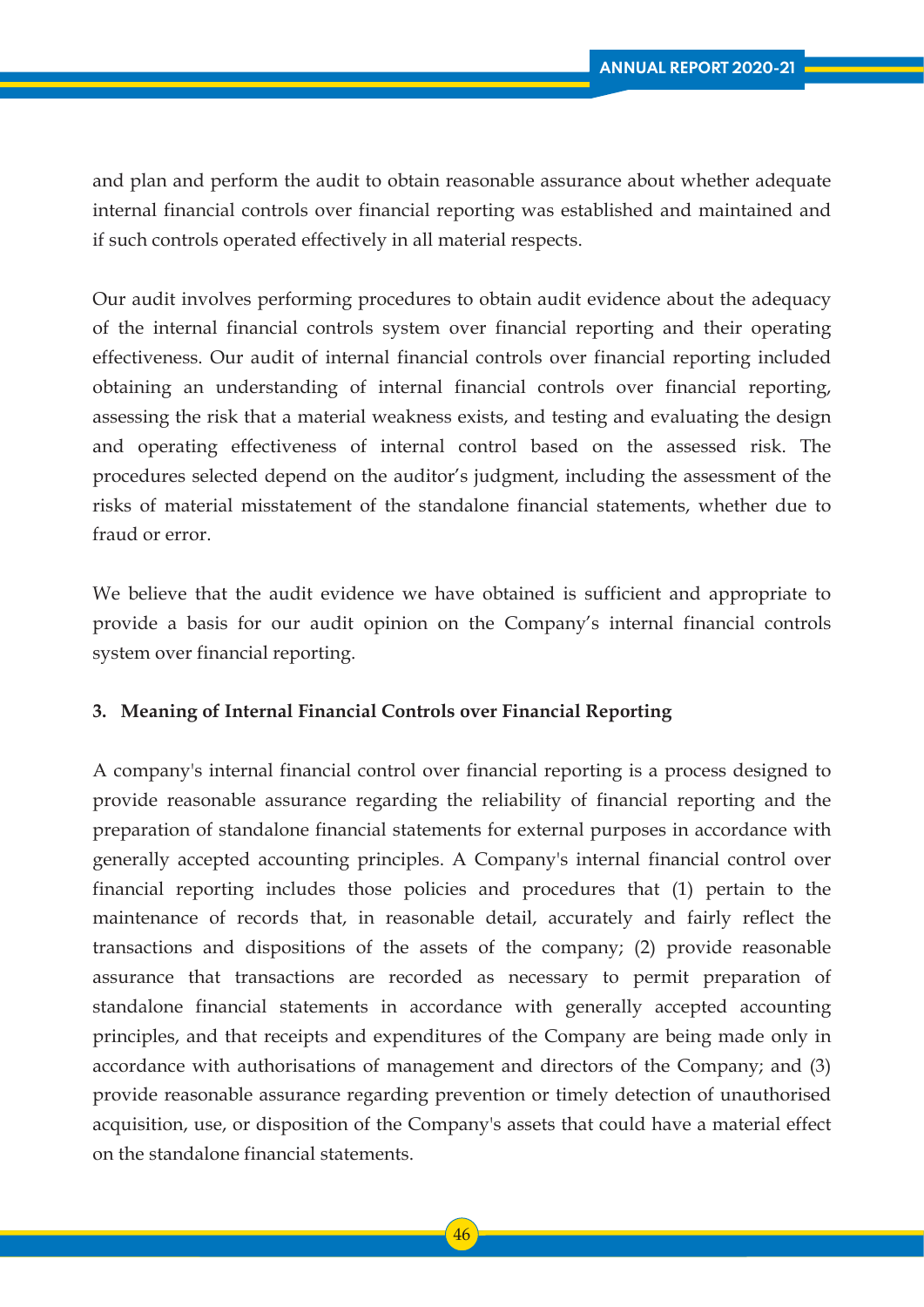## **4. Inherent Limitations of Internal Financial Controls Over Financial Reporting**

Because of the inherent limitations of internal financial controls over financial reporting, including the possibility of collusion or improper management override of controls, material misstatements due to error or fraud may occur and not be detected. Also, projections of any evaluation of the internal financial controls over financial reporting to future periods are subject to the risk that the internal financial control over financial reporting may become inadequate because of changes in conditions, or that the degree of compliance with the policies or procedures may deteriorate.

## **5. Opinion**

In our opinion, the Company has, in all material respects, an adequate internal financial controls system over financial reporting and such internal financial controls over financial reporting were operating effectively as at March 31, 2021, based on the internal control over financial reporting criteria established by the Company considering the essential components of internal control stated in the Guidance Note on Audit of Internal Financial Controls Over Financial Reporting issued by the Institute of Chartered Accountants of India.

## **For B D G & Associates**

Firm Registration Number: 119739W **Chartered Accountants**

**Nikhil Rathod** Partner Membership Number: 161220 Place: Mumbai Date: UDIN: 21161220AAAAYB1628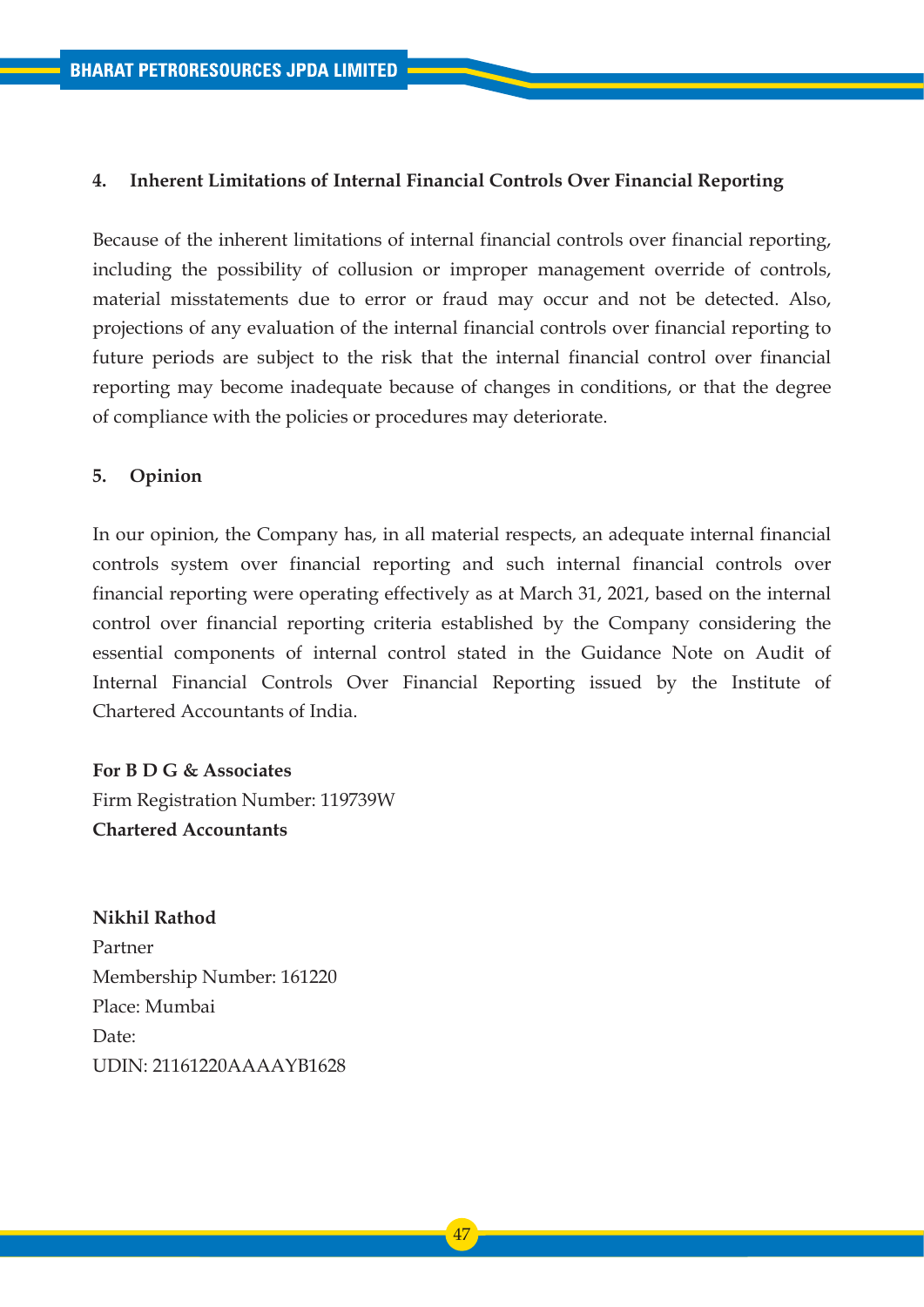## **Compliance Certificate**

We have conducted the audit of accounts of **Bharat PetroResources JPDA Limited ("the Company"), having its office at Maker Towers, Mumbai** for the year ended March 31, 2021, in accordance with the directions/sub-directions issued by the C  $\&$  AG of India under section 143(5) of the Companies Act, 2013 and certify that we have complied with all the directions/sub-directions issued to us.

## **For B D G & Associates**

Firm Registration Number: 119739W **Chartered Accountants**

**Nikhil Rathod** Partner Membership Number: 161220 Place: Mumbai Date: UDIN: 21161220AAAAYB1628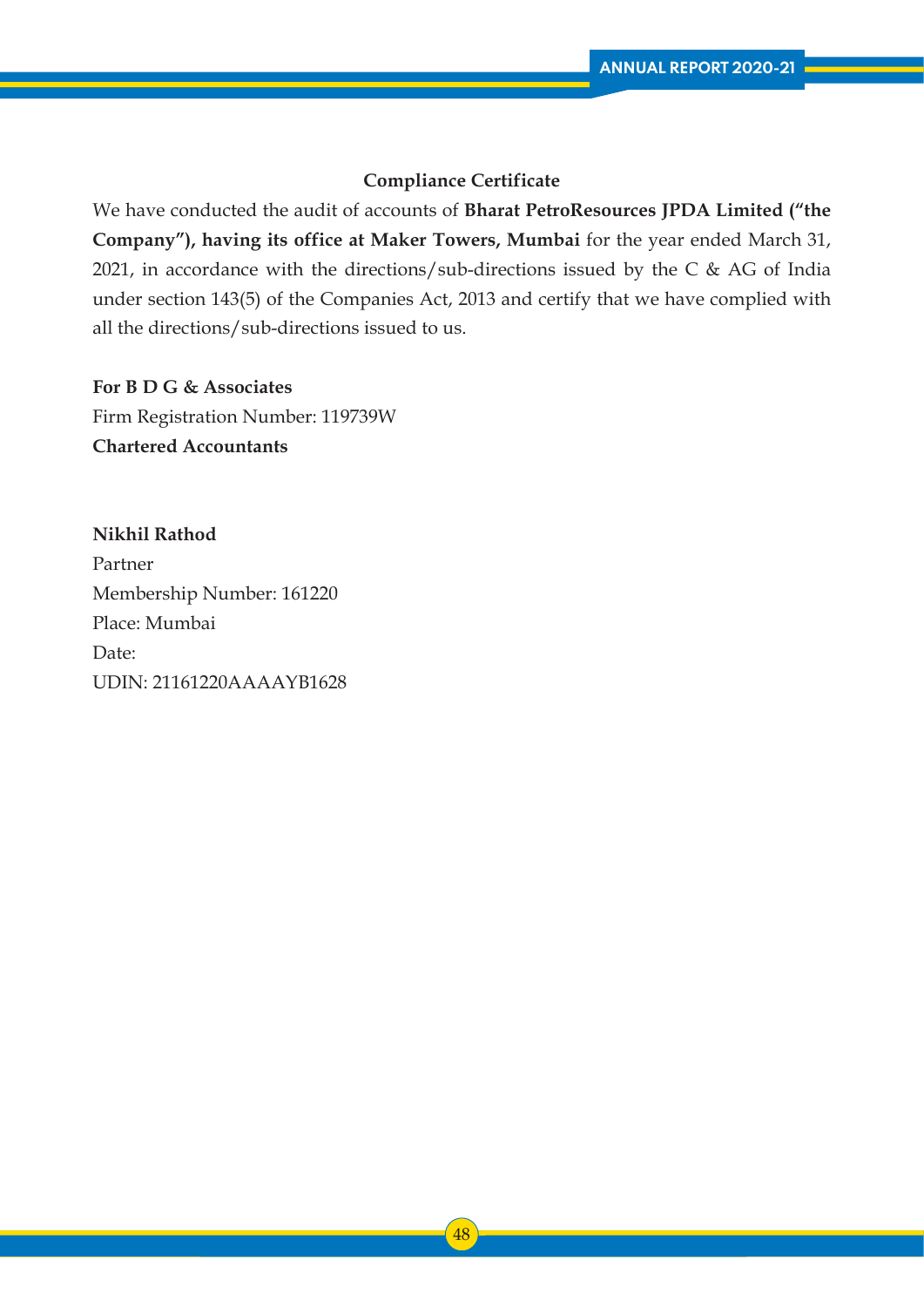# **COMMENTS OF THE COMPTROLLER AND AUDITOR GENERAL OF INDIA UNDER SECTION 143(6) (b) OF THE COMPANIES ACT, 2013 ON THE FINANCIAL STATEMENTS OF BHARAT PETRORESOURCES JPDA LIMITED FOR THE YEAR ENDED 31 MARCH 2021**

The preparation of financial statements of Bharat PetroResources JPDA Limited for the year ended 31 March 2021 in accordance with the financial reporting framework prescribed under the Companies Act, 2013 is the responsibility of the management of the company. The statutory auditor appointed by the Comptroller and Auditor General of India under section 139 (5) of the Act is responsible for expressing opinion on the financial statements under section 143 of the Act based on independent audit in accordance with the standards on auditing prescribed under section 143(10) of the Act. This is stated to have been done by them vide their Audit Report dated 07 May 2021.

I, on behalf of the Comptroller and Auditor General of India, have conducted a supplementary audit of the financial statements of Bharat PetroResources JPDA Limited for the year ended 31 March 2021 under section 143(6)(a) of the Act. This supplementary audit has been carried out independently without access to the working papers of the statutory auditors and is limited primarily to inquiries of the statutory auditors and company personnel and a selective examination of some of the accounting records.

On the basis of my supplementary audit nothing significant has come to my knowledge which would give rise to any comment upon or supplement to statutory auditors' report under section 143(6)(b) of the Act.

> **For and on behalf of the Comptroller & Auditor General of India**

**C.M.Sane Director General of Commercial Audit, Mumbai**

**Place: Mumbai Date: 19 July 2021**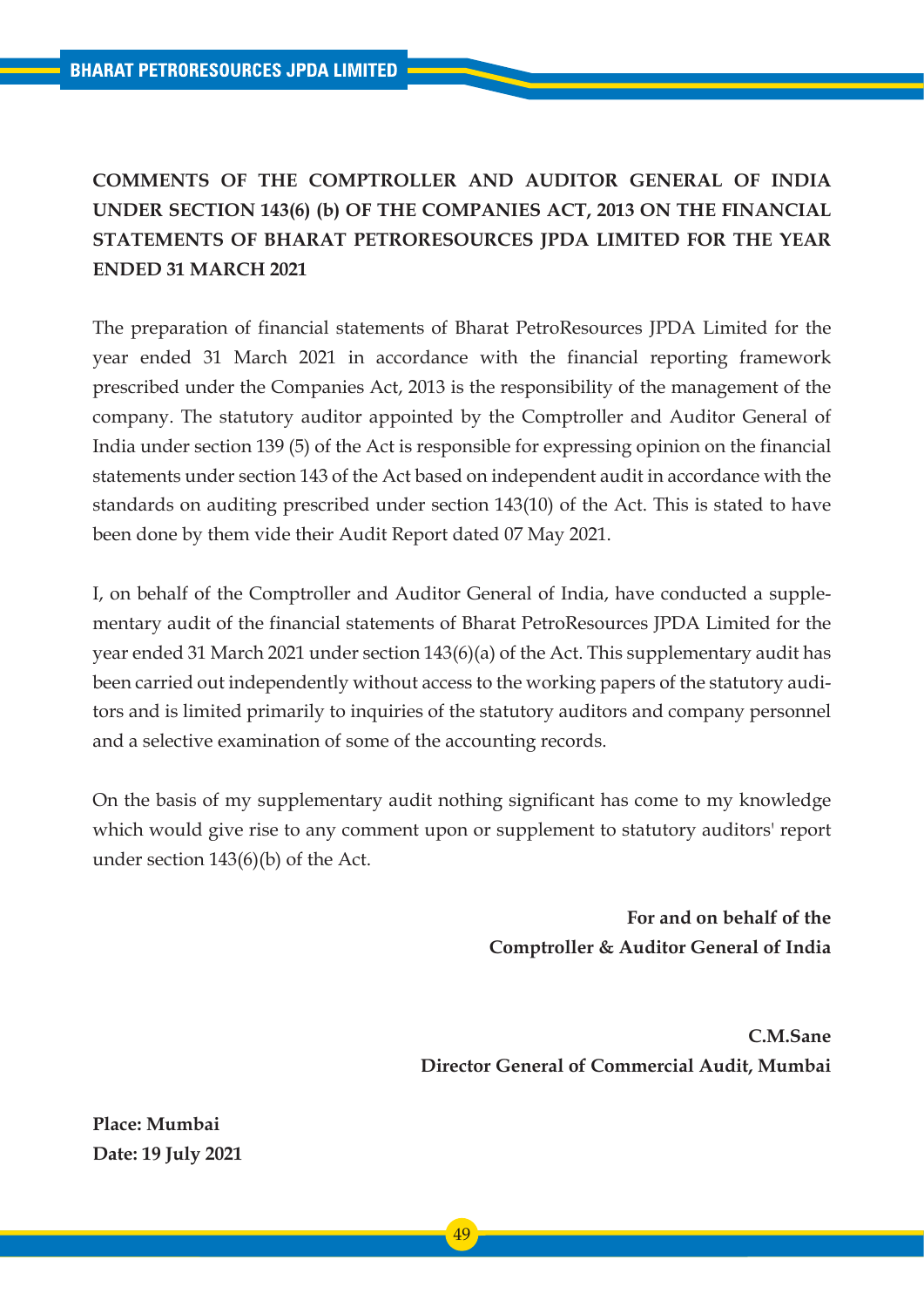**Balance Sheet as at March 31, 2021**

| (Rs. in Lakhs)                                                                                                 |                                                                                               |                         |                                                |
|----------------------------------------------------------------------------------------------------------------|-----------------------------------------------------------------------------------------------|-------------------------|------------------------------------------------|
| Particulars                                                                                                    | <b>Notes</b>                                                                                  | As at March 31, 2021    | As at March 31, 2020                           |
| <b>I. ASSETS</b>                                                                                               |                                                                                               |                         |                                                |
| (1) Non-Current assets<br>(a) Intangible assets under development                                              | 3                                                                                             |                         |                                                |
| <b>Total Non-Current assets</b>                                                                                |                                                                                               | -                       | $\qquad \qquad \blacksquare$                   |
| (2) Current Assets<br>(a) Financial Assets<br>(i) Cash and cash equivalents<br>(b) Other current assets        | 4<br>5                                                                                        | 78.36<br>18.82          | 38.21<br>53.17                                 |
| <b>Total Current Assets</b>                                                                                    |                                                                                               | 97.18                   | 91.38                                          |
| <b>TOTAL ASSETS</b>                                                                                            |                                                                                               | 97.18                   | 91.38                                          |
| <b>II. EQUITY AND LIABILITIES</b>                                                                              |                                                                                               |                         |                                                |
| (1) Equity<br>(a) Equity share capital<br>(b) Other equity                                                     | 6<br>7                                                                                        | 6,000.00<br>(11,620.82) | 6,000.00<br>(12,844.45)                        |
| <b>Total Equity</b>                                                                                            |                                                                                               | (5,620.82)              | (6,844.45)                                     |
| (2) Current Liabilities<br>(a) Financial liabilities<br>(i) Other financial liabilities                        |                                                                                               | 5,717.98                | 4,297.28                                       |
|                                                                                                                | 8                                                                                             |                         |                                                |
| (b) Other current liabilities                                                                                  | 9                                                                                             | 0.02                    | 0.04                                           |
| (c) Provisions                                                                                                 | 10                                                                                            | L                       | 2,638.51                                       |
| <b>Total Current Liabilities</b>                                                                               |                                                                                               | 5,718.00                | 6,935.83                                       |
| <b>TOTAL LIABILITIES</b>                                                                                       |                                                                                               | 5,718.00                | 6,935.83                                       |
| TOTAL EQUITY AND LIABILITIES                                                                                   |                                                                                               | 97.18                   | 91.38                                          |
| <b>Significant Accounting Policies</b>                                                                         | $\overline{2}$                                                                                |                         |                                                |
| Notes forming Part of the Financial Statements                                                                 | $3 - 27$                                                                                      |                         |                                                |
| As per our attached report of even date<br>For and on behalf of the Board of Directors<br>For and on behalf of |                                                                                               |                         |                                                |
| <b>B D G &amp; Associates</b><br>Chartered Accountants<br>FRN. 119739W                                         | Barnali Tokhi<br>J.P. Waghray<br>Director<br>Director<br>DIN No. 08202910<br>DIN No. 07850177 |                         |                                                |
| <b>Nikhil Rathod</b><br>Partner<br>M.No. 161220                                                                | <b>Atit P Shah</b><br>Director & CFO                                                          | DIN No. 09066285        | Shivram Mattaparthi<br>Company Secretary (I/c) |

Place: Mumbai Date: 7th May, 2021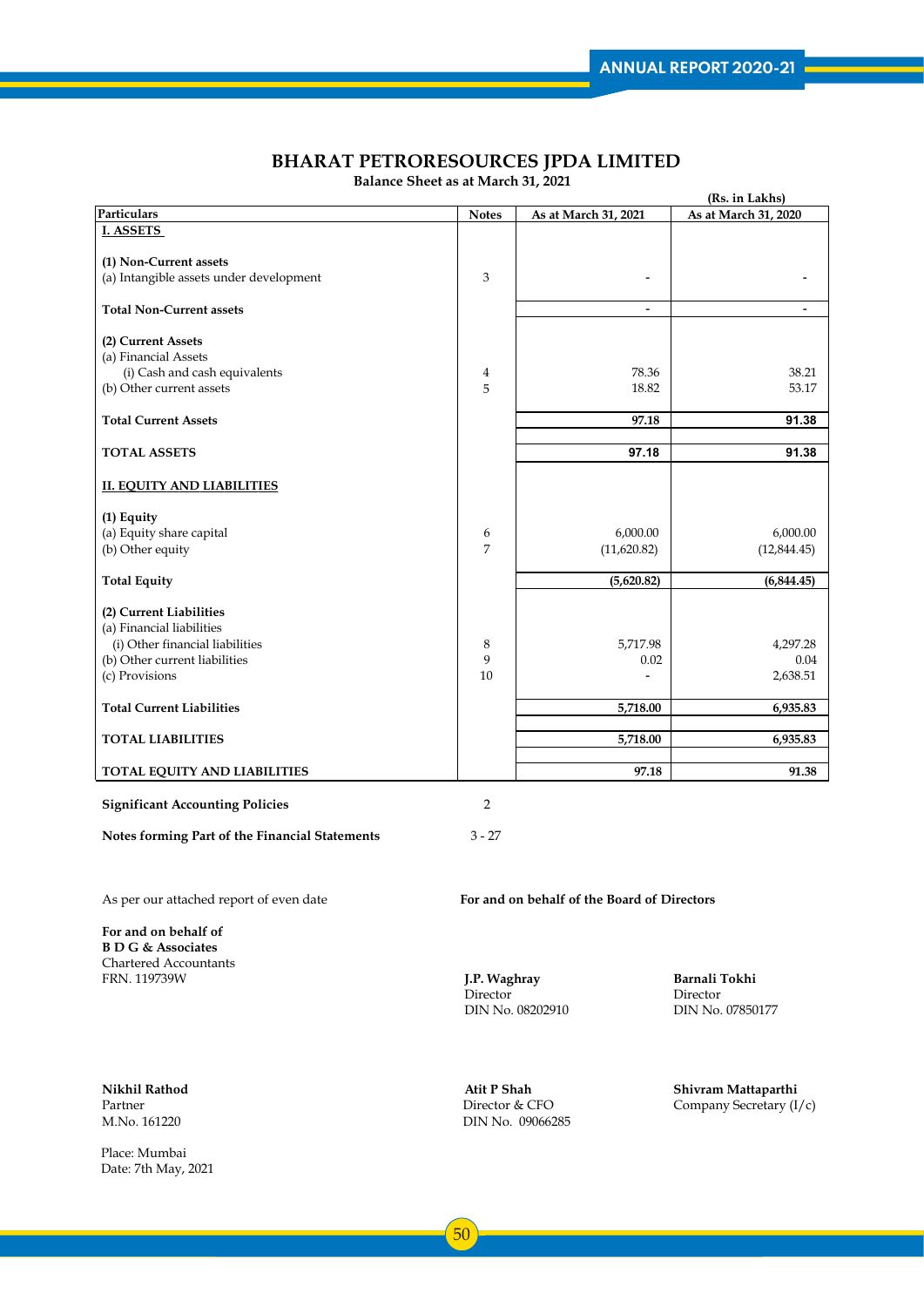| (Rs. in Lakhs)                                    |                  |                                             |                                      |
|---------------------------------------------------|------------------|---------------------------------------------|--------------------------------------|
| <b>Particulars</b>                                | <b>Notes</b>     | For the year ended<br>March 31, 2021        | For the year ended<br>March 31, 2020 |
| I. Revenue from operations                        |                  |                                             |                                      |
| II. Other income                                  | 11               | 20.03                                       | 4.52                                 |
| III. Total Income (I+II)                          |                  | 20.03                                       | 4.52                                 |
| <b>IV. Expenses</b>                               |                  |                                             |                                      |
| <b>Finance Cost</b>                               | 12               | 4.94                                        | 4.56                                 |
| Provision towards impairment                      | 3                | 197.41                                      | 102.34                               |
| <b>Other Expenses</b>                             | 13               | 18.21                                       | 307.78                               |
| <b>Total Expenses</b>                             |                  | 220.56                                      | 414.68                               |
| V. Profit/(Loss) before Exceptional Items and Tax |                  | (200.53)                                    | (410.16)                             |
| <b>VI. Exceptional Items</b>                      | 26               | 1,424.16                                    |                                      |
| VII. Profit/(Loss) before Tax                     |                  | 1,223.63                                    | (410.16)                             |
| VIII. Tax expense:                                |                  |                                             |                                      |
| 1. Current Tax                                    |                  |                                             |                                      |
| 2. Deferred Tax                                   |                  |                                             |                                      |
| IX. Profit/(Loss) for the period                  |                  | 1,223.63                                    | (410.16)                             |
| X. Other Comprehensive Income                     |                  |                                             |                                      |
| XI. Total Comprehensive Income for the period     |                  |                                             |                                      |
|                                                   |                  | 1,223.63                                    | (410.16)                             |
| XII. Earnings per equity share                    | 15               |                                             |                                      |
| 1. Basic                                          |                  | 2.04                                        | (0.68)                               |
| 2. Diluted                                        |                  | 2.04                                        | (0.68)                               |
| <b>Significant Accounting Policies</b>            | $\overline{2}$   |                                             |                                      |
| Notes forming Part of the Financial Statements    | $3 - 27$         |                                             |                                      |
|                                                   |                  |                                             |                                      |
| As per our attached report of even date           |                  | For and on behalf of the Board of Directors |                                      |
| For and on behalf of                              |                  |                                             |                                      |
| <b>B</b> D G & Associates                         |                  |                                             |                                      |
| <b>Chartered Accountants</b>                      |                  |                                             |                                      |
| FRN. 119739W                                      | J.P. Waghray     |                                             | Barnali Tokhi                        |
|                                                   | Director         |                                             | Director                             |
|                                                   | DIN No. 08202910 |                                             | DIN No. 07850177                     |

#### **BHARAT PETRORESOURCES JPDA LIMITED Statement of Profit and Loss for the year ended March 31, 2021**

Place: Mumbai Date: 7th May, 2021

Partner Director & CFO Company Secretary (I/c) M.No. 161220 Company Secretary (I/c) DIN No. 09066285

**Nikhil Rathod Atit P Shah Shivram Mattaparthi**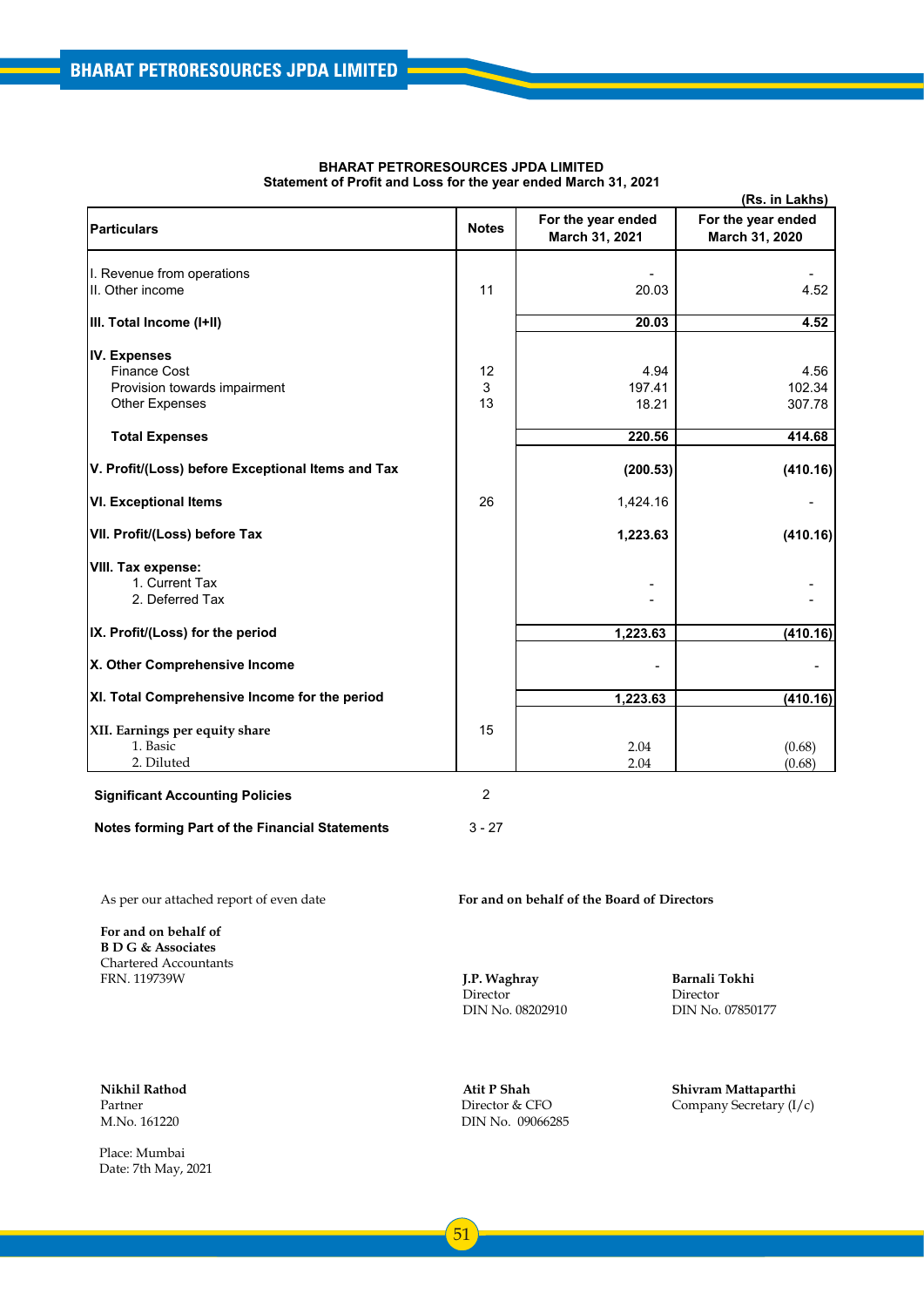|   | (Rs. in Lakhs)                                                                                                  |                    |                         |
|---|-----------------------------------------------------------------------------------------------------------------|--------------------|-------------------------|
|   | <b>Particulars</b>                                                                                              | For the year ended | For the year ended      |
|   |                                                                                                                 | March 31, 2021     | March 31, 2020          |
| A | <b>Cash Flow from Operating Activities</b><br>Profit/(Loss) before tax<br><b>Adjustments for:</b>               | 1,223.63           | (410.16)                |
|   | <b>Finance Cost</b><br>Provision towards impairment<br>Provision for bad and doubtful advances                  | 4.94<br>197.41     | 4.56<br>102.34<br>83.38 |
|   | Net unrealised exchange (gain)/loss                                                                             | (2.24)             | 205.59                  |
|   | <b>Operating Profit/(Loss) before Working Capital changes</b>                                                   | 1,423.74           | (14.29)                 |
|   | Decrease/(Increase) in Current Assets<br>(Decrease)/Increase in Current Liabilities (other than forex variation | 34.35              | (102.98)                |
|   | considered above)<br>Increase/(Decrease) in Provisions (other than forex variation considered                   | 20.98              | 191.59                  |
|   | above) (Refer note 10)                                                                                          | (2,638.51)         |                         |
|   | Net Cash Flow from/ (used in) Operating Activities                                                              | (1, 159.44)        | 74.32                   |
| в | <b>Cash Flow from Investing Activities</b><br>Additions to Intangible Assets under Development                  | (197.41)           | (102.34)                |
|   | Net Cash Flow from/ (used in) Investing Activities                                                              | (197.41)           | (102.34)                |
| C | <b>Cash Flow from Financing Activities</b><br>Proceeds from long-term borrowings                                | 1,397.00           | 50.00                   |
|   | Net Cash Flow from/ (used in) Financing Activities                                                              | 1,397.00           | 50.00                   |
|   | Net Increase/(Decrease) in Cash and Cash equivalents (A+B+C)                                                    | 40.15              | 21.98                   |
|   | Cash and cash equivalents at the beginning of the year<br><b>Bank Balance</b>                                   | 38.21              | 16.23                   |
|   | Cash and cash equivalents at the end of the year<br><b>Bank Balance</b>                                         | 78.36              | 38.21                   |
|   | Net change in Cash and Cash equivalents                                                                         | 40.15              | 21.98                   |

#### **BHARAT PETRORESOURCES JPDA LIMITED Statement of Cash flow for the year ended March 31, 2021**

**Notes:-**

1 The Cash Flow Statement is prepared in accordance with Indian Accounting Standard 7.

2 In Part-A of the Cash Flow Statement, figures in bracket indicate deductions made from the Net Profit / (Loss) for deriving the net cash flow from operating activities. In Part-B and Part-C, figures in bracket indicate cash outflows.

3 Figures of previous year have been regrouped wherever necessary, to conform to current year's presentation.

**For and on behalf of B D G & Associates** Chartered Accountants

As per our attached report of even date **For and on behalf of the Board of Directors**

FRN. 119739W **J.P. Waghray Barnali Tokhi** Director<br>DIN No. 08202910 DIN No. 07850177 DIN No. 08202910

Place: Mumbai Date: 7th May, 2021

M.No. 161220 DIN No. 09066285

**Nikhil Rathod Atit P Shah Shivram Mattaparthi** Company Secretary (I/c)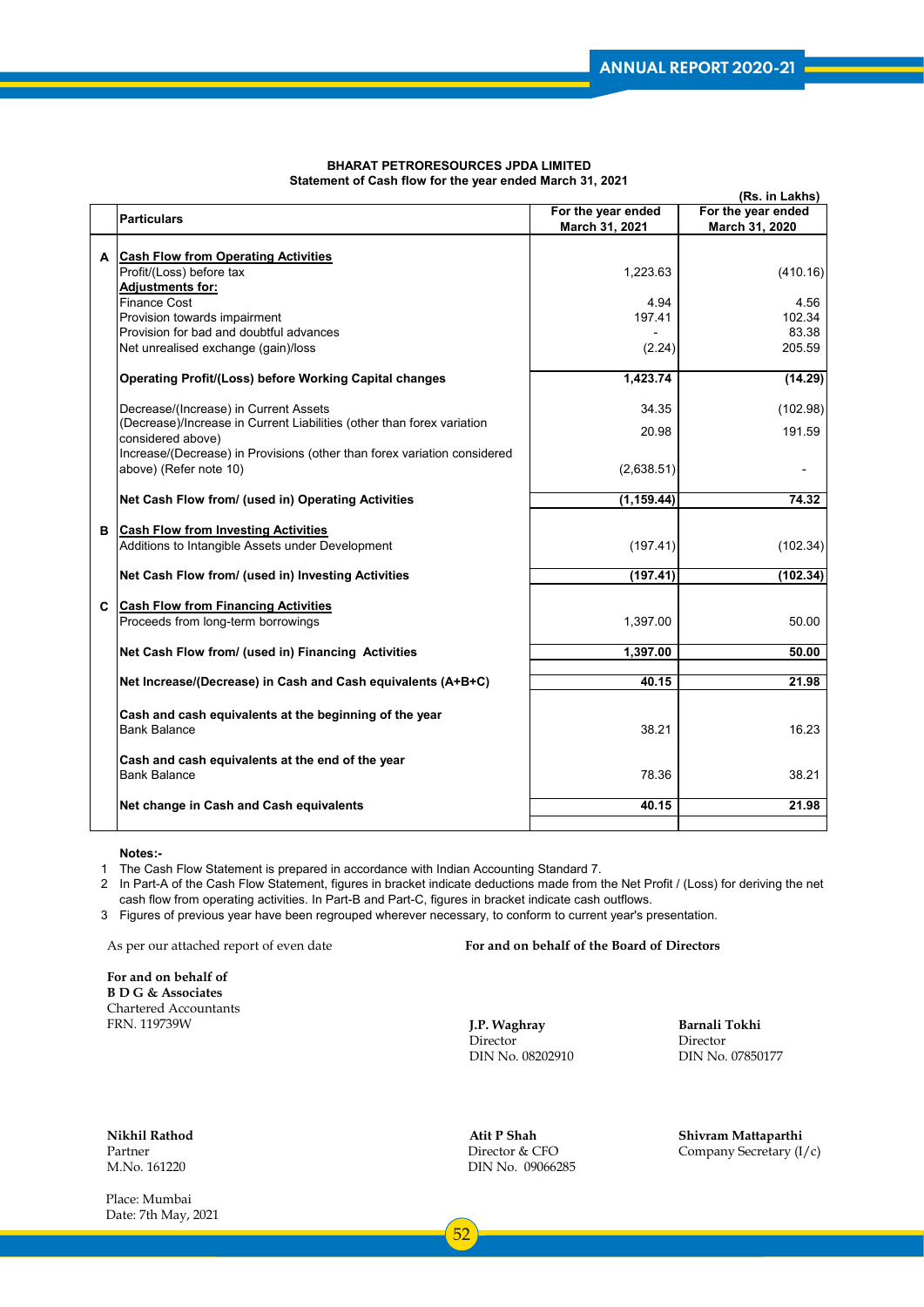#### **Statement of Changes in Equity for the year ended 31st March, 2021**

#### **(a) Equity share capital**

| <b>Number of Particulars Shares</b>                     | Number of<br><b>Shares</b> | (Rs. in Lakhs) |
|---------------------------------------------------------|----------------------------|----------------|
| Balance as at 1 April 2019                              | 6,00,00,000                | 6,000.00       |
| Changes in equity share capital during the year 2019-20 |                            |                |
| Balance as at 31 March 2020                             | 6,00,00,000                | 6,000.00       |
| Changes in equity share capital during the year 2020-21 |                            |                |
| Balance as at 31 March 2021                             | 6,00,00,000                | 6,000.00       |

| (b) Other equity                        | (Rs. in Lakhs)              |
|-----------------------------------------|-----------------------------|
| <b>Particulars</b>                      | <b>Retained</b><br>earnings |
| Balance at April 1, 2019                | (12, 434.29)                |
| Profit/(Loss) for the year              | (410.16)                    |
| Other comprehensive income for the year |                             |
| Total comprehensive income for the year | (410.16)                    |
| Balance at March 31, 2020               | (12, 844.45)                |
| Profit/(Loss) for the year              | 1,223.63                    |
| Other comprehensive income for the year |                             |
| Total comprehensive income for the year | 1,223.63                    |
| Balance at March 31, 2021               | (11,620.82)                 |

#### **Nature and purpose of reserves**

#### **Retained earnings**

Retained earnings represents accumulated earnings and losses of the Company.

As per our attached report of even date **For and on behalf of the Board of Directors**

**For and on behalf of B D G & Associates** Chartered Accountants

FRN. 119739W **J.P. Waghray Barnali Tokhi** DIN No. 08202910

Director DIN No. 08202910 DIN No. 07850177

Place: Mumbai Date: 7th May, 2021

Partner Director & CFO Company Secretary (I/c)<br>M.No. 161220 DIN No. 09066285 DIN No. 09066285

**Nikhil Rathod Atit P Shah Shivram Mattaparthi**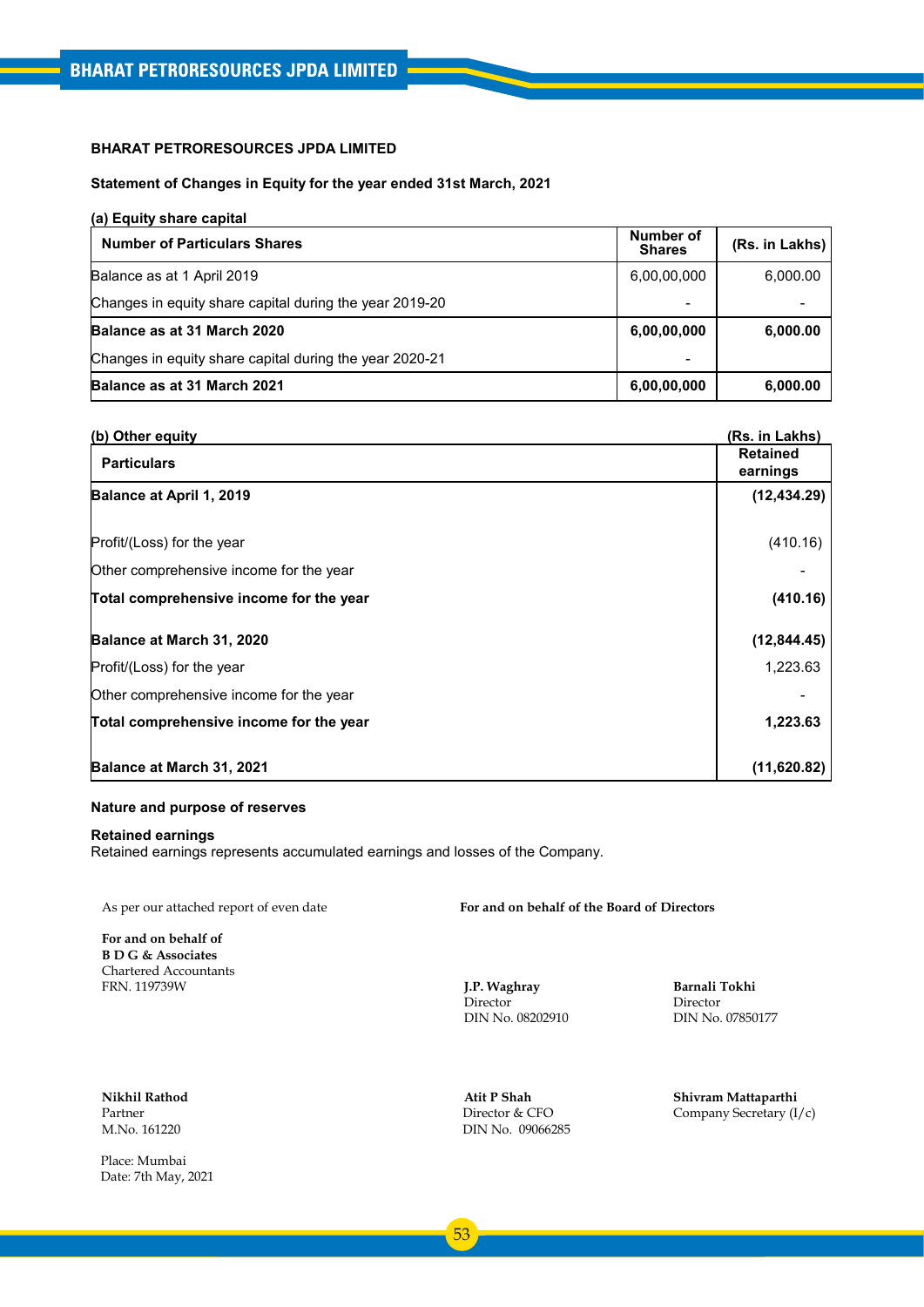## **NOTES TO FINANCIAL STATEMENTS FOR THE YEAR ENDED 31st MARCH 2021**

## **1. Company Overview**

 Bharat PetroResources JPDA Limited referred to as "the Company" was incorporated as a 100% subsidiary of Bharat PetroResources Limited (BPRL) on 28th October 2006 to hold 25% participating interest in block "JPDA 06-103"located in the Joint Petroleum Development Area between Australia and Timor. Currently, the ownership interest is 20%. The Company is engaged in the business of exploration and production of Hydrocarbons.

## **2. Statement of Significant Accounting Policies**

## **2.1 Basis of preparation**

 The Financial Statements are prepared in accordance with Indian Accounting Standards (Ind AS) notified under Section 133 of the Companies Act, 2013 read with Companies (Indian Accounting Standards) Rules, 2015; and the other relevant Provisions of Companies Act, 2013 and Rules thereunder.

 The Financial Statements have been prepared under historical cost convention basis except for certain assets and liabilities measured at fair value.

 The Company has adopted all the Ind AS and the adoption was carried out during Financial Year 2016-17 in accordance with Ind AS 101 First time adoption of Indian Accounting Standards. The transition was carried out from Generally Accepted Accounting Principles in India (Indian GAAP) as prescribed under section 133 of theAct, read with Rule 7 of the Companies (Accounts) Rules, 2014, which was the "Previous GAAP".

 The Company's presentation and functional currency is INR. All values are rounded to the nearest Lakh (Rs. Lakh), except where otherwise indicated.

 The Financial Statements were authorized for issue in accordance with a resolution of the directors on 7th May, 2021.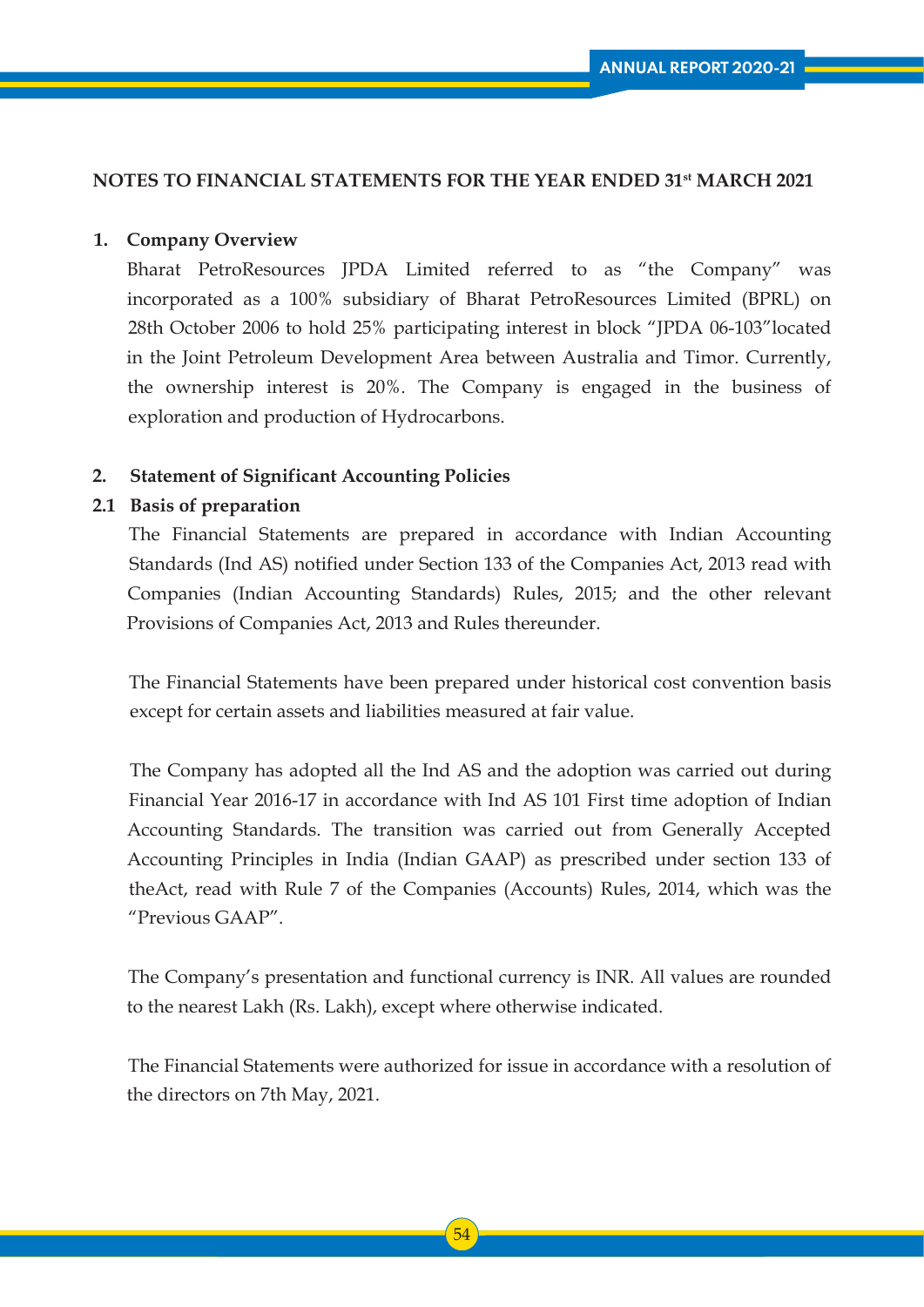The Company was formed as a special purpose vehicle for undertaking the exploration activities in the block "JPDA 06-103" awarded by the Autoridade Nacional do Petroleo e Minerais (ANPM) of Timor Leste in which Company currently holds 20% Participating Interest (P.I.). Thus, Production Sharing Contract ("PSC") entered in relation to the Block is critical to the business model and existence of the Company since the participating interest in the Block represented the sole operations of the Company.

 The Company as a part of the consortium has initiated the process to discontinue exploration in the Block and has completely ceased operations and has no alternative business plans. The Company is not exploring any other alternatives.

 Due to the above factors, the directors have decided to prepare the financial statements on a basis other than that of a going concern and the following policies were implemented:

 (a) Non-current and current assets, shown at carrying value or fair value less costs to sell whichever is lower.

 (b) Liabilities measured at their carrying value or, if higher, the value at which they are expected to be discharged. Accordingly, loan received from BPRL is measured at the carrying amount till such obligations are discharged, cancelled or expired.

## **2.2 Use of Judgement and Estimates**

 In preparing financial statements in conformity with Ind AS, management has made judgements, estimates and assumptions that affect the application of accounting policies and the reported amounts of assets, liabilities, income and expenses. Actual results may differ from these estimates.

 Estimates and underlying assumptions are reviewed on an ongoing basis. Revisions to accounting estimates are recognised prospectively.

 In particular, information about significant areas of estimates and judgments in applying accounting policies that have the most significant effect on the amounts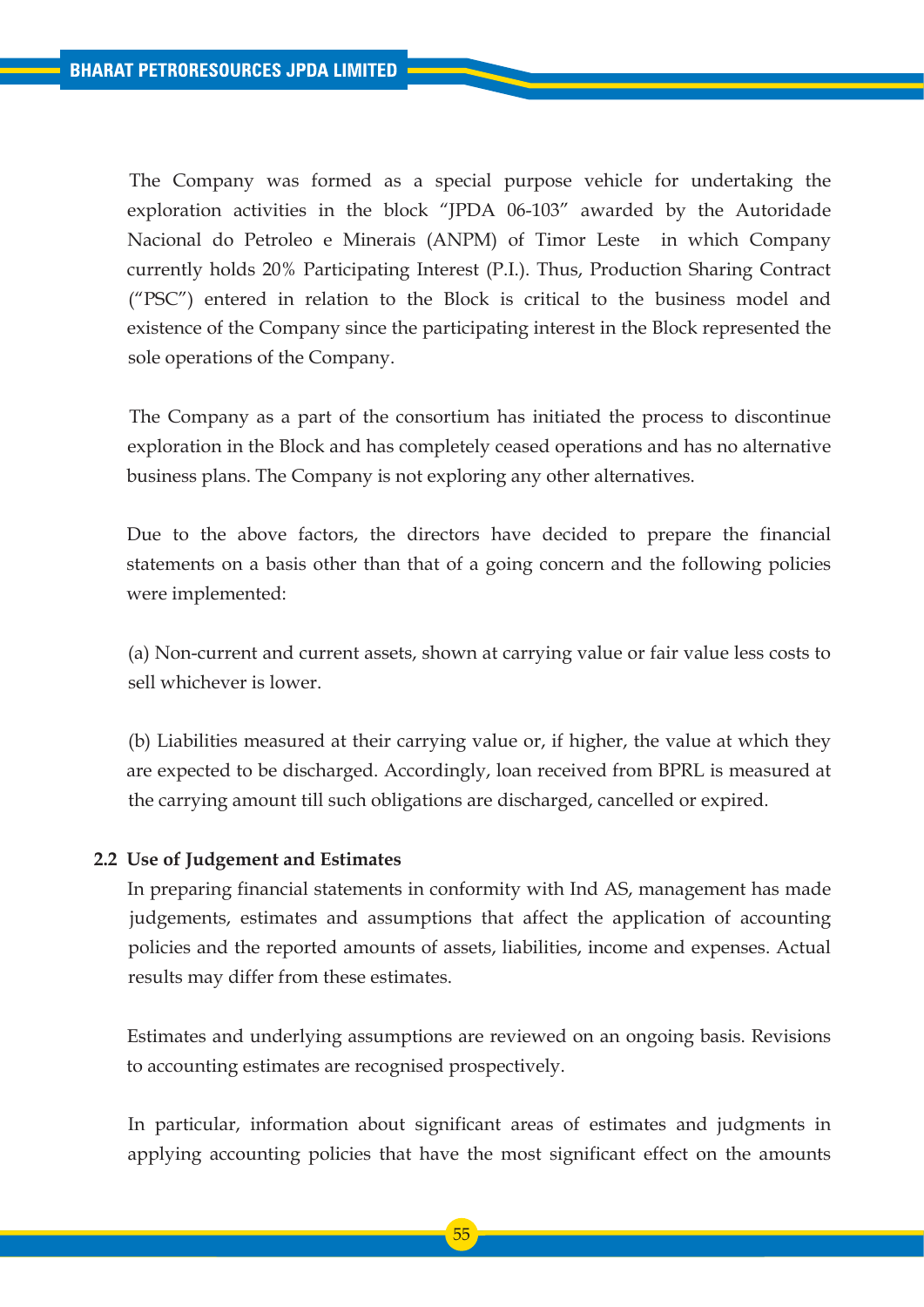recognized in the financial statements are as below:

#### *Assumptions and estimation uncertainties*

 Information about assumption and estimation uncertainties that have a significant risk of resulting in a material adjustment in the year ending 31st March 2021 is included in below notes:

- Note 3 impairment of non-financial asset: key assumptions underlying recoverable amounts including the recoverability of expenditure on intangible asset under development.
- Note 11 recognition and measurement of provisions: key assumptions about the likelihood and magnitude of an outflow of resources.
- Note 15 evaluation of recoverability of deferred tax assets

#### **2.3 Segment reporting**

 An operating segment is one whose operating results are regularly reviewed by the entity's Chief Operating Decision Maker (CODM) to make decisions about resources to be allocated to the segment and assess its performance.

 The Company has identified the chief operating decision maker as its Managing Director

 The CODM reviews performance of exploration and production business on an overall business level. As the Company has a single reportable segment, the segment wise disclosure requirements of Ind AS 108 on Operating Segment is not applicable.

#### **2.4 Oil and natural gas producing activities**

**2.4.1** Acquisition costs such as costs incurred to purchase, lease or otherwise acquire a property or mineral right proved or unproved are capitalised. Any pre-acquisition costs are expensed as and when incurred.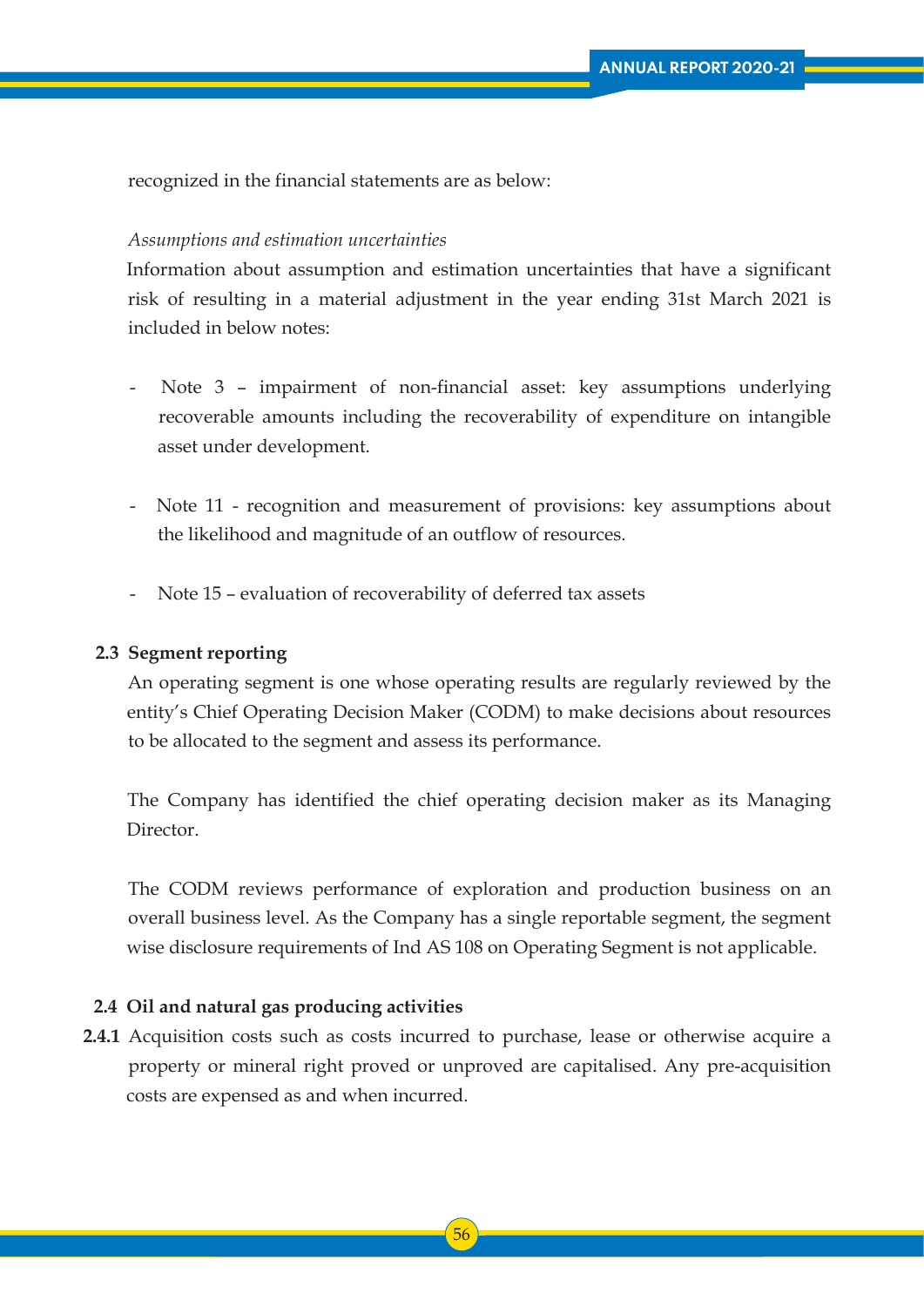- **2.4.2** All costs which are directly attributable to the exploration and evaluation activities of oil and gas are capitalised as Exploratory Wells-in-Progress under "intangible assets under development". General and administrative costs are included in the exploration and evaluation costs only to the extent that those costs can be directly attributable to the related exploration and evaluation assets. In all other cases, these costs are expensed as incurred.
- **2.4.3** The Company classifies the acquisition costs, exploration and evaluation assets as tangible asset or intangible asset according to nature of assets acquired.
- **2.4.4** Once the technical feasibility and commercial viability of extracting oil and gas is determinable, exploration and evaluation assets are classified as Development Wells in-Progress under"intangible assets under development". Exploration and evaluation asset is assessed for impairment, and impairment loss if any, is recognized, before such reclassification. Subsequent development costs are capitalised as and when incurred.
- **2.4.5** When a block or cost centre is ready to commence commercial production, the capitalised costs referred above are reclassified as completed wells or producing wells from capital work in progress or intangible assets under development as the case may be. The cost centre is not normally smaller than a country except where warranted by major difference in economic, fiscal or other factors in the country.
- **2.4.6** When the block or cost centre in which the above mentioned cost are capitalised, does not result in discovery of proved oil and gas resources from all wells identified in the block or cost centre, accumulated cost is charged as an expense. Expenditure incurred on exploratory blocks or cost centre which are written off in past and start producing subsequently are not reinstated.
- **2.4.7** Depletion charge is calculated on the capitalised cost according to the unit of production method. The depreciation charge or the unit of production (UOP) charge for all costs within a cost centre is calculated by multiplying the UOP rate with the production for the period. The UOP rate for computing depreciation charge for the acquisition cost within a field is arrived at by dividing the acquisition cost of the field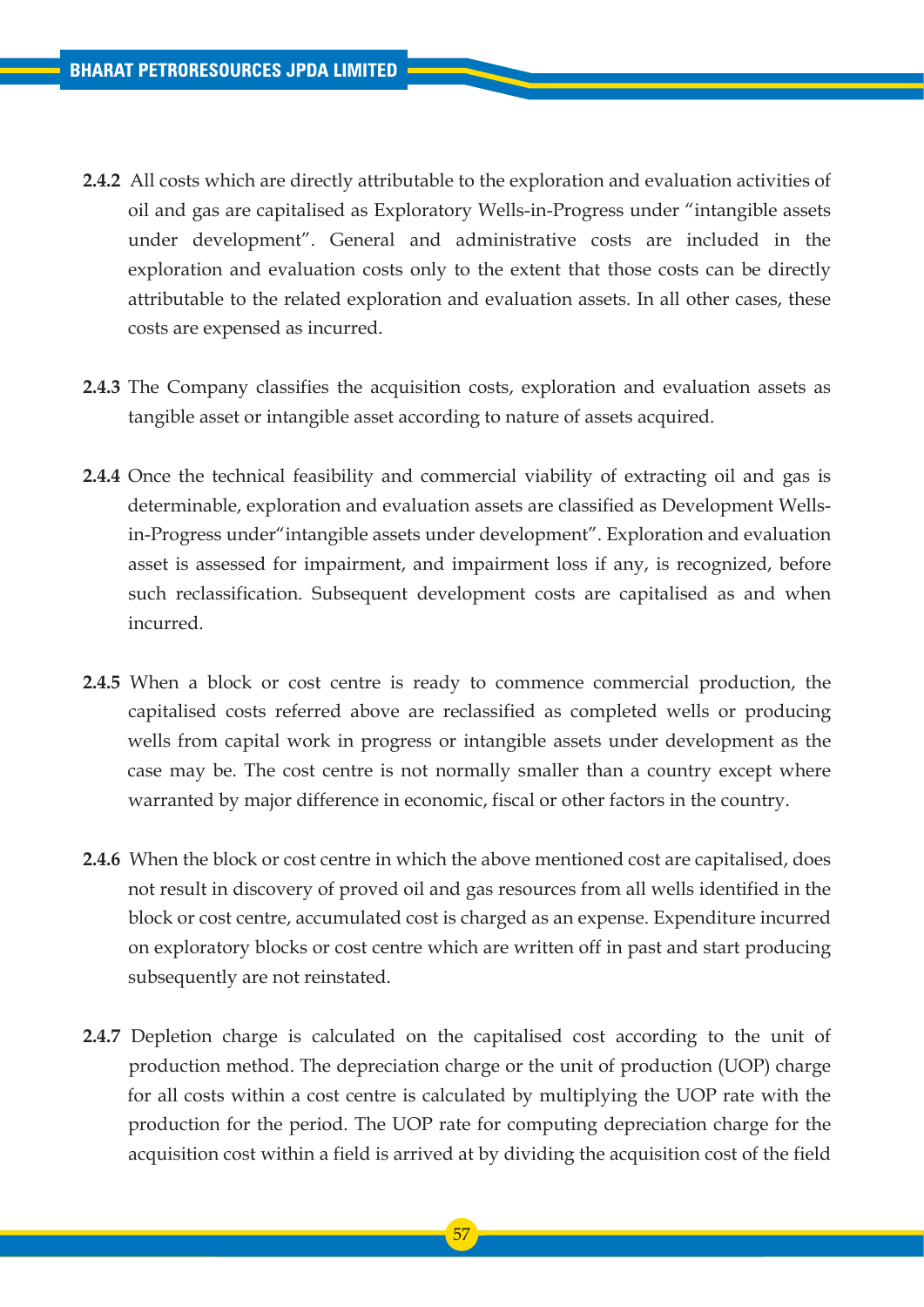by the Proved Oil and Gas Reserves and for all capitalised cost excluding acquisition cost by dividing the depreciation base of the cost centre by the Proved Developed Oil and Gas Reserves. The depreciation base of a cost centre includes gross block of the cost centre and estimated site restoration expenditure and is reduced by the accumulated depreciation and accumulated impairment charge of the cost centre. The estimates of proved reserves used are based on the latest technical assessment available with the Company.

- **2.4.8** The Company recognizes the obligations for removal and restoration that are incurred during a particular period as a consequence of having undertaken the exploration for and evaluation of mineral resources. The Company capitalises as part of property, plant and equipment or intangible asset, as the case may be, the amount of provision required to be created for subsequent abandonment. The provision for estimated abandonment costs is made at current prices considering the environment and social obligations, terms of mining lease agreement, industry practice, etc. Where the effect of the time value of money is material, the amount of the provision is the present value of the expenditures expected to be required to settle the obligation. The discount rate (or rates) is pre-tax rate (or rates) that reflect current market assessments of the time value of money and the risks specific to the liability. Where there is uncertainty of timing on incurrence of the expenditure, time value of money is not considered while providing for the obligations. Changes in the measurement of existing abandonment costs that result from changes in the estimated timing or amount of the outflow of resources embodying economic benefits required to settle the obligation or a change in the discount rate is added to, or deducted from the related field in the current period and is considered for necessary depletion (depreciation) prospectively. The change in the estimated provision due to the periodic unwinding of the discount is recognized in statement of profit and loss as it occurs.
- **2.4.9** Exploration and evaluation assets are assessed for impairment when facts and circumstances suggest that the carrying amount of an exploration and evaluation asset may exceed its recoverable amount. Impairment test is performed in accordance with the procedures given below for impairment of non-financial assets. Impairment loss, if any is recognized as an expense.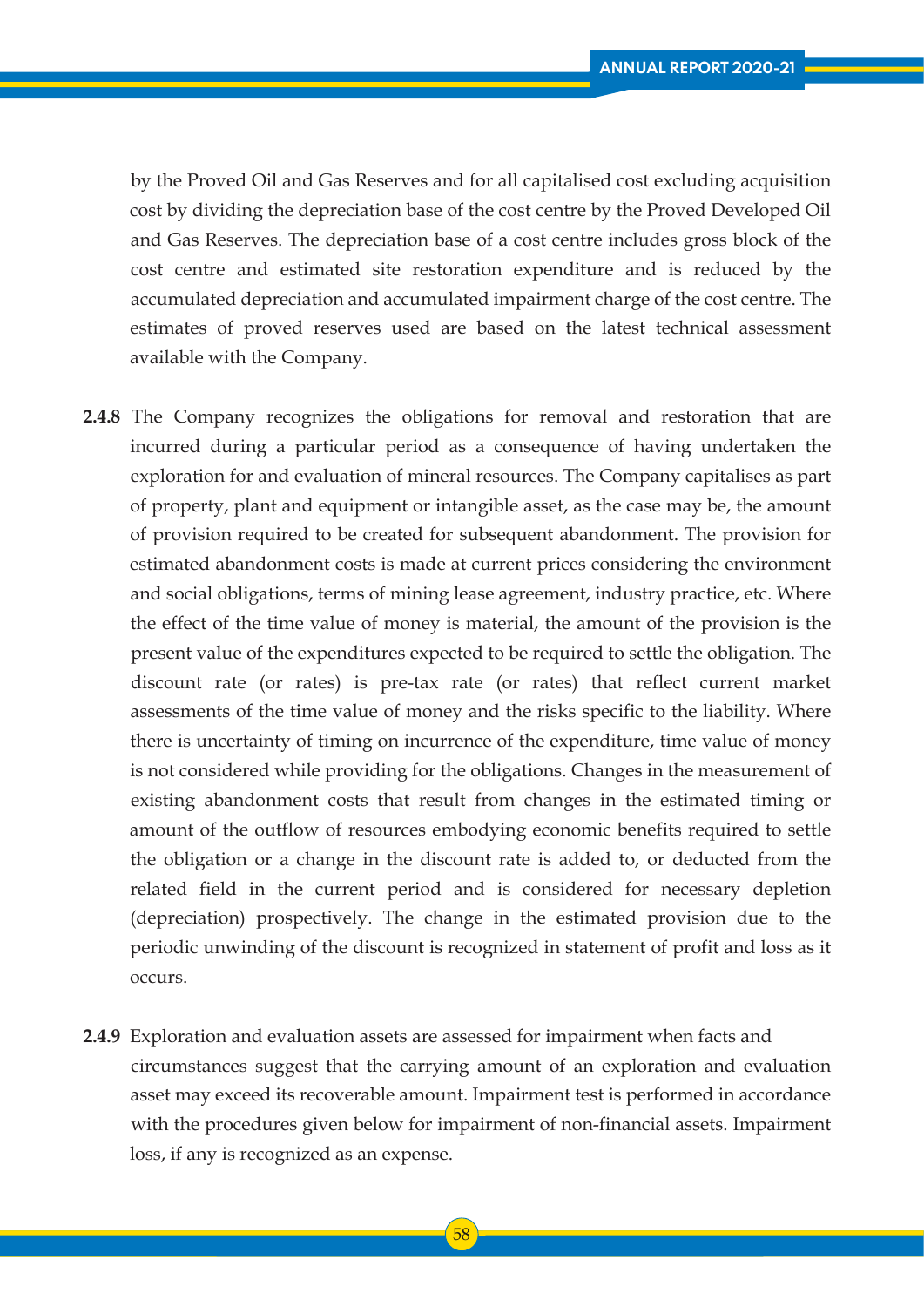- **2.4.10** The Company allocates exploration and evaluation assets to cash generating units or group of cash generating units for the purpose of assessing such assets for impairment.
- **2.4.11** In case an entity, sells a part of its interest in a field, gain or loss is recognised in the statement of profit and loss, except that no gain is recognised at the time of such sale if substantial uncertainty exists about the recovery of the costs applicable to the retained interest or the entity has substantial obligation for future performance. The gain in such a situation (for example, in the exploratory phase) is treated as recovery of cost related to that field.

#### **2.5 Leases**

 A contract is, or contains, a lease if the contract conveys the right to control the use of an identified asset to lessee for a period of time in exchange for consideration.

 Company shall reassess whether a contract is, or contains, a lease only if the terms and conditions of the contract are changed.

#### **2.5.1 As a Lessee**

 At the commencement date, company recognises a right-of-use asset at cost and a lease liability at present value of the lease payments that are not paid at commencement date. To assess whether a contract conveys the right to control the use of an identified asset, the Company assesses whether: (i) the contract involves the use of an identified asset (ii) the Company has right to obtain substantially all of the economic benefits from use of the asset throught the period of the lease and (iii) the Company has the right to direct the use of the asset.

 The right-of-use assets are initially recognized at cost, which comprises the initial amount of the lease liability adjusted for any lease payments made at or prior to the commencement date of the lease plus any initial direct costs less any lease incentives except for leases with a term of twelve months or less (short-term leases) and low value leases. For these short-term and low value leases, the Company recognizes the lease payments as a operating expenses. Lease of items such as IT assets (tablets, personal computers, mobiles, POS machines etc.), small items of office furniture items etc. are treated as low value.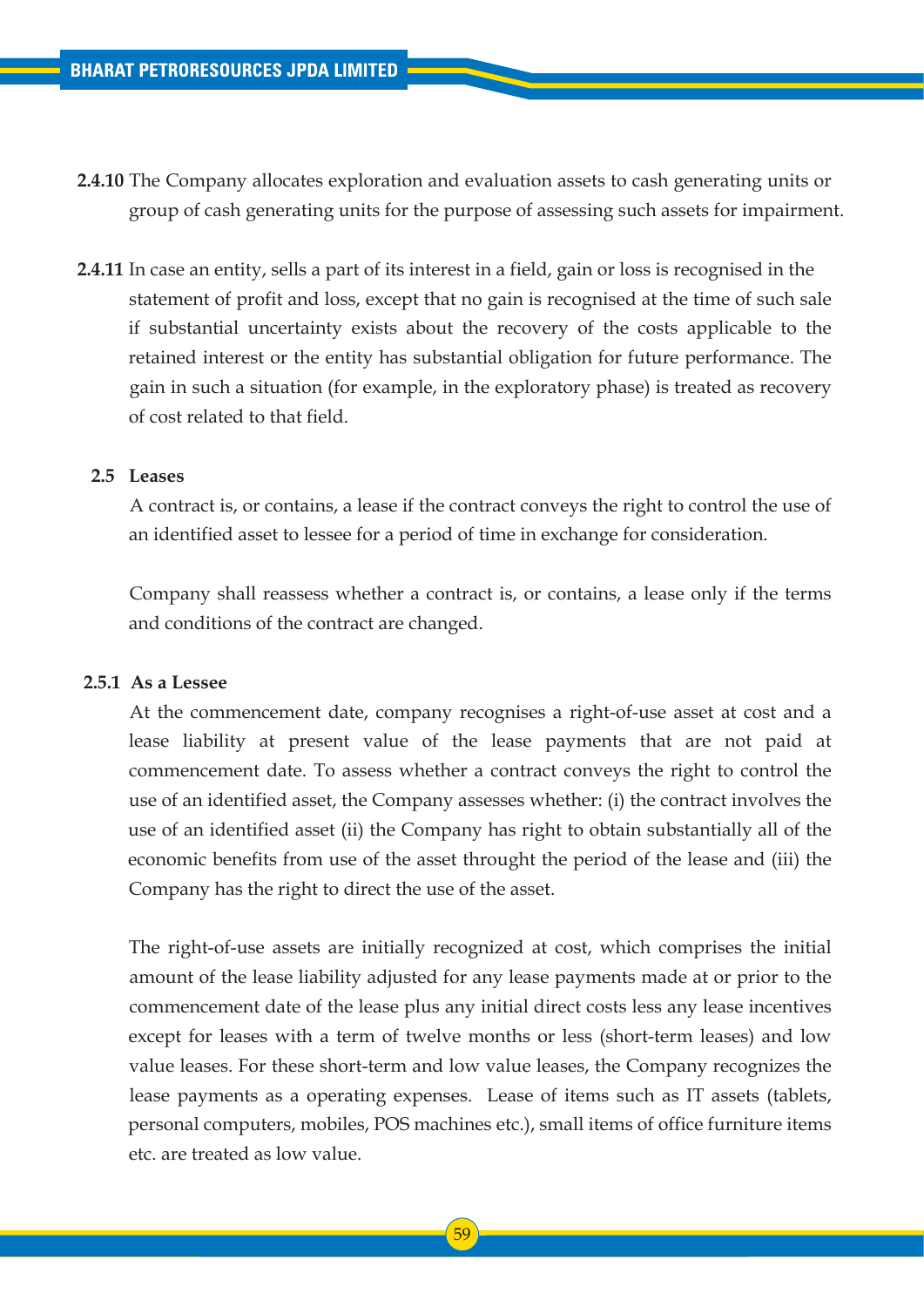The lease liability is initially measured at amortized cost at the present value of the future lease payments. The lease payments are discounted using the Company's incremental borrowing rate computed on periodic basis based on lease term. Lease liabilities are re-measured with a corresponding adjustment to the related right of use asset if the Company changes its assessment, whether it will exercise an extension or a termination option.

 Right-of-use assets are depreciated over the lease term on systematic basis and Interest on lease liability is charged to statement of profit and loss as Finance cost.

#### **2.5.2 As a Lessor**

A lessor shall classify each of its leases as either an operating lease or a finance lease.

#### **2.5.3 Finance leases**

 A lease is classified as a finance lease if it transfers substantially all the risks and rewards incidental to ownership of an underlying asset.

 Company shall recognise assets held under a finance lease in its balance sheet and present them as a receivable at an amount equal to the net investment in the lease.

## **2.5.4 Operating leases**

 A lease is classified as an operating lease if it does not transfer substantially all the risks and rewards incidental to ownership of an underlying asset.

 Company shall recognise lease payments from operating leases as income on systematic basis in the pattern in which benefit from the use of the underlying asset is diminished

#### **2.6 Fair Value measurement**

- **2.6.1** The Company measures financial instruments i.e. financial assets and financial liabilities at fair value on initial recognition.
- **2.6.2** Fair value is the price that would be received to sell an asset or paid to transfer a liability in an orderly transaction between market participants at the measurement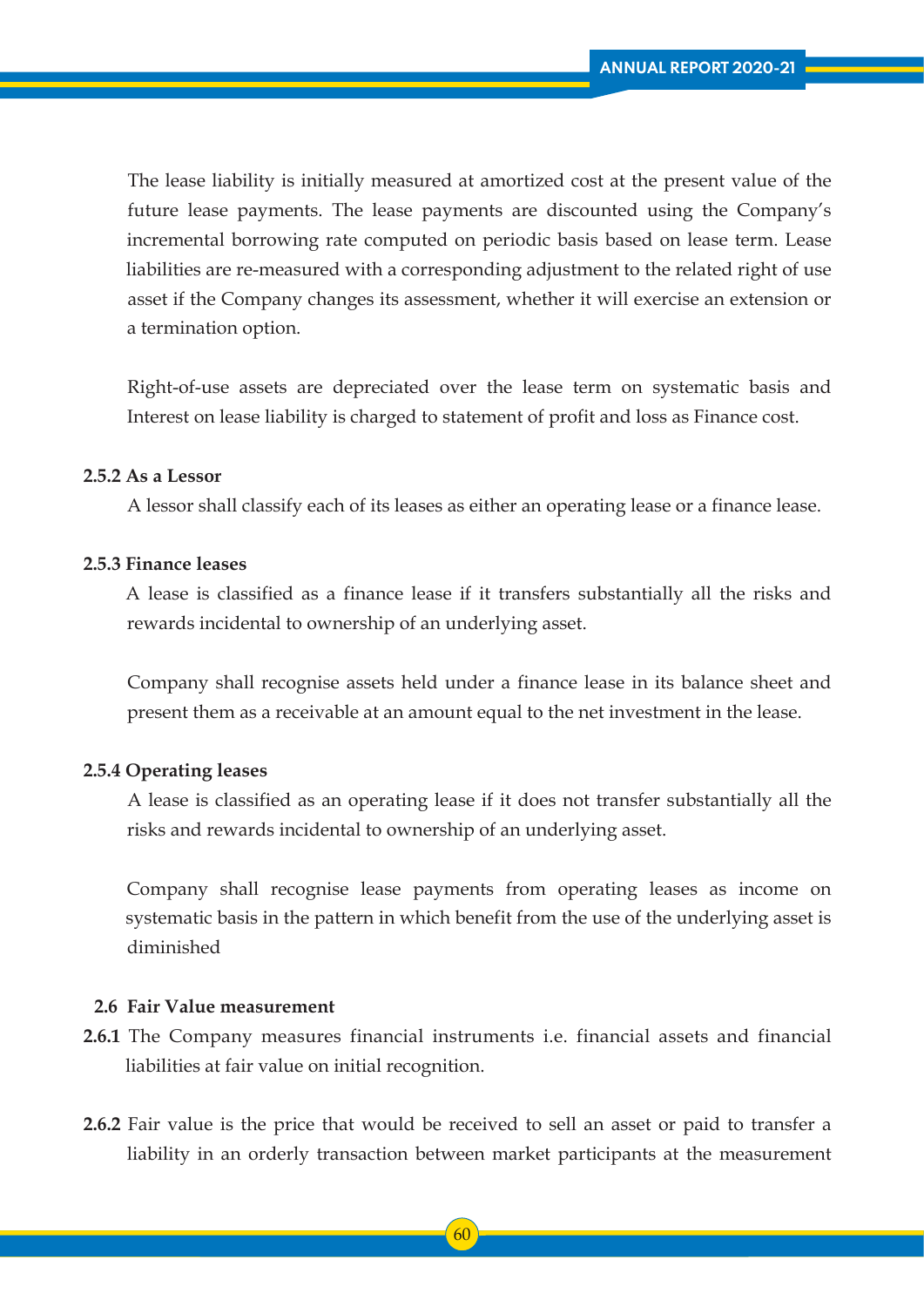date in the principal or, in its absence, the most advantageous market to which the Company has access at that date. The fair value of a liability reflects its non performance risk

- **2.6.3** A number of the Company's accounting policies and disclosures require the measurement of fair values, for both financial and non- financial assets and liabilities.
- **2.6.4** When one is available, the Company measures the fair value of an financial instrument using the quoted price in an active market for that instrument. A market is regarded as active is transactions for the asset or liability take place with sufficient frequency and volume to provide pricing information on an ongoing basis.
- **2.6.5** If there is no quoted price in an active market, then the Company uses a valuation technique that maximise the use of relevant observable inputs and minimise the use of unobservable inputs. The chosen valuation technique incorporates all of the factors that market participants would take into account in pricing a transaction.
- **2.6.6** The best estimate of the fair value of a financial instrument on initial recognition is normally the transaction price – i.e. the fair value of the consideration given or received. If the Company determines that the fair value on initial recognition differs from the transaction price and the fair value is evidenced neither by a quoted price in an active market for an identical asset or liability nor based on a valuation technique for which any unobservable inputs are judged to be insignificant in relation to the measurement, then the financial instrument is initially measured at fair value, adjusted to defer the difference between the fair value on initial recognition and the transaction price. Subsequently that difference is recognised in profit or loss on an appropriate basis over the life of the instrument but no later than when the valuation is wholly supported by observable market data or the transaction is closed out.

## **2.7 Classification of Income/Expenses**

 Prepaid expenses upto Rs. 5 Lakh in each case, are charged to revenue as and when incurred.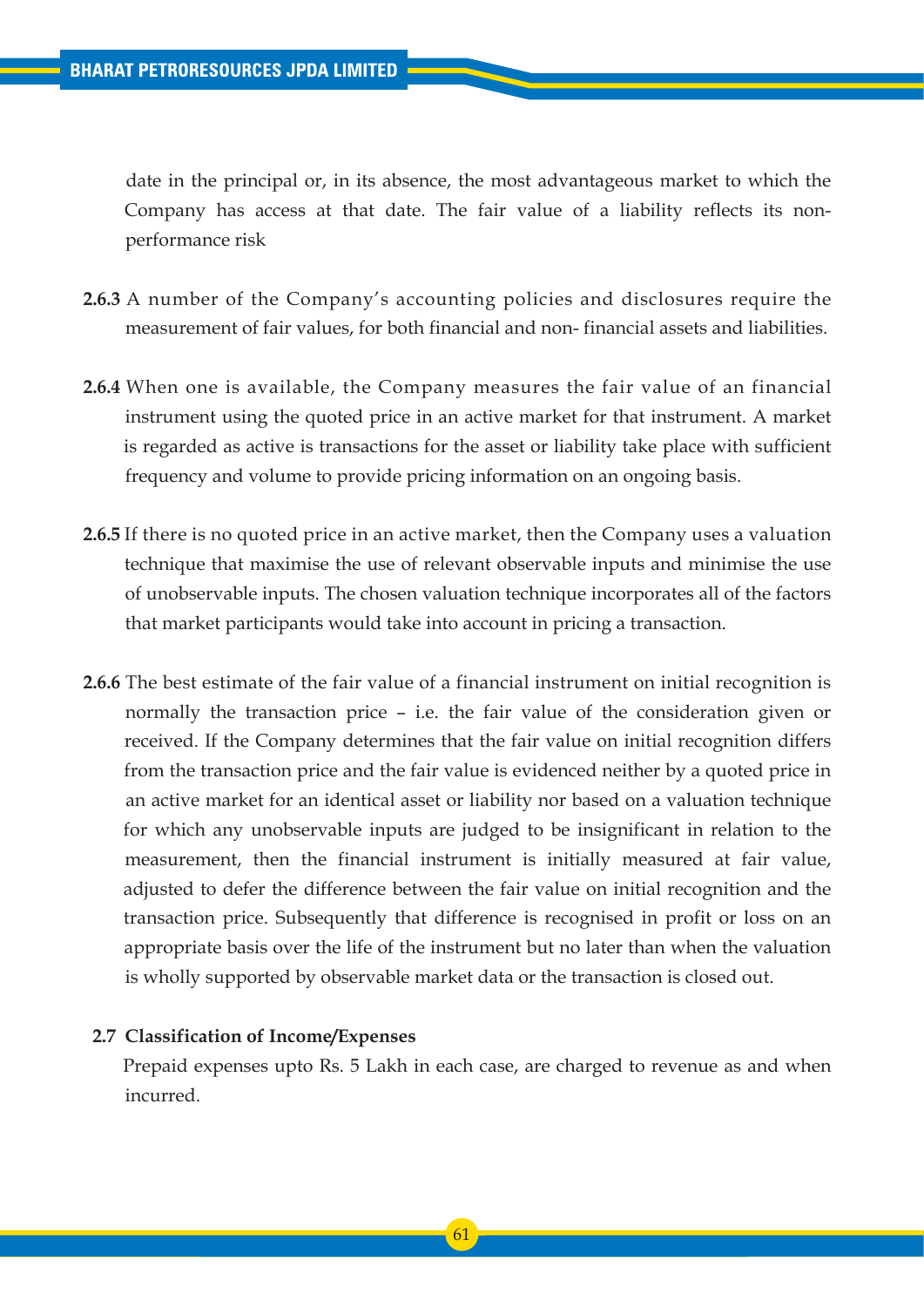## **2.8 Foreign Currency Transactions**

#### **2.8.1 Monetary items:**

- Transactions in foreign currencies are initially recorded at their respective spot rates at the date the transaction first qualifies for recognition.
- Monetary assets and liabilities denominated in foreign currencies are translated at spot rates of exchange prevailing at the reporting date.
- Exchange differences arising on settlement or translation of monetary items are recognised in statement of profit or loss either as profit or loss on foreign currency transaction and translation.

#### **2.8.2 Non – Monetary items:**

 Non-monetary items that are measured in terms of historical cost in a foreign currency are translated using the exchange rates at the dates of the initial transactions.

#### **2.9 Provisions, Contingent Liabilities and Capital Commitments**

- **2.9.1** Capital Commitments, Contingent Liabilities are disclosed for only if the amount exceeds Rs. 5 Lakh in each case.
- **2.9.2** Provisions are recognized when there is a present obligation (legal or constructive) as a result of a past event, it is probable that an outflow of resources embodying economic benefits will be required to settle the obligation and a reliable estimate can be made of the amount of the obligation
- **2.9.3** The expenses relating to a provision is presented in the statement of profit and loss net of any reimbursement.
- **2.9.4** If the effect of the time value of money is material, provisions are discounted using a current pre-tax rate that reflects, when appropriate, the risks specific to the liability. When discounting is used, the increase in the provision due to the passage of time is recognized as a finance cost.
- **2.9.5** Contingent liabilities are possible obligations whose existence will only be confirmed by future events not wholly within the control of the Company, or present obligations where it is not probable that an outflow of resources will be required or the amount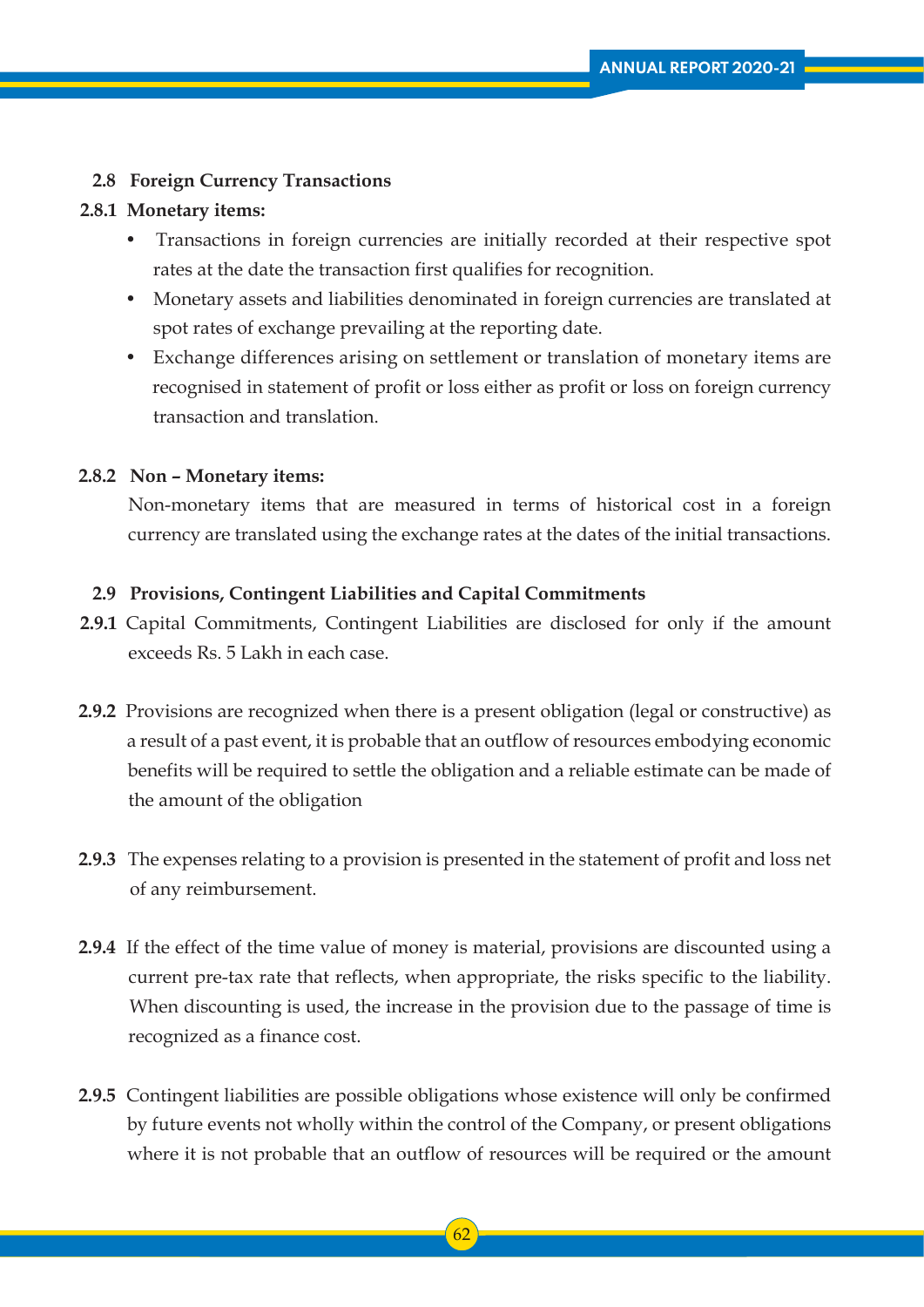of the obligation cannot be measured with sufficient reliability.

**2.9.6** Contingent liabilities are not recognized in the financial statements but are disclosed unless the possibility of an outflow of economic resources is considered remote.

#### **2.10 Financial Assets**

#### **2.10.1 Classification**

 The Company classifies financial assets as subsequently measured at amortised cost, fair value through other comprehensive income or fair value through profit or loss on the basis of its business model for managing the financial assets and the contractual cash flow characteristics of the financial asset.

## **2.10.2 Initial recognition and measurement**

 All financial assets (not measured subsequently at fair value through profit or loss) are recognised initially at fair value plus transaction costs that are attributable to the acquisition of the financial asset. Purchases or sales of financial assets that require delivery of assets within a time frame established by regulation or convention in the market place (regular way trades) are recognised on the trade date, i.e., the date that the Company commits to purchase or sell the asset.

## **2.10.3 Debt instruments**

 A 'debt instrument' is measured at the amortised cost if both the following conditions are met:

- The asset is held within a business model whose objective is to hold assets for collecting contractual cash flows, and
- Contractual terms of the asset give rise on specified dates to cash flows that are solely payments of principal and interest (SPPI) on the principal amount outstanding.

 After initial measurement, such financial assets are subsequently measured at amortised cost using the effective interest rate (EIR) method. Amortised cost is calculated by taking into account any discount or premium and fees or costs that are an integral part of the EIR. The EIR amortisation is included in finance income in the profit or loss.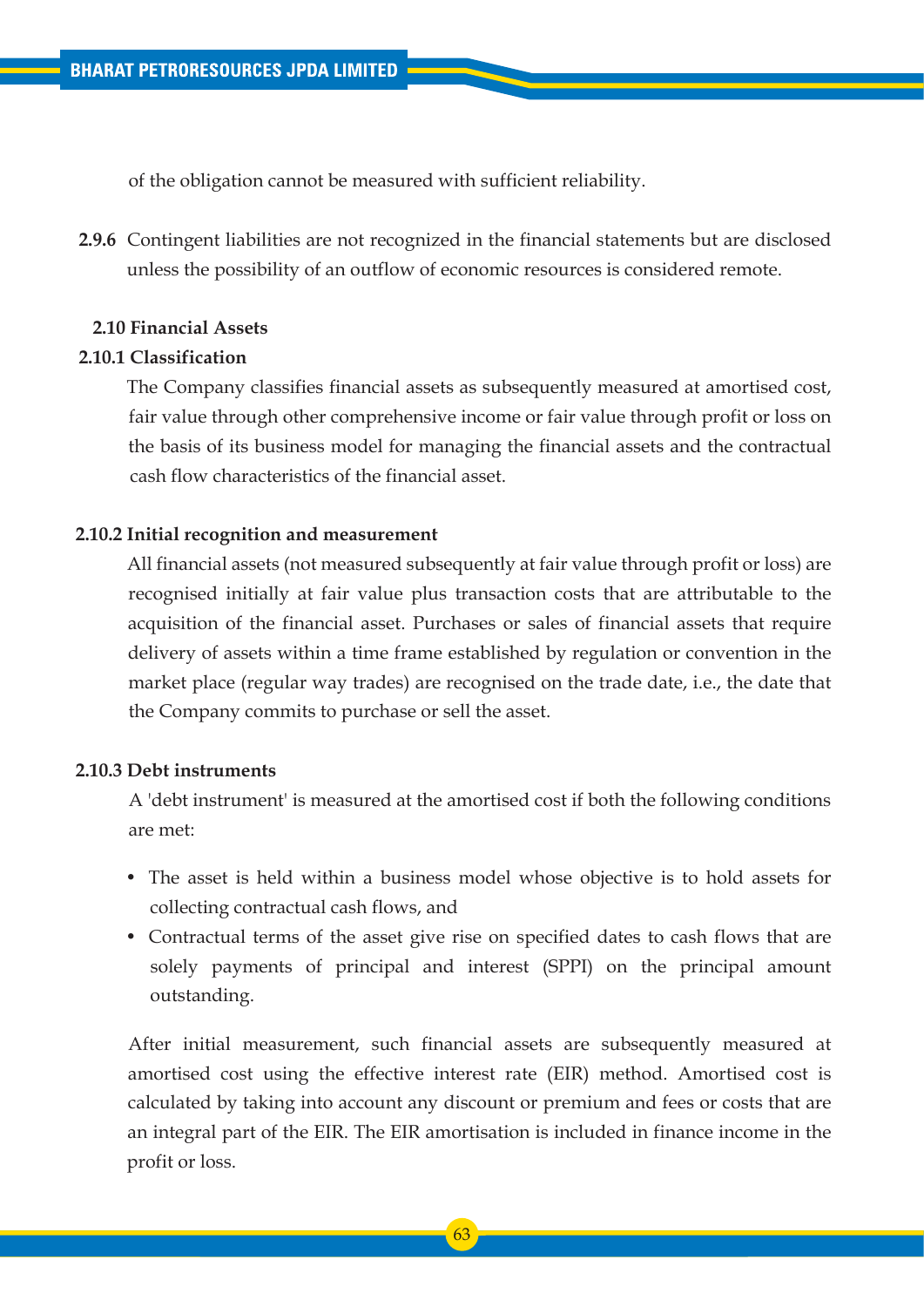#### **2.10.4 Derecognition**

 A financial asset (or, where applicable, a part of a financial asset or part of a group of similar financial assets) is primarily derecognised (i.e. removed from the Company's balance sheet) when -

- The rights to receive cash flows from the asset have expired, or
- The Company has transferred its rights to receive cash flows from the asset or has assumed an obligation to pay the received cash flows in full without material delay to a third party under a 'pass-through' arrangement; and either:
	- The Company has transferred substantially all the risks and rewards of the asset, or
	- The Company has neither transferred nor retained substantially all the risks and rewards of the asset, but has transferred control of the asset.

## **2.10.5 Impairment of financial assets**

 In accordance with Ind-AS 109, the Company applies Expected Credit Loss (ECL) model for measurement and recognition of impairment loss on the following financial assets and credit risk exposure:

 Financial assets that are debt instruments, and are measured at amortised cost such as bank balance.

## **2.11 Financial Liabilities**

## **2.11.1 Classification**

 The Company classifies all financial liabilities as subsequently measured at amortised cost, except for financial liabilities at fair value through profit or loss. Borrowing from parent company is subsequently measured at fair value through profit or loss.

#### **2.11.2 Initial recognition and measurement**

 The Company classifies all financial liabilities as subsequently measured at amortised cost, except for financial liabilities at fair value through profit or loss.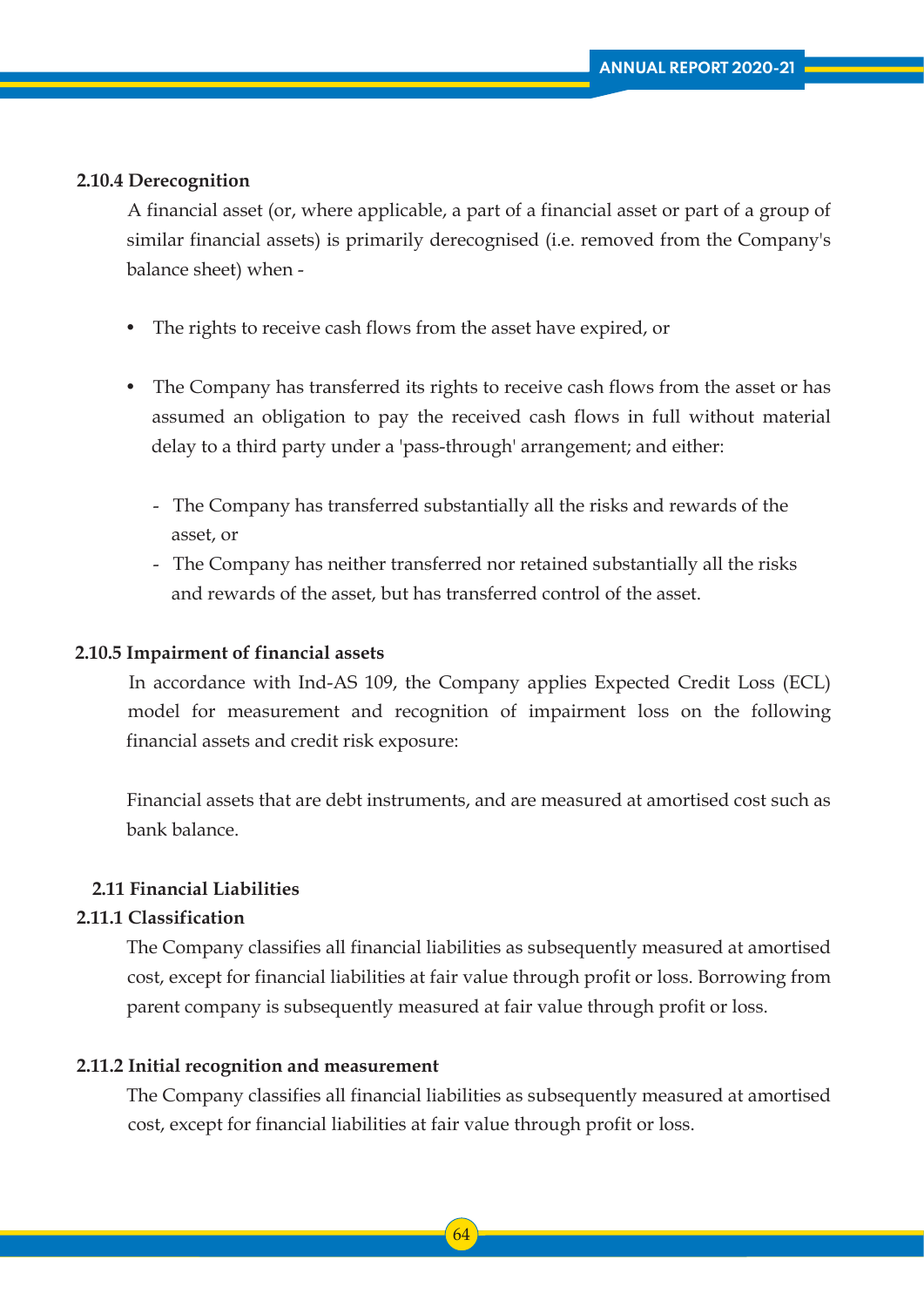#### **2.11.3 Subsequent Measurement of Loans and borrowings**

 After initial recognition, loans and borrowings are subsequently measured at amortised cost using the EIR method. Gains and losses are recognised in Statement of Profit and Loss when the liabilities are derecognised.

 Amortised cost is calculated by taking into account any discount or premium on acquisition and fees or costs that are an integral part of the EIR. The EIR amortisation is included as finance costs in the Statement of Profit and Loss.

#### **2.11.4 Derecognition**

 A financial liability is derecognised when the obligation under the liability is discharged or cancelled or expires. When an existing financial liability is replaced by another from the same lender on substantially different terms, or the terms of an existing liability are substantially modified, such an exchange or modification is treated as the derecognition of the original liability and the recognition of a new liability. The difference in the respective carrying amounts is recognised in the Statement of Profit and Loss.

## **2.12 Offsetting of financial instruments**

 Financial assets and financial liabilities are offset and the net amount is reported in the balance sheet if there is a currently enforceable legal right to offset the recognised amounts and there is an intention to settle on a net basis, or to realise the assets and settle the liabilities simultaneously.

#### **2.13 Joint operations**

 The Company had Joint operations in the nature of Production Sharing Contracts (PSC) for exploration, development and production activities.

 In accordance with Ind AS 111 on "Joint Arrangements", the financial statements of the Company includes the Company's share in the assets, liabilities, incomes and expenses relating to joint operations based on the financial statements received from the operator.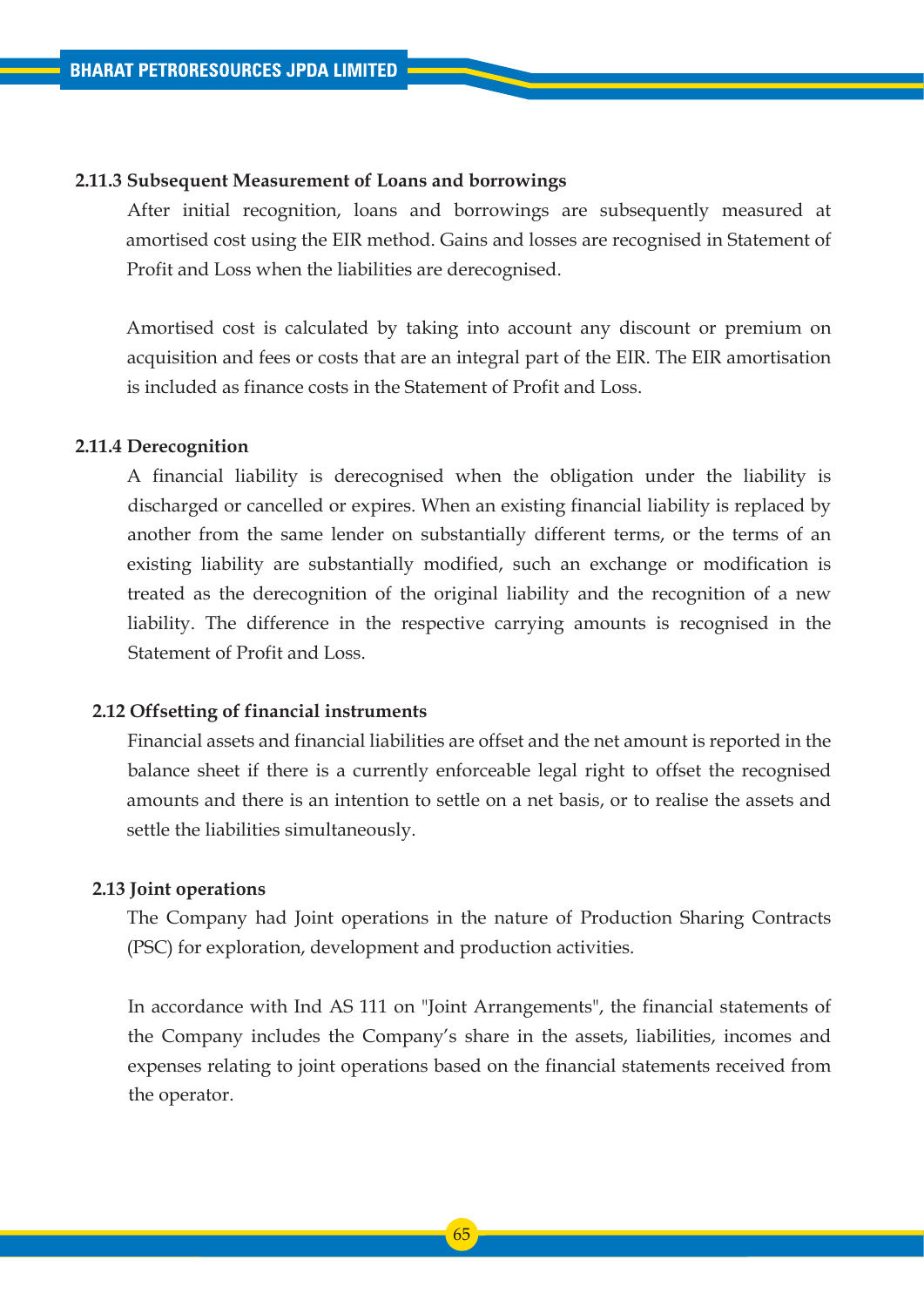The income, expenditure, assets and liabilities of the Jointly Controlled Assets are merged on line by line basis according to the participating interest with the similar items in the financial statements of the Company.

## **2.14 Taxes on Income**

#### **2.14.1.Current Tax**

 Income-tax Assets and liabilities are measured at the amount expected to be recovered from or paid to the taxation authorities. The tax rates and tax laws used to compute the amount are those that are enacted or substantively enacted, at the time of reporting.

 Current Tax relating to items recognised outside the Statement of Profit or Loss is recognised outside the statement of Profit or Loss (either in other comprehensive income or in equity). Current Tax items are recognised in correlation to the underlying transaction either in other comprehensive income or directly in equity.

## **2.14.2.Deferred tax**

 Deferred tax is provided using the balance sheet method on temporary differences between the tax bases of assets and liabilities and their carrying amounts for financial reporting purposes at the reporting date.

 Deferred tax assets are recognised for all deductible temporary differences, the carry forward of unused tax credits and any unused tax losses. Deferred tax assets are recognised to the extent that it is probable that taxable profit will be available against which the deductible temporary differences, and the carry forward of unused tax credits and unused tax losses can be utilised.

 The carrying amount of deferred tax assets is reviewed at each reporting date and reduced to the extent that it is no longer probable that sufficient taxable profit will be available to allow all or part of the deferred tax asset to be utilised. Unrecognised deferred tax assets are re-assessed at each reporting date and are recognised to the extent that it has become probable that future taxable profits will allow the deferred tax asset to be recovered.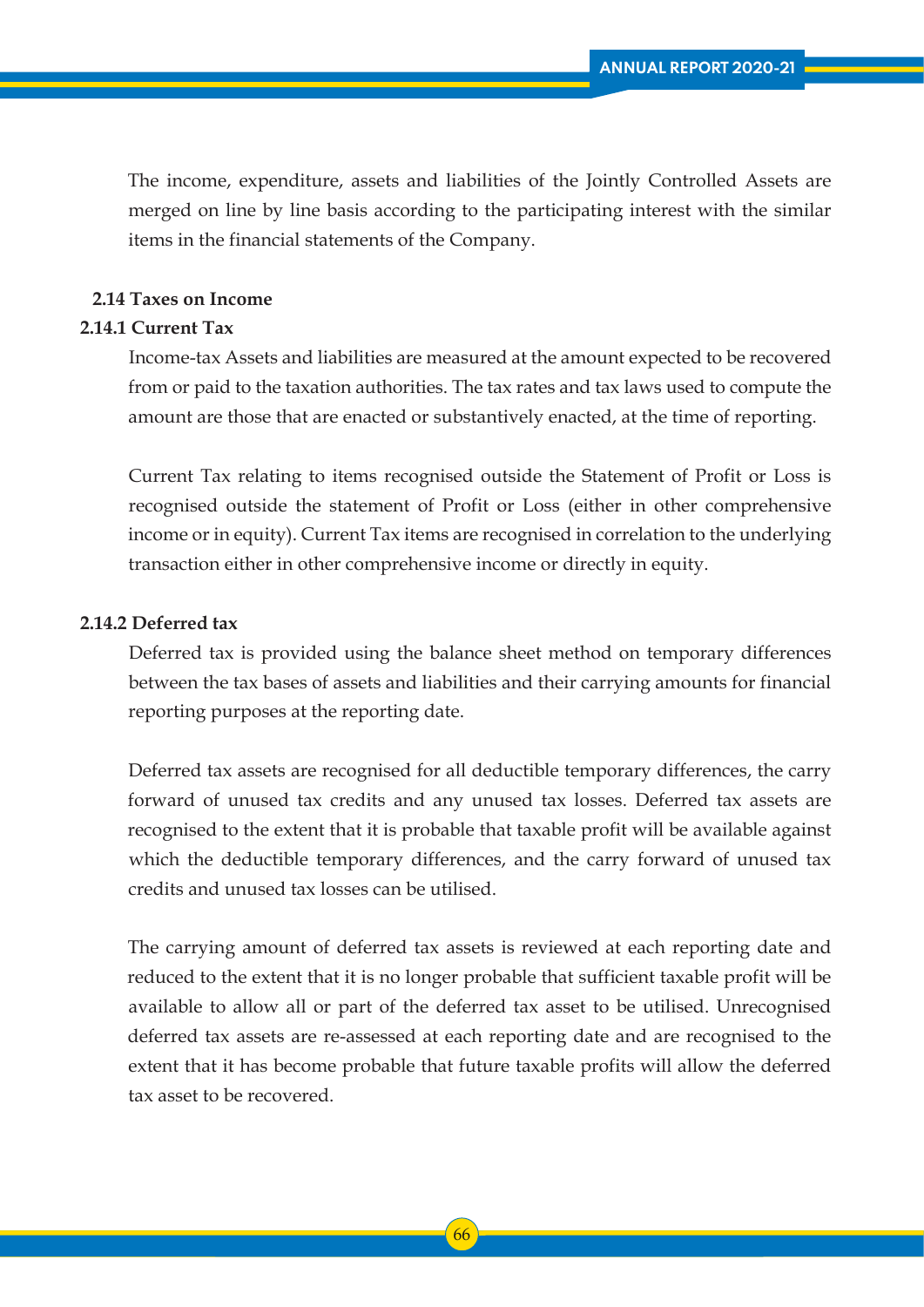Deferred tax assets and liabilities are measured at the tax rates that are expected to apply in the year when the asset is realised or the liability is settled, based on tax rates (and tax laws) that have been enacted or substantively enacted at the reporting date.

 Deferred tax relating to items recognised outside statement of profit or loss is recognised outside statement of profit or loss (either in other comprehensive income or in equity). Deferred tax items are recognised in correlation to the underlying transaction either in other comprehensive income or directly in equity.

 Deferred tax assets and deferred tax liabilities are offset if a legally enforceable right exists to set off current tax assets against current tax liabilities and the deferred taxes relate to the same taxable entity and the same taxation authority.

#### **2.15 Earnings per share**

 Basic and diluted earnings per share are calculated by dividing the net profit or loss for the period attributable to equity shareholders by the weighted average number of equity shares outstanding during the period.

#### **2.16 Cash and Cash equivalents**

 Cash and cash equivalents in the Balance Sheet include cash at bank, cash, cheque, draft on hand and demand deposits with an original maturity of less than three months, which are subject to an insignificant risk of changes in value.

 For the purpose of Statement of Cash Flows, Cash and cash equivalents include cash at bank, cash, cheque and draft on hand. The Company considers all highly liquid investments with a remaining maturity at the date of purchase of three months or less and that are readily convertible to known amounts of cash to be cash equivalents.

## **2.17 Classification of Assets and Liabilities as Current and Non-Current:**

 All assets and liabilities are classified as current or non-current as per the Company's normal operating cycle (considered at 12 months) and other criteria set out in Schedule III of the Act.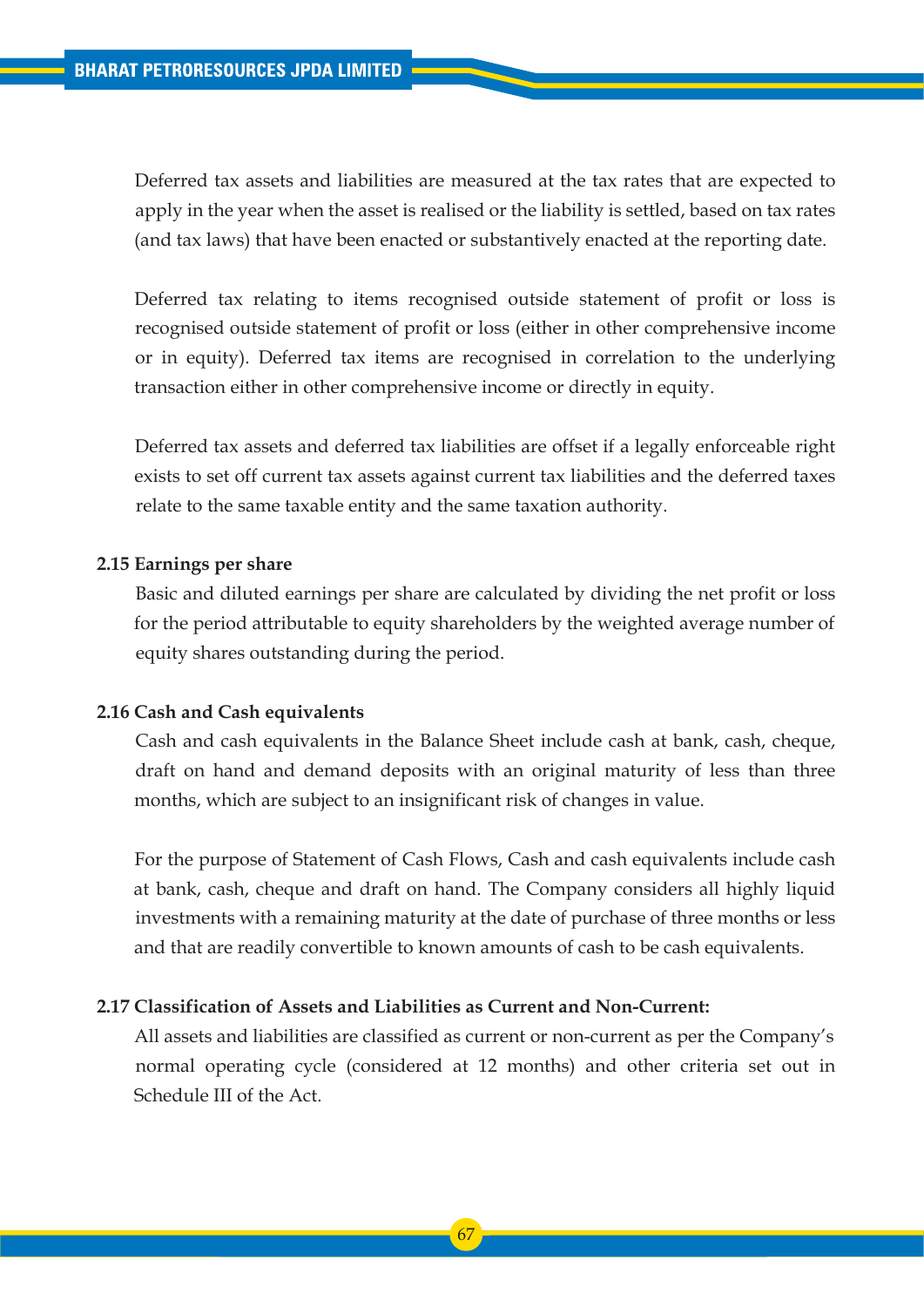## **2.18 Cash Flows**

 Cash flows are reported using the indirect method, whereby net profit before tax is adjusted for the effects of transactions of a non-cash nature, any deferrals or accruals of past or future operating cash receipts or payments and item of income or expenses associated with investing or financing cash flows. The cash flows from operating, investing and financing activities are segregated.

| ັ                                         |                 | (Rs. in Lakhs)  |
|-------------------------------------------|-----------------|-----------------|
|                                           | As at March 31, | As at March 31, |
|                                           | 2021            | 2020            |
| <b>Exploratory Wells-in-Progress:</b>     |                 |                 |
| <b>Acquisition Cost</b>                   | 81.79           | 81.79           |
| <b>Exploration Cost</b>                   |                 |                 |
| - Geological & Geophysical Cost           | 2,768.40        | 2,768.40        |
| - Drilling Cost                           | 5,671.14        | 5,671.14        |
| - General & Administrative Cost           | 786.74          | 589.33          |
|                                           |                 |                 |
| Total (A)                                 | 9,308.07        | 9,110.66        |
| Less: Provision for impairment (B)        | 9,308.07        | 9,110.66        |
| Intangible assets under development (A-B) |                 |                 |

## **Note 3 Intangible assets under development**

#### **Impairment**

The Company has a Non-Operator participating interest of 20% in JPDA 06-103 block (Refer Note 20). The exploration activity was suspended because of the uncertainty arising out of arbitration proceedings by Timor Leste Government against Government of Australia with regard to the 'Certain Maritime Arrangements in Timor Sea', (CMATS) Treaty. The consortium submitted formal request to Autoridade Nacional do Petroleo e Minerais (ANPM) of Timor Leste, the Regulator towards termination of Production Sharing Contract (PSC) for consent, without claim or penalty, citing expenditure in excess of commitment. ANP rejected the consotium's offer to terminate without claim and penalty. The regulator terminated the PSC on 15th July 2015 and demanded the payment of the "liability upon termination" (Refer Note 10). The arbitration proceedings intiated in October 2018 has come to a "deed of settlement and release" being the full and final setlement of the disputes and proceedings. In view of the termination of PSC, an amount of Rs.197.41 Lakhs, being expenditure incurred during F.Y. 2020-21 has been provided during the year in the financial statements towards impairment loss (March 31, 2020 - Rs.102.34 Lakhs).

The Company has recognized its share of income, expenditure in the block on the basis of billing statements provided by the operator upto October 2019 and on the basis of management estimates from November 2019 to March 2021.

The Company does not expect to recover any amount from the underlying intangible asset under development and hence entire carrying amount is recognised as impairment loss.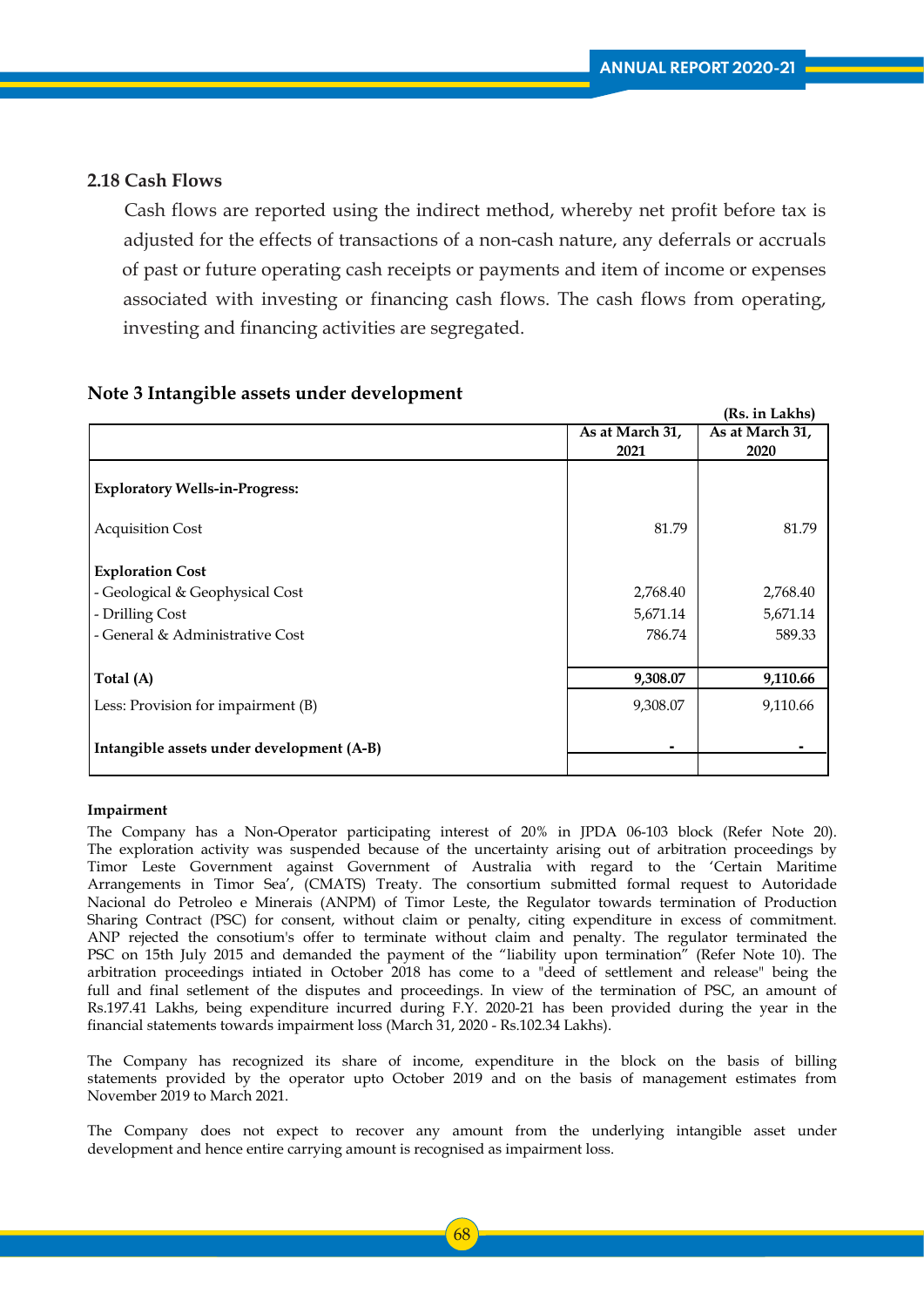#### **Notes forming part of the Financial Statements** (Rs. in Lakhs)

#### **Note 4 Cash and cash equivalents**

| Particulars                                        | As at          | As at          |
|----------------------------------------------------|----------------|----------------|
|                                                    | March 31, 2021 | March 31, 2020 |
| <b>Balances with Banks:</b><br>On Current Account* | 78.36          | 38.21          |
|                                                    | 78.36          | 38.21          |

\* Includes Rs. 30.49 Lakhs (31 March 2020: Rs.29.56 Lakhs) towards share in Unincorporated Joint Venture.

#### **Note 5 Other current assets**

| <b>Particulars</b>                       | As at<br>March 31, 2021 | As at<br>March 31, 2020 |
|------------------------------------------|-------------------------|-------------------------|
| Balance with government authorities      | 0.51                    | 0.51                    |
| Advance to Operator<br>Less: Provision # | 99.62<br>(81.31)        | 136.04<br>(83.38)       |
|                                          | 18.31                   | 52.66                   |
|                                          | 18.82                   | 53.17                   |

# Represents amount towards JV partners default cash calls

#### **Note 6 Equity share capital**

| <b>Particulars</b>                                                                                      | As at<br>March 31, 2021 | As at<br>March 31, 2020 |
|---------------------------------------------------------------------------------------------------------|-------------------------|-------------------------|
| Li. Authorised<br>$60,000,000$ equity shares                                                            | 6,000.00                | 6,000.00                |
| ii. Issued, subscribed and paid-up<br>60,000,000 (previous year 60,000,000) equity shares fully paid-up | 6,000.00                | 6,000.00                |
| Total                                                                                                   | 6.000.00                | 6.000.00                |

iii. The Company has only one class of shares namely equity shares having a par value of Rs. 10 per share. Each holder of equity shares is entitled to one vote per share.

#### **iv. Reconciliation of No. of Equity Shares**

|                       | March 31, 2021 | March 31, 2020 |
|-----------------------|----------------|----------------|
| A. Opening Balance    | 6,00,00,000    | 6,00,00,000    |
| B. Shares Issued      |                |                |
| C. Shares Bought Back |                |                |
| D. Closing Balance    | 6,00,00,000    | 6,00,00,000    |

#### **v. Details of shareholders holding more than 5% shares**

|                                                                                                    | March 31, 2021 | <b>March 31, 2020</b> |
|----------------------------------------------------------------------------------------------------|----------------|-----------------------|
| l Name of shareholder                                                                              | No. of shares  | No. of shares         |
| l Bharat PetroResources Limited                                                                    | 5,99,99,940    | 5,99,99,940           |
| Percentage of holding                                                                              | $100\%$ #      | $100\%$ #             |
| $\#$ 60 $\text{Cl}_{2}$ and 1.111. M. $\#$ $\text{Cl}_{2}$ and $\text{Cl}_{2}$ and $\text{Cl}_{2}$ |                |                       |

# 60 Shares held by Nominee Shareholders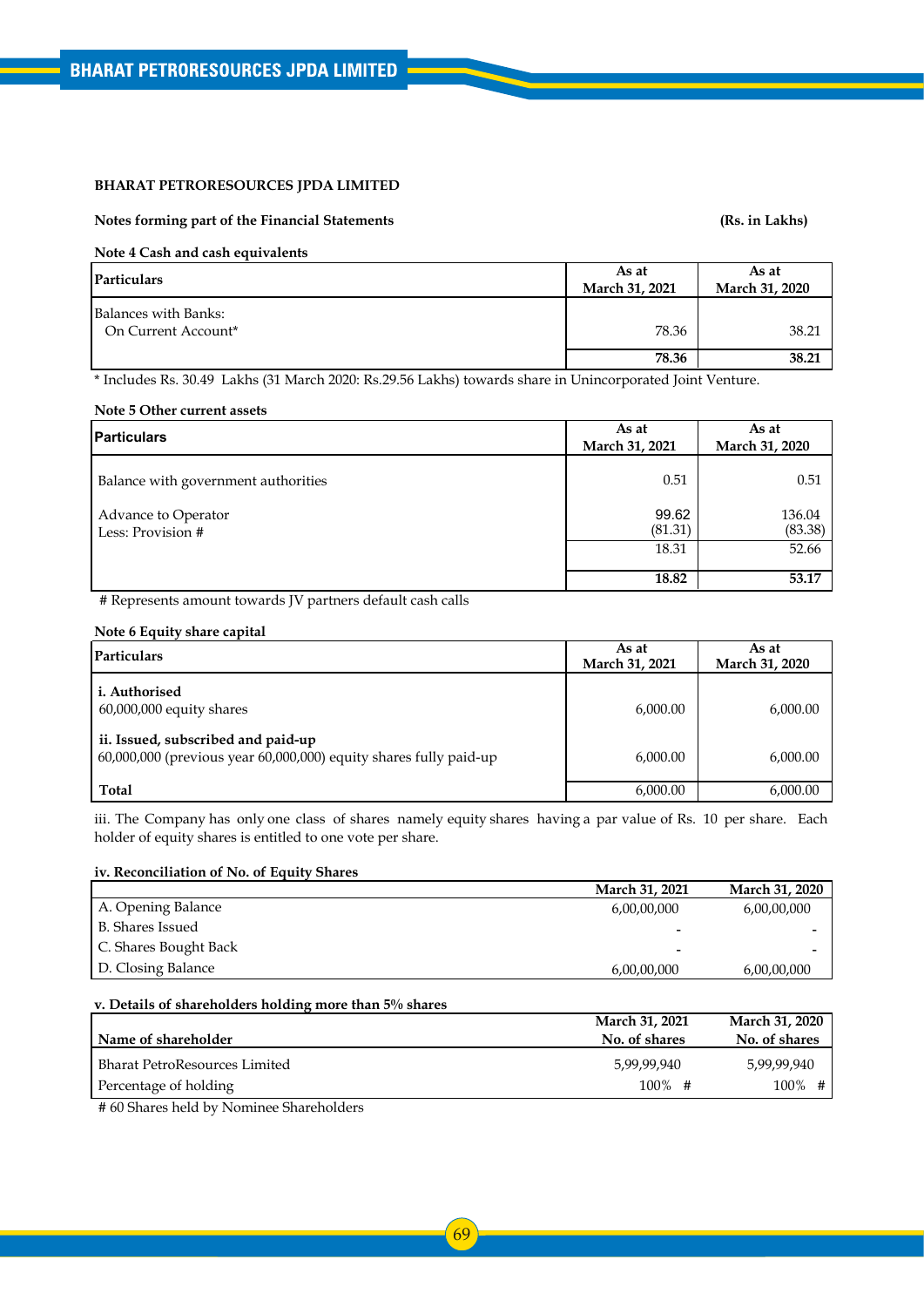#### **Notes forming part of the Financial Statements (Rs. in Lakhs)**

#### **vi. Shares held by Holding Company**

| l Name of shareholder                | <b>March 31, 2021</b> | <b>March 31, 2020</b> |
|--------------------------------------|-----------------------|-----------------------|
|                                      | No. of shares         | No. of shares         |
| <b>Bharat PetroResources Limited</b> | 5,99,99,940           | 5,99,99,940           |
| Percentage of holding                | 100%<br>#             | 100%<br>#             |

# 60 Shares held by Nominee Shareholders

In the event of liquiditionof the Company, the holders of equity share willbe entitled to receive any of the remaining assets of the Company, after distributionof all preferential amounts. However, no such preferential amounts exist currently. The distribution will be in proportion to the number of equity shares held by the shareholders.

#### **Note 7 Other Equity**

| Particulars                                                                                                                  | As at<br>March 31, 2021 | As at<br><b>March 31, 2020</b> |
|------------------------------------------------------------------------------------------------------------------------------|-------------------------|--------------------------------|
| <b>Retained earnings</b><br>As per last Balance Sheet<br>Add: Profit/(Loss) for the year as per Statement of Profit and Loss | (12,844,45)<br>1.223.63 | (12, 434.29)<br>(410.16)       |
|                                                                                                                              | (11,620.82)             | (12, 844.45)                   |

#### **Nature and purpose of reserves**

#### **Retained earnings**

Retained earnings represents accumulated earnings and losses of the Company.

#### **Note 8 Current - Other financial liabilities**

| Particulars                                                         | As at          | As at          |
|---------------------------------------------------------------------|----------------|----------------|
|                                                                     | March 31, 2021 | March 31, 2020 |
| Interest free loan from Bharat PetroResources Ltd. (Parent Company) | 5,454.20       | 4,057.20       |
| Accrual for expenses                                                | 3.18           | 11.50          |
| Payable for Legal and Professional fees                             | 0.11           | 1.80           |
| Other payables*                                                     | 160.86         | 90.74          |
| Payable to Operator                                                 | 99.62          | 136.04         |
|                                                                     | 5,717.98       | 4,297.28       |

(Refer note 8 (a) for details of Dues to Micro and Small Enterprises)

"\*Includes Rs. 151.63 Lakhs (31 March 2020: Rs. 81.13 Lakhs) towards share in Unincorporated Joint Venture."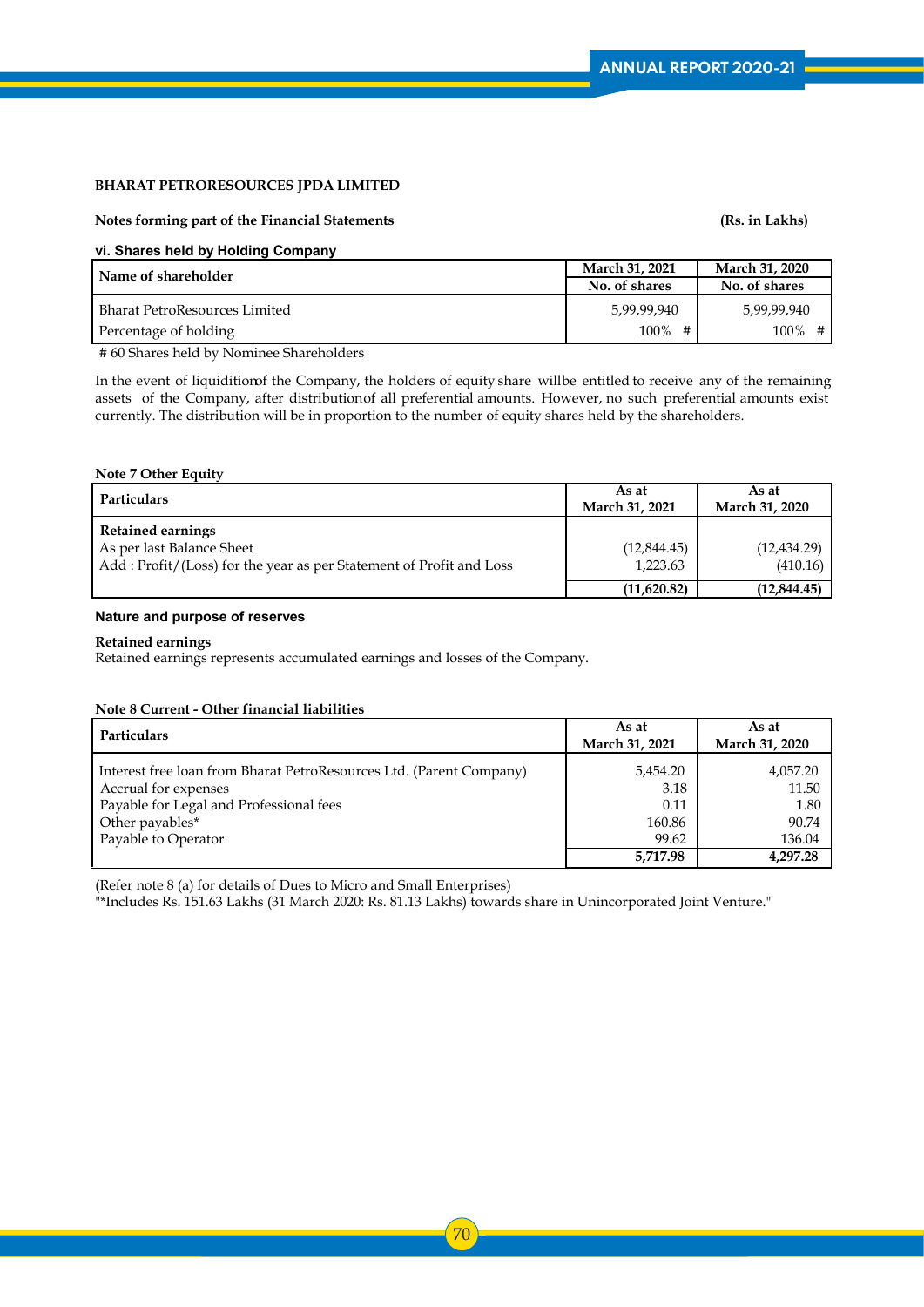#### **Notes forming part of the Financial Statements**

**Note 8 (a) Micro and small Enterprises** 

#### **(Rs. in Lakhs)**

| Particulars                                                                                                                                                                                                                                                                     | As at March 31,<br>2021 | As at March 31,<br>2020 |
|---------------------------------------------------------------------------------------------------------------------------------------------------------------------------------------------------------------------------------------------------------------------------------|-------------------------|-------------------------|
| Principal amount remaining unpaid to any supplier as at the period<br>Interest due thereon<br>The amount of interest paid by the buyer as per the Micro Small and<br>Medium Enterprises Development Act, 2006 (MSMED Act, 2006)                                                 |                         |                         |
| The amount of interest due and payable for the period of delay in making<br>payment (which have been paid but beyond the appointed day during the<br>year) but without adding the interest specified under MSMED Act, 2006                                                      |                         |                         |
| Amount of interest accrued and remaining unpaid at the end of the<br>accounting year                                                                                                                                                                                            |                         |                         |
| The amount of further interest remaining due and payable even in the<br>succeeding years, until such date when the interest dues as above are<br>actually paid to the small enterprise for the purpose of disallowance as a<br>deductible expenditure under the MSMED Act, 2006 |                         |                         |

#### **Note 9 Other current liabilities**

| Particulars                   | As at<br>March 31, 2021 | As at<br><b>March 31, 2020</b> |
|-------------------------------|-------------------------|--------------------------------|
| <b>Statutory Dues Payable</b> | 0.02                    | 0.04                           |
|                               | 0.02                    | 0.04                           |

#### **Note 10 Short term provisions**

| Particulars                             | As at<br>March 31, 2021  | As at<br>March 31, 2020 |
|-----------------------------------------|--------------------------|-------------------------|
| Contractor's liability upon termination | $\overline{\phantom{a}}$ | 2,638.51                |
|                                         | ۰                        | 2,638.51                |

| Movements in provisions                                | Contractor's liability |
|--------------------------------------------------------|------------------------|
|                                                        |                        |
| Balance as at 1 April 2019                             | 2,421.00               |
| Provisions made during the year                        |                        |
| Foreign exchange fluctuation                           | 217.51                 |
|                                                        |                        |
| Balance as at 31 March 2020                            | 2,638.51               |
|                                                        |                        |
| Balance as at 1 April 2020                             | 2,638.51               |
| Payment towards contractors liability upon termination | (1, 198.96)            |
| Provisions made during the year                        |                        |
| Reversal of excess provision                           | (1,424.16)             |
| Foreign exchange fluctuation                           | (15.39)                |
|                                                        |                        |
| Balance as at 31 March 2021                            |                        |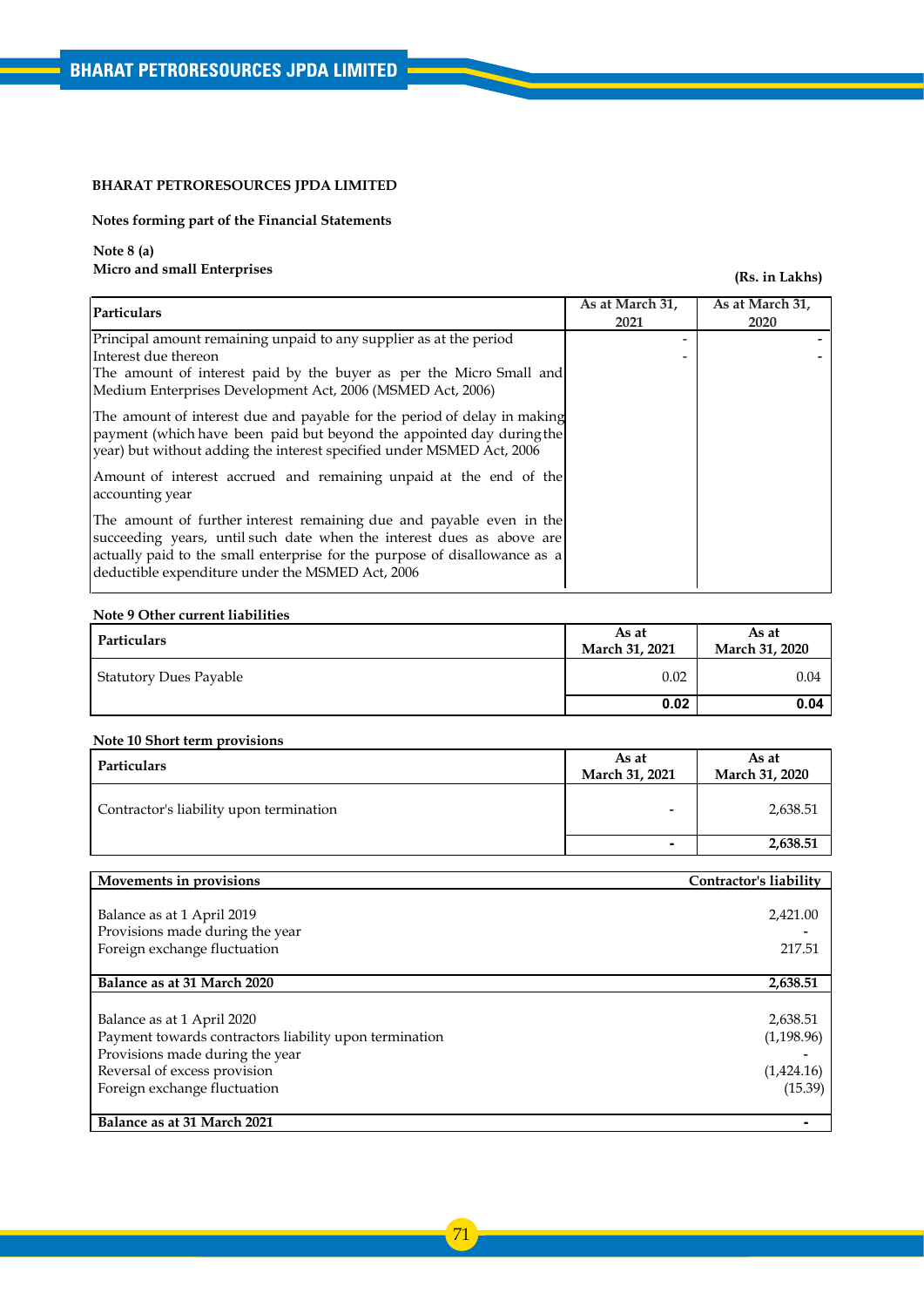**Notes forming part of the Financial Statements**

# **Contractor's liability upon termination**

Company has a Non-Operator participating interest of 20% in JPDA 06-103 block. The exploration activity was suspended because of the uncertainty arising out of arbitration proceedings by Timor Leste Government against Government of Australia with regard to the 'Certain Maritime Arrangements in Timor Sea', (CMATS) Treaty, the consortium submitted formal request to Autoridade Nacional do Petroleo e Minerais (ANPM) of Timor Leste, the Regulator towards termination of Production Sharing Contract (PSC) for consent, without claim or penalty, citing expenditure in excess of commitment. ANPM rejected the consotium's offer to terminate without claim and penalty. The regulator terminated the PSC on 15th July 2015 and demanded the payment of the "liability upon termination". Based on the notice a provision of Rs. 2,190.68 Lakhs (USD 3,500,000) towards Company's share of contractor's liability towards termination was created in the accounts of F.Y. 2014-15. This has been reinstated as on 31st March 2020 at closing exchange rate i.e. Rs.75.3839 per USD as Rs. 2,638.51 lakhs. The arbitration proceedings intiated in October 2018 has come to a "deed of settlement and release" being the full and final setlement of the disputes and proceedings. Accordingly, Rs.1,198.96 lakhs (USD 1,600,000) has been paid as the settlement sum. Reversal of excess provision of Rs.1,424.16 lakhs (USD 1,900,000) has been shown as exceptional item in the statement of Profit & Loss for the period ended 31st March 2021

| Note 11 Other Income                |                         | (Rs. in Lakhs)          |  |  |
|-------------------------------------|-------------------------|-------------------------|--|--|
|                                     | For the year            | For the year            |  |  |
| <b>Particulars</b>                  | ended March<br>31, 2021 | ended March<br>31, 2020 |  |  |
|                                     |                         |                         |  |  |
| Foreign Exchange fluctuations (net) | 15.81                   |                         |  |  |
| Miscellaneous income                | 4.22                    | 4.52                    |  |  |
|                                     | 20.03                   | 4.52                    |  |  |

| Note 12 Finance cost          |              |              |  |  |  |  |  |
|-------------------------------|--------------|--------------|--|--|--|--|--|
|                               | For the year | For the year |  |  |  |  |  |
| <b>Particulars</b>            | ended March  | ended March  |  |  |  |  |  |
|                               | 31, 2021     | 31, 2020     |  |  |  |  |  |
| Interest on Cash call default | 4.94         | 4.56         |  |  |  |  |  |
|                               | 4.94         | 4.56         |  |  |  |  |  |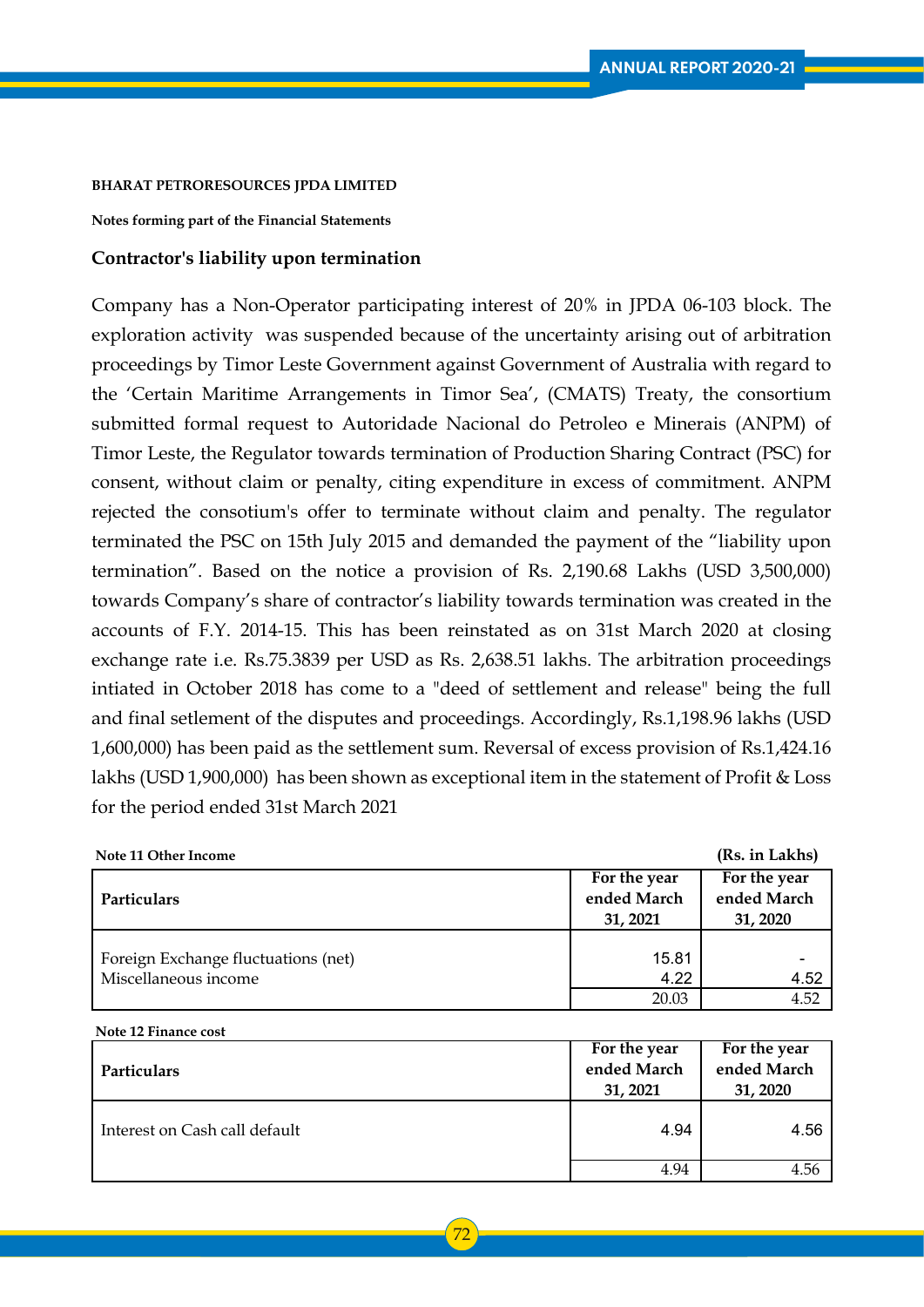# **Notes forming part of the Financial Statements**

**Note 13 Other Expenses**

|                                                                                                                                                                                                             | For the year<br>ended March<br>31, 2021 | For the year<br>ended March<br>31, 2020                  |
|-------------------------------------------------------------------------------------------------------------------------------------------------------------------------------------------------------------|-----------------------------------------|----------------------------------------------------------|
| Legal and Professional Fees<br>Provision for doubtful advances<br>Rent, Rates and Taxes<br><b>Bank Charges</b><br>Foreign Exchange fluctuations (net)<br>Irrecoverable Service tax<br>Payment to Auditors * | 15.67<br>0.48<br>0.24<br>0.96<br>0.86   | 16.08<br>83.38<br>0.63<br>0.01<br>205.59<br>1.39<br>0.70 |
|                                                                                                                                                                                                             | 18.21                                   | 307.78                                                   |
| * Payment to Auditors                                                                                                                                                                                       |                                         |                                                          |
| Audit fees                                                                                                                                                                                                  | 0.66                                    | 0.60                                                     |
| Other services<br>Out of pocket expenses                                                                                                                                                                    | 0.20                                    | 0.05<br>0.05                                             |
| Total                                                                                                                                                                                                       | 0.86                                    | 0.70                                                     |

# **Note 14 Tax Reconciliation**

**March 31, 2020 (Rs. in Lakhs)**

|                                                            | For the year<br>ended March 31,<br>2021 | For the year<br>ended March 31,<br>2020 |
|------------------------------------------------------------|-----------------------------------------|-----------------------------------------|
| Profit/(Loss) before tax                                   | 1,223.63                                | (410.16)                                |
| Tax using the Company's domestic tax rate of 26%           | 318.14                                  | (106.64)                                |
| Tax effect of:                                             |                                         |                                         |
| Tax losses for which no deferred income tax was recognised | 4.92                                    | 26.58                                   |
| Expenses not deductible for tax purposes                   | (323.06)                                | 80.06                                   |
| Income not chargeble to tax                                |                                         |                                         |
|                                                            |                                         |                                         |

# **(b) Movement in deferred tax balances**

|                    |                              |                                 |                      |                                  | <b>March 31, 2021</b>                 |
|--------------------|------------------------------|---------------------------------|----------------------|----------------------------------|---------------------------------------|
|                    | Net balance<br>April 1, 2019 | Recognised in<br>profit or loss | Recognised<br>in OCI | Recognised<br>directly in equity | Net Deferred tax<br>asset / liability |
| Deferred tax asset |                              |                                 |                      |                                  |                                       |

# **(c) Movement in deferred tax balances**

|                    |                              |                                 |                      |                                  | March 31, 2020                        |
|--------------------|------------------------------|---------------------------------|----------------------|----------------------------------|---------------------------------------|
|                    | Net balance<br>April 1, 2018 | Recognised in<br>profit or loss | Recognised<br>in OCI | Recognised<br>directly in equity | Net Deferred tax<br>asset / liability |
| Deferred tax asset |                              |                                 |                      |                                  |                                       |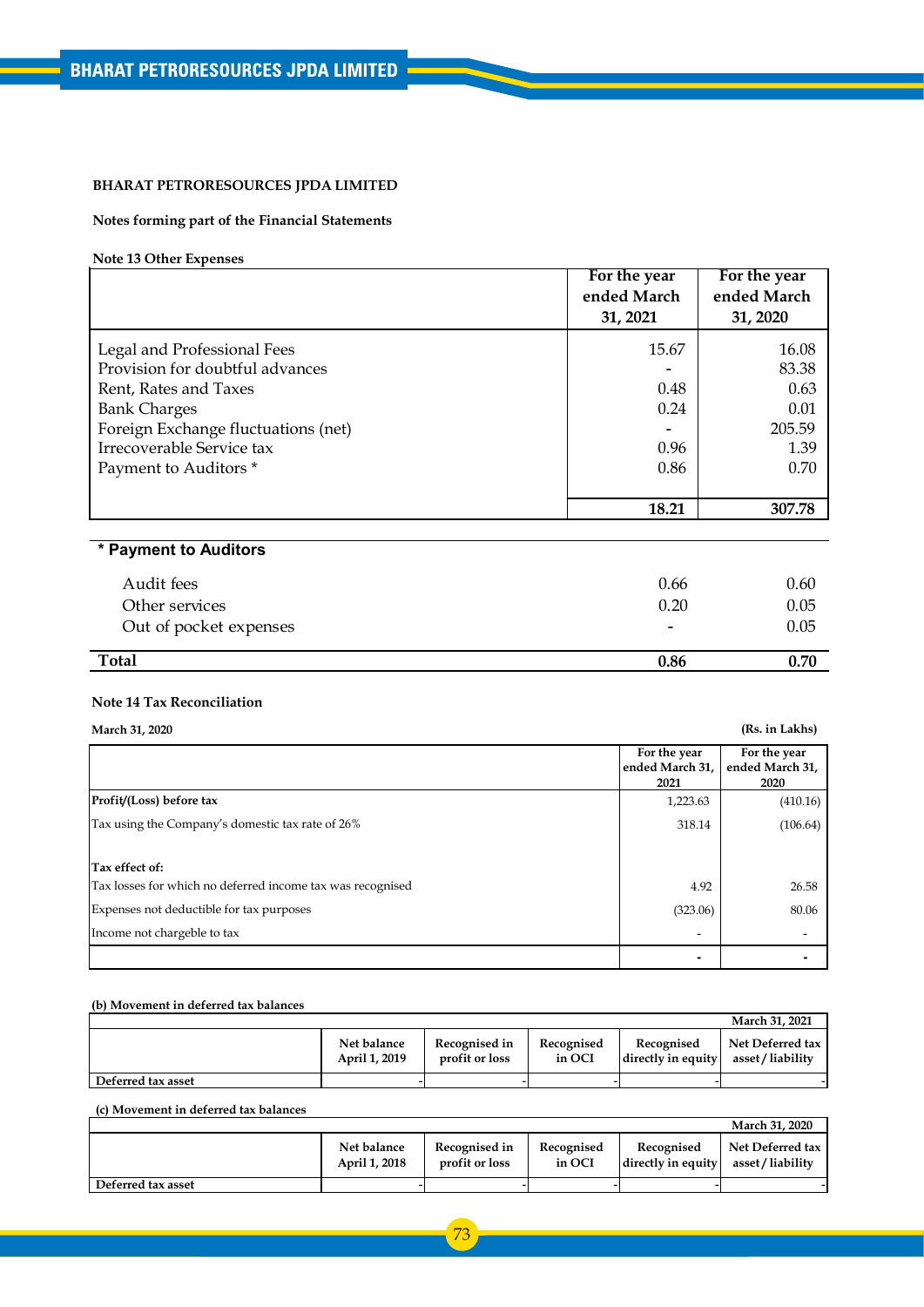#### **Notes forming part of the Financial Statements**

The company offsets tax assets and liabilities if and only if it has a legally enforceable right to set off current tax assets and current tax

Significant management judgement is required in determining provision for income tax, deferred income tax assets and liabilities and

#### **Tax losses carried forward**

Deferred tax assets have not been recognised in respect of the following items, because it is not probable that future taxable profit will be  $(\vec{p}_e, \text{in} \text{L}_e \text{leb})$ 

|                          |                |              |                            | <b>(INS. III LAKIIS)</b> |
|--------------------------|----------------|--------------|----------------------------|--------------------------|
| Particulars              | Year           | Gross amount | Unrecognised<br>tax effect | <b>Expiry date</b>       |
| Unabsorbed business loss | March 31, 2021 | 18.93        | 4.92                       | 2028-2029                |
| Unabsorbed business loss | March 31, 2020 | 102.23       | 26.58                      | 2027-2028                |
| Unabsorbed business loss | March 31, 2019 | 9.38         | 2.44                       | 2026-2027                |
| Unabsorbed business loss | March 31, 2018 | 3.89         | 1.01                       | 2025-2026                |
| Unabsorbed business loss | March 31, 2017 | 10.11        | 2.63                       | 2024-2025                |
| Unabsorbed business loss | March 31, 2016 | 139.68       | 36.32                      | 2023-2024                |
| Unabsorbed business loss | March 31, 2015 | 20.44        | 5.31                       | 2022-2023                |
| Unabsorbed business loss | March 31, 2014 | 27.84        | 7.24                       | 2021-2022                |

# **Note 15 Earnings per share (EPS)**

Basic and Diluted EPS amounts are calculated by dividing the Profit/(Loss) for the year attributable to equity holders of the parent company by the weighted average number of Equity shares outstanding during the year.

| i. Profit/(Loss) attributable to Equity holders of parent company                                      | (Rs. in Lakhs)    |                   |  |
|--------------------------------------------------------------------------------------------------------|-------------------|-------------------|--|
|                                                                                                        | March 31.<br>2021 | March 31.<br>2020 |  |
| Profit/(Loss) attributable to equity holders of the parent for basic and<br>diluted earnings per share | 1.223.63          | (410.16)          |  |

|                                                                               | March 31,<br>2021 | March 31,<br>2020 |
|-------------------------------------------------------------------------------|-------------------|-------------------|
| Weighted Average Number of shares during the year                             | 600               | 600               |
| Weighted average number of shares for basic and diluted earning per<br>shares |                   | 600               |
| Basic and Diluted earnings per share                                          | 2.04              | (0.68)            |

#### **Note 16 Financial instruments**

1. Financial instruments – Fair values and risk management

#### **A. Accounting classification and fair values**

The following table shows the carrying amounts and fair values of financial assets and financial liabilities, including their levels in the fair value hierarchy. It does not include fair value information for financial assets and financial liabilities not measured at fair value if the carrying amount is a reasonable approximation of fair value.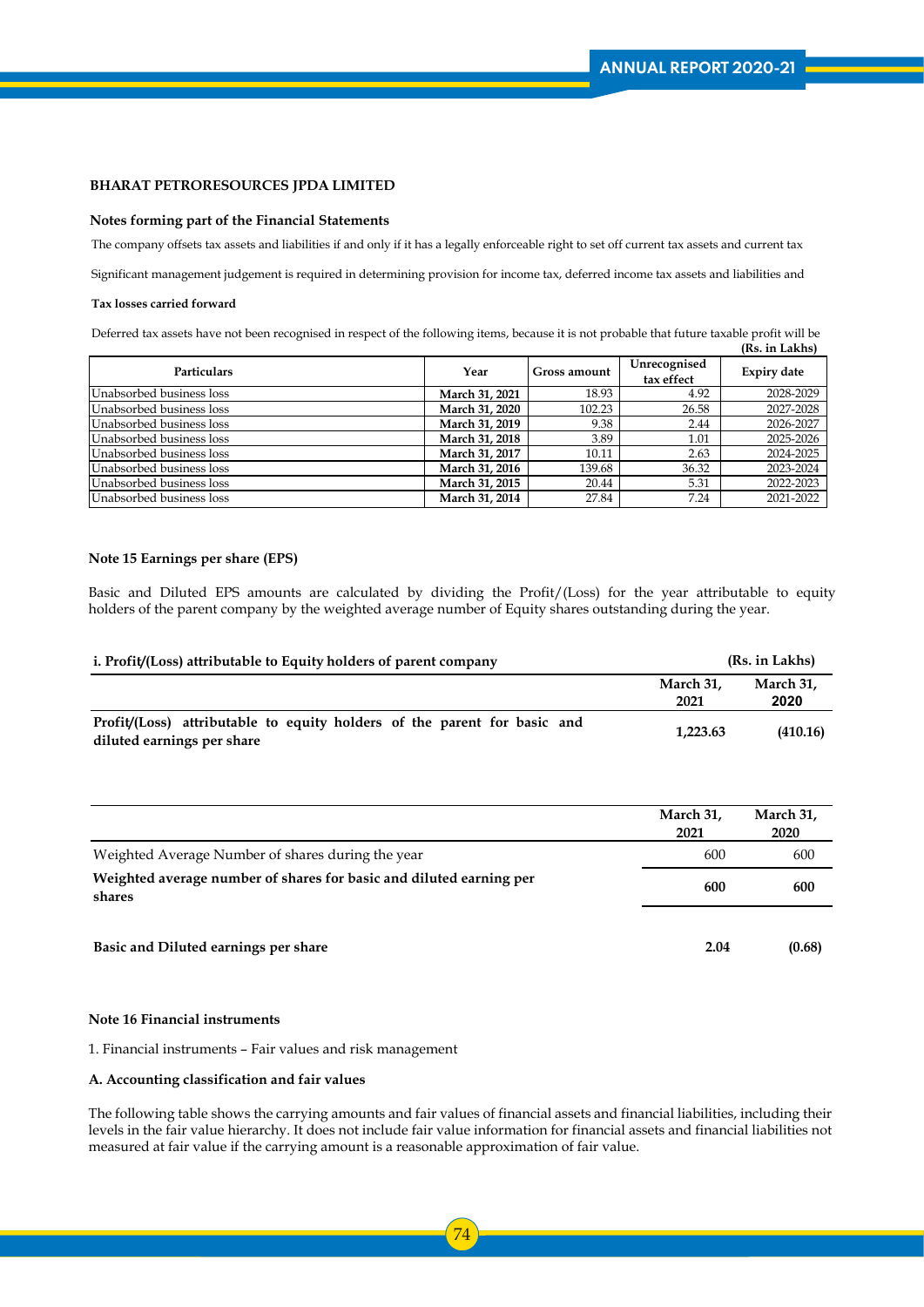#### **Notes forming part of the Financial Statements**

**(Rs. in Lakhs)**

| March 31, 2021               | Carrying amount          |                          |                       |          | Fair value |         |                          |       |
|------------------------------|--------------------------|--------------------------|-----------------------|----------|------------|---------|--------------------------|-------|
|                              | <b>FVTPL</b>             | <b>FVTOCI</b>            | <b>Amortised Cost</b> | Total    | Level 1    | Level 2 | Level 3                  | Total |
| <b>Financial assets</b>      |                          |                          |                       |          |            |         |                          |       |
|                              |                          |                          |                       |          |            |         |                          |       |
| Cash and cash equivalents    |                          |                          | 78.36                 | 78.36    |            |         |                          |       |
| Other financial assets       |                          |                          |                       |          |            |         | -                        |       |
|                              |                          |                          | 78.36                 | 78.36    |            |         |                          |       |
|                              |                          |                          |                       |          |            |         |                          |       |
| <b>Financial liabilities</b> |                          |                          |                       |          |            |         |                          |       |
| Othet financial liabilities  | $\overline{\phantom{a}}$ | $\overline{\phantom{a}}$ | 5,717.98              | 5,717.98 |            |         | $\overline{\phantom{a}}$ |       |
|                              |                          |                          | 5,717.98              | 5,717.98 |            |         |                          |       |

| March 31, 2020               | <b>Carrying amount</b> |               |                       |          | <b>Fair value</b> |         |         |       |
|------------------------------|------------------------|---------------|-----------------------|----------|-------------------|---------|---------|-------|
|                              | <b>FVTPL</b>           | <b>FVTOCI</b> | <b>Amortised Cost</b> | Total    | Level 1           | Level 2 | Level 3 | Total |
| <b>Financial assets</b>      |                        |               |                       |          |                   |         |         |       |
| Cash and cash equivalents    |                        |               | 38.21                 | 38.21    |                   |         |         |       |
| Other financial assets       |                        |               |                       |          |                   |         |         |       |
|                              |                        |               | 38.21                 | 38.21    |                   |         |         |       |
|                              |                        |               |                       |          |                   |         |         |       |
| <b>Financial liabilities</b> |                        |               |                       |          |                   |         |         |       |
| Othet financial liabilities  | -                      |               | 4.297.28              | 4,297.28 |                   |         |         |       |
|                              |                        |               | 4.297.28              | 4.297.28 |                   |         |         |       |

B. Financial risk management

i. Risk management framework

The Company's board of directors has overall responsibilityfor the establishment and oversight of the Company's risk management framework. The board of directors is responsible for developing and monitoring the Company's risk management policies.

The Company's risk management policies are established to identifyand analyse the risks faced by the Company, to set appropriate risk limitsand controls and to monitorrisks and adherence to limits.Risk management policies and systems are reviewed regularlyto reflect changes in market conditions and the Company's activities.

The Company has exposure to the following risks arising from financial instruments:

Credit risk;

Liquidity risk; and

Market risk

#### **Note 17 Financial instruments – Fair values and risk management (continued)**

#### **ii. Credit risk**

Credit risk is the risk of financial loss to the Company if a counterparty to a financial instrument fails to meet its contractual obligations, and arises principallyfrom the Company's cash and cash equivalent kept with banks. The Company's bank balance also includes it's share in operator of JPDA Block bank balance. The Company keeps its funds in scheduled banks, in India.

The maximumexposure to credit risk in case of all the financial instuments covered below is resticted to theirrespective carrying amount.

#### **Cash and cash equivalents**

The Company held cash and cash equivalents with banks with good credit ratings.

#### **iii. Liquidity risk**

Liquidityrisk is the risk that the Company willencounter difficultyin meeting the obligations associated withits financial liabilitiesthat are settled by deliveringcash or another financial asset. The holdingcompany willcontinue to providesuch financial support to the Company as is necessary to meet the Company's debts and liabilities,both present as well as in the future, as and when they fall due for payment in the normal course of business.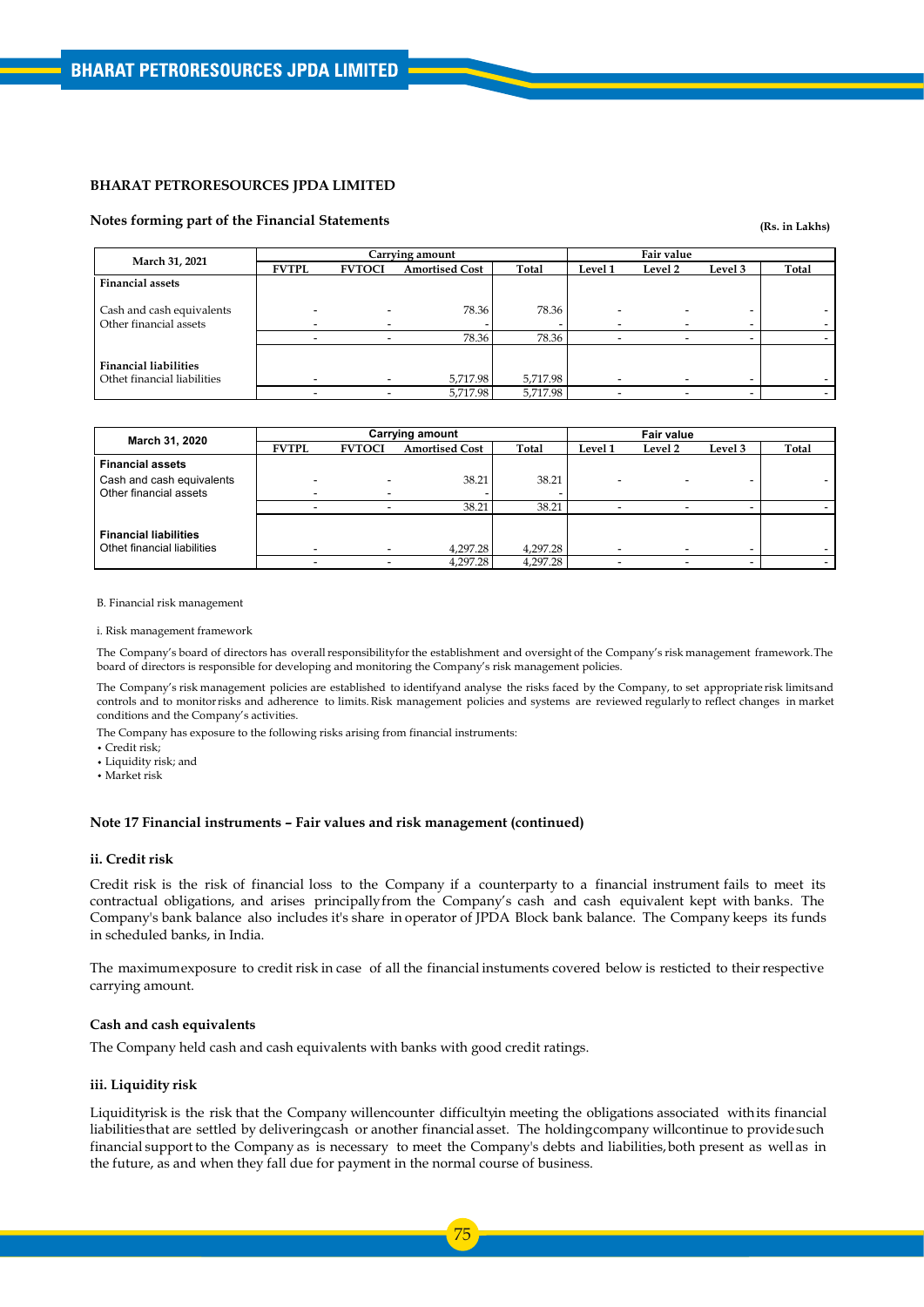#### **Notes forming part of the Financial Statements**

The Company has not availed any credit facilities from banks and financial institutions.

#### **Exposure to liquidity risk**

The table below analyses the Company's financial liabilities into relevant maturitygroupings based on their contractual maturities for all non derivative financial liabilities.

|                                                                            |          |                         |          |                          |  | (Rs. in Lakhs) |             |
|----------------------------------------------------------------------------|----------|-------------------------|----------|--------------------------|--|----------------|-------------|
|                                                                            | Carrying |                         |          | Contractual cash flows   |  |                |             |
|                                                                            | amount   |                         | Total    |                          |  | 3-5 years      | More than 5 |
|                                                                            |          | Upto $1$ year 1-3 years |          |                          |  | vears          |             |
| Non-derivative financial liabilities<br><b>Other financial liabilities</b> | 5,717.98 | 5,717.98                | 5,717.98 | $\overline{\phantom{a}}$ |  |                |             |

|                                                                     | Carrying | Contractual cash flows |                |                |                          |                      |
|---------------------------------------------------------------------|----------|------------------------|----------------|----------------|--------------------------|----------------------|
|                                                                     | amount   | Total                  | Upto 1<br>vear | 1-3 years      | 3-5 years                | More than<br>5 years |
| Non-derivative financial liabilities<br>Other financial liabilities | 4,297.28 | 4,297.28               | 4,297.28       | $\blacksquare$ | $\overline{\phantom{0}}$ |                      |

#### **Note 18 Financial instruments – Fair values and risk management (continued)**

#### **iv. Market risk**

Market risk is the risk that changes in market prices such as foreign exchange rates willaffect the Company's income or the value of its holdings of financial instruments.Marketrisk is attributable to all market risk sensitive financial instruments including foreign currency receivables and payables. The Company is exposed to market risk primarilyrelated to foreign exchange rate risk. Thus, the Company's exposure to market risk is a functionof operating activities in foreign currency. The objective of market risk management is to avoid excessive exposure in foreign currency costs.

#### **Currency risk**

The Company is exposed to currency risk on account of its operating. The functional currency of the Company is IndianRupee. The exchange rate between the Indian rupee and foreign currencies has changed substantially in recent periods and may continue to fluctuate substantially in the future.

The Company has not taken derivative instruments to hedge the foreign currency risk. However, the Company continuously monitors the fluctuationin currency risk and ensures that the Company does not have adverse impact on account of fluctuationin exchange rates.

#### **Exposure to currency risk**

The currency profile of financial assets and financial liabilities as at March 31, 2021 and March 31, 2020 are as below: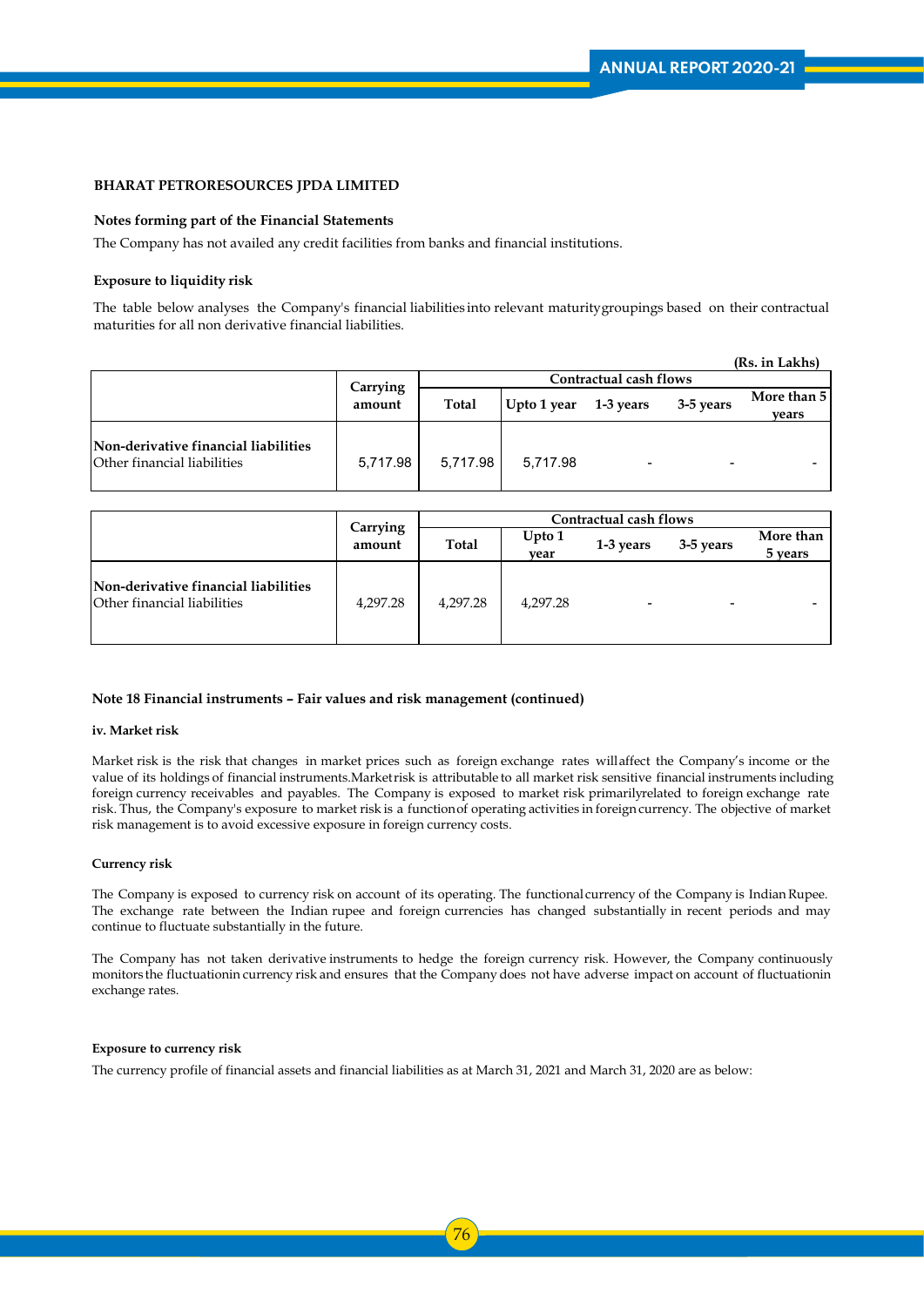#### **Notes forming part of the Financial Statements**

|                                     |                          |                | (Rs. in Lakhs) |
|-------------------------------------|--------------------------|----------------|----------------|
|                                     |                          | March 31, 2021 | March 31, 2021 |
|                                     | Total                    | <b>USD</b>     | <b>AUD</b>     |
| <b>Financial assets</b>             |                          |                |                |
| Cash and cash equivalents           | -                        | -              |                |
| Other financial assets              | $\overline{\phantom{0}}$ |                |                |
| <b>Financial liabilities</b>        |                          |                |                |
| Other financial liabilities         | 253.76                   | 251.25         | 2.51           |
| Net exposure (Assets - Liabilities) | (253.76)                 | (251.25)       | (2.51)         |

|                                     |                |                | (Rs. in Lakhs) |
|-------------------------------------|----------------|----------------|----------------|
|                                     |                | March 31, 2020 | March 31, 2020 |
|                                     | Total          | <b>USD</b>     | <b>AUD</b>     |
| <b>Financial assets</b>             |                |                |                |
| Cash and cash equivalents           | 29.56          | 29.56          |                |
| Other financial assets              | $\blacksquare$ |                |                |
| <b>Financial liabilities</b>        |                |                |                |
| Other financial liabilities         | 253.99         | 251.79         | 2.20           |
| Net exposure (Assets - Liabilities) | (224.43)       | (222.23)       | (2.20)         |

#### **Sensitivity analysis**

A reasonable possible strenghtening / weakening of the respective foreign currencies with respect to functional currency of Company would result in increase or decrease in profit or loss as shown in table below. This analysis assumes that all other variables, in particular interest rates, remain constant. The following analysis has been worked out based on the exposures as of the date of statements of financial position.

| <b>Effect on Profit or loss (before tax)</b> | Strengthening/ | (Rs. in Lakhs) |           |
|----------------------------------------------|----------------|----------------|-----------|
|                                              | Weakening $\%$ | Strengthening  | Weakening |
| March 31, 2021                               |                |                |           |
| <b>USD</b>                                   | 3%             | (7.54)         | 7.54 I    |
| <b>AUD</b>                                   | 5%             | (0.13)         | 0.13      |
|                                              |                | (7.67)         | 7.67      |

| <b>Effect on Profit or loss (before tax)</b> | Strengthening/ | (Rs. in Lakhs) |           |  |
|----------------------------------------------|----------------|----------------|-----------|--|
|                                              | Weakening $\%$ | Strengthening  | Weakening |  |
| March 31, 2020                               |                |                |           |  |
| <b>USD</b>                                   | 3%             | (6.67)         | 6.67      |  |
| <b>AUD</b>                                   | 5%             | (0.11)         |           |  |
|                                              |                | (6.78)         | 6.78      |  |

#### **Interest rate risk**

Interest rate risk can be either fair value interest rate risk or cash flowinterest rate risk. Fair value interest rate risk is the risk of changes in fair values of fixed interest bearing investments because of fluctuations in the interest rates, in cases where the borrowings are measured at fair value through profitor loss. Cash flow interest rate risk is the risk that the future cash flows of floating interest bearing investments will fluctuate because of fluctuations in the interest rates.

The company does not have any interest bearing financial assets or financial liabilities,and therefore the company is not exposed to interest rate risk.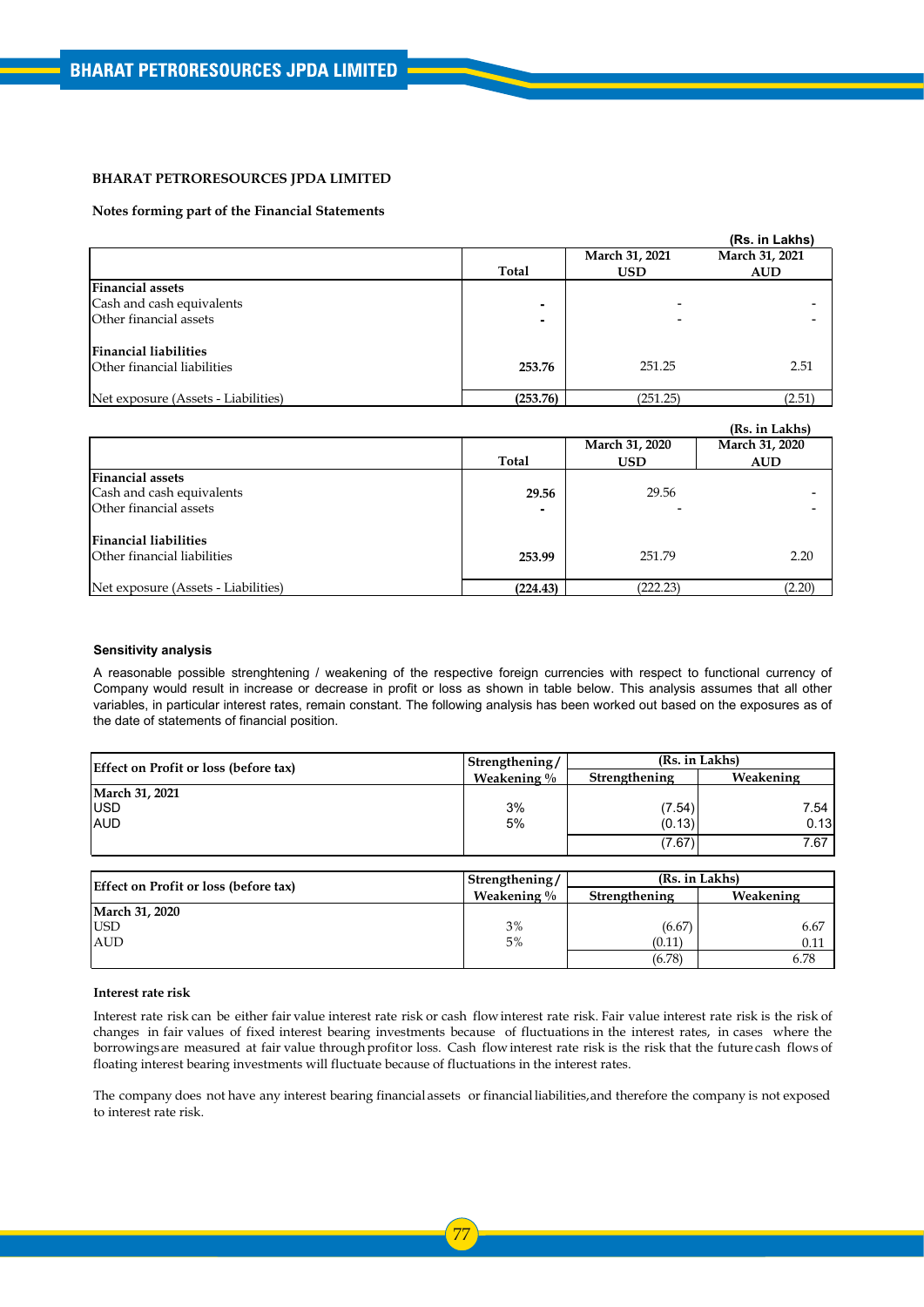## **Notes forming part of the Financial Statements**

#### **Note 19 Capital Commitments and Contingent Liabilities: (Rs. in Lakhs)**

|                                                                                                   | March 31, 2021 | March 31, 2020 |
|---------------------------------------------------------------------------------------------------|----------------|----------------|
| (a) Capital Commitments                                                                           |                |                |
| Estimated amount of contracts remaining to be executed on capital account and<br>not provided for |                |                |
| (b) Contingent Liabilities<br>(Refer Note 3)                                                      | -              | 4,168.84       |

#### **Note 20 Related party disclosures:**

#### **a) Related Party relationships**

- 1. Ultimate Holding Company: Bharat Petroleum Corporation Limited
- 2. Holding Company: Bharat PetroResources Limited
- 3. Key Management Personnel:
	- i) Shri Jitender Pershad Waghray w.e.f. 13th May 2020
	- ii) Shri Pankaj Kumar, Director upto 30th July, 2020
	- iii) Shri Vivek Maheshwari, Director and Chief Financial Officer upto 5th February, 2021
	- iv) Shri Atit P. Shah, Director w.e.f. 24th March, 2021 and Chief Financial Officer w.e.f. 30th March, 2021
	- v) Smt. Barnali Tokhi, Director w.e.f. 30th June, 2017
	- vi) Shri Ramanuj Chari, Director w.e.f. 24th March, 2021
	- vii) Shri Satheesh Kumar K. V., Director upto 25th January, 2021
	- viii) Shri Shivram Mattaparthi, Company Secretary w.e.f 23rd October, 2020

#### **b) Transactions with Related Party:**

In accordance with the paragraph 25 of Ind AS 24 "Related Party Disclosures", the company is exempt from the disclosure requirements of in relation to related party transactions and outstanding balances with government and governmentrelated entity. Hence transactions and outstanding balances with Holding and Ultimate Holding company are not disclosed.

#### **Note 21 Joint Operations**

### **(a)**

The Company currentlyhas a 20% (P.Y. 20%) Non-Operatorparticipatinginterest in a joint arrangement in relation to JPDA 06-103 block which was was awarded to consortium in the year 2006 by the Autoridade Nacional do Petroleo e Minerais (ANPM) of Timor Leste.

The principal place of the joint operation is in East Timor.

The explorationactivity was suspended because of the uncertaintyarising out of arbitrationproceedings by Timor Leste Government against Government of Australia with regard to the 'Certain MaritimeArrangements in Timor Sea', (CMATS) Treaty, the consortium submitted formal request to Autoridade Nacional do Petroleo e Minerais (ANPM) of Timor Leste, the Regulator towards termination of Production Sharing Contract (PSC) for consent, without claim or penalty, citing expenditure in excess of commitment. ANPM rejected the consotium's offer to terminate without claim and penalty. The regulator terminated the PSC on 15th July 2015 and demanded the payment of the "liability upon termination" which has been settled during the year. Also, Refer Note 3 & Note 10.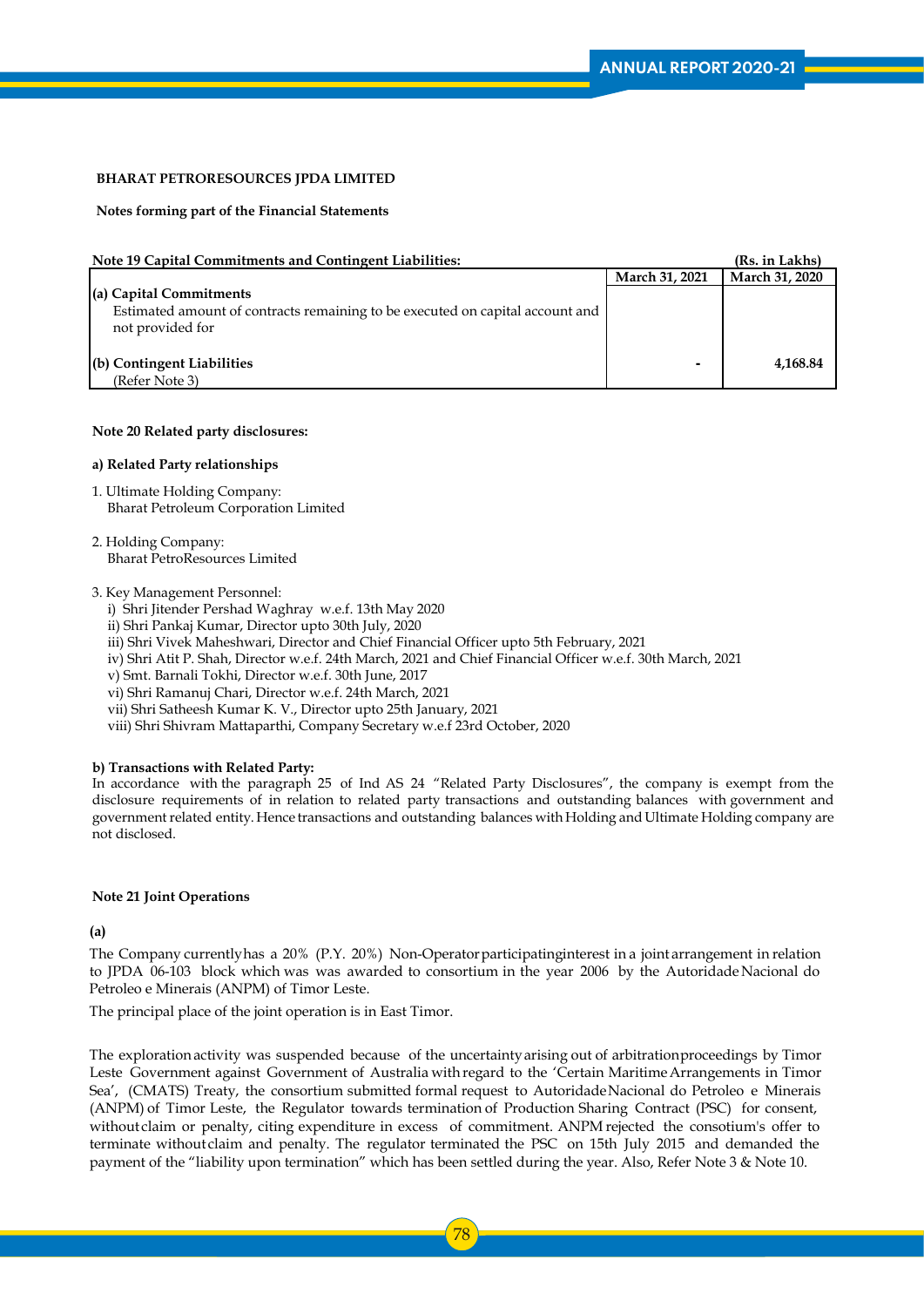#### **Notes forming part of the Financial Statements**

#### **Note 21 Joint Operations (***Contd.***)**

Significant judgement: Classification of Joint Arrangement

The joint arrangement agreements require consent from all parties by the operator for all relevant activities. The partners have direct rights to the assets and jointlyand severally liable for the liabilitiesincurred. This is therefore classified as a joint operation and the Company recognises its direct right to the jointly held assets, liabilities, revenues and expenses.

|                 |                  |                | (Rs. in Lakhs) |
|-----------------|------------------|----------------|----------------|
|                 | Reference        | March 31, 2021 | March 31, 2020 |
| Assets          | Note No. $4 & 5$ | 30.49          | 29.56          |
| Liabilities     | Note No. 8       | 151.63         | 81.13          |
| Income          | $\qquad \qquad$  | $\blacksquare$ |                |
| <b>Expenses</b> |                  | $\,$           |                |

**(b)**

Duringthe year 2019-20, two parties to the JV defaulted to the cash call seeked by the Operator. Accordingly,the proportionateshare of laibilitieshas been recognised by the Company. Further, considering the liquiditypositionof these two parties to the JV, Company had provided for "provision for doubtful advances" against this amount.

**Note 22** During the year, there were no employees on the payroll of the Company.

**Note 23** Foreign Exchange differences (net) of Rs.15.81 Lakhs have been credited to statement of Profit & Loss. (March 31, 2020: Rs.205.59 Lakhs [foreign exchange loss]).

**Note 24** Exchange Rate - 1 USD = INR 73.5047 & 1 AUD = INR 55.7023 as at March 31, 2021 Exchange Rate - 1 USD = INR 75.3859 & 1 AUD = INR 46.63 as at March 31, 2020 Exchange Rate - 1 USD = INR 69.1713 & 1 AUD = INR 48.95 as at March 31, 2019

| Note 25 Changes in liabilities arising from financing activities |                           | (Rs. in Lakhs) |
|------------------------------------------------------------------|---------------------------|----------------|
|                                                                  | Non-current<br>borrowings | <b>Total</b>   |
| As at April 1, 2019                                              | 4,007.20                  | 4,007.20       |
| Cash Flows                                                       | 50.00                     | 50.00          |
| As at March 31, 2020                                             | 4,057.20                  | 4,057.20       |
| Cash Flows                                                       | 1,397.00                  | 1,397.00       |
| As at March 31, 2021                                             | 5,454.20                  | 5,454.20       |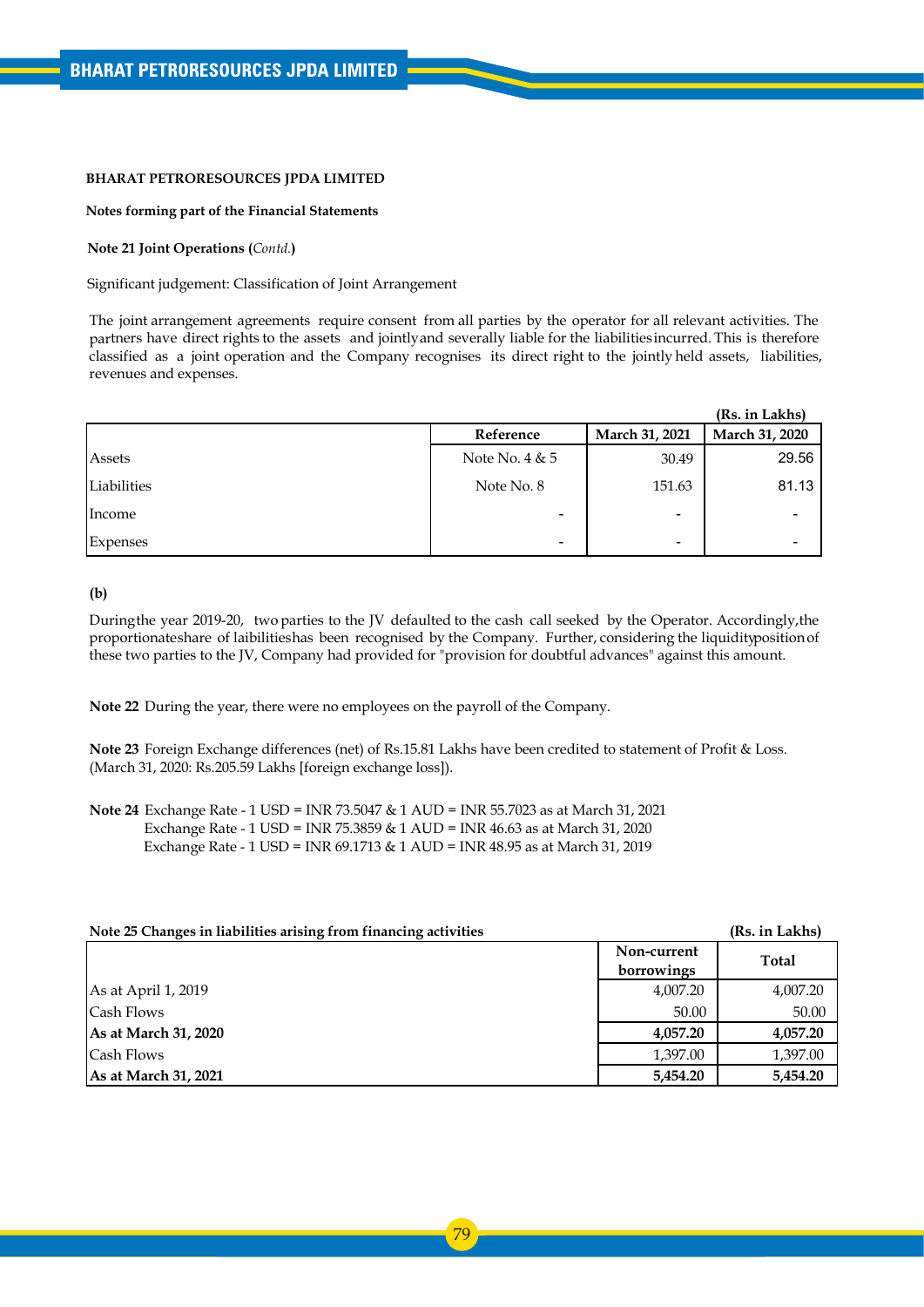# **Notes forming part of the Financial Statements Note 26 Exceptional Item**

In respect of the arbitration proceeding initiated by ANPM in respect of Block JPDA 06-103 in October 2018, ANPM vide its letter dated 22nd September 2020, has provided the "Award of Consent orders" issued by ICC Tribunal in respect of arbitration proceedings out of the termination of Production Sharing Contract for JPDA 06-103 block. As per the "Deed of Settlement and release", both parties have agreed for a full and final settlement of the dispute by way of Settlement of USD 8 Million, inclusive of applicable taxes, to be paid to ANPM by each part on a several basis. Accordingly, BPR JPDA Ltd is required to pay its proportionate share of the Settlement (as defined in the Deed) to ANPM, being 20% of USD 8 million (USD 1,600,000). Accordingly, Rs.1,198.96 lakhs (USD 1,600,000) has been paid as the settlement sum. Reversal of excess provision of Rs.1,424.16 lakhs (USD 1,900,000) has been shown as exceptional item in the statement of Profit & Loss for the period ended 31st March 2021

**Note 27** Figures of March 31, 2020 have been regrouped wherever necessary, to confirm to current year presentation.

**For and on behalf of B D G & Associates** Chartered Accountants FRN. 119739W

**Nikhil Rathod** Partner M.No. 161220

Place: Mumbai Date: 7th May, 2021

As per our attached report of even date **For and on behalf of the Board of Directors**

**J.P. Waghray** Director DIN No. 08202910

**Barnali Tokhi** Director DIN No. 07850177

**Atit P Shah** Director & CFO DIN No. 09066285 **Shivram Mattaparthi** Company Secretary (I/c)